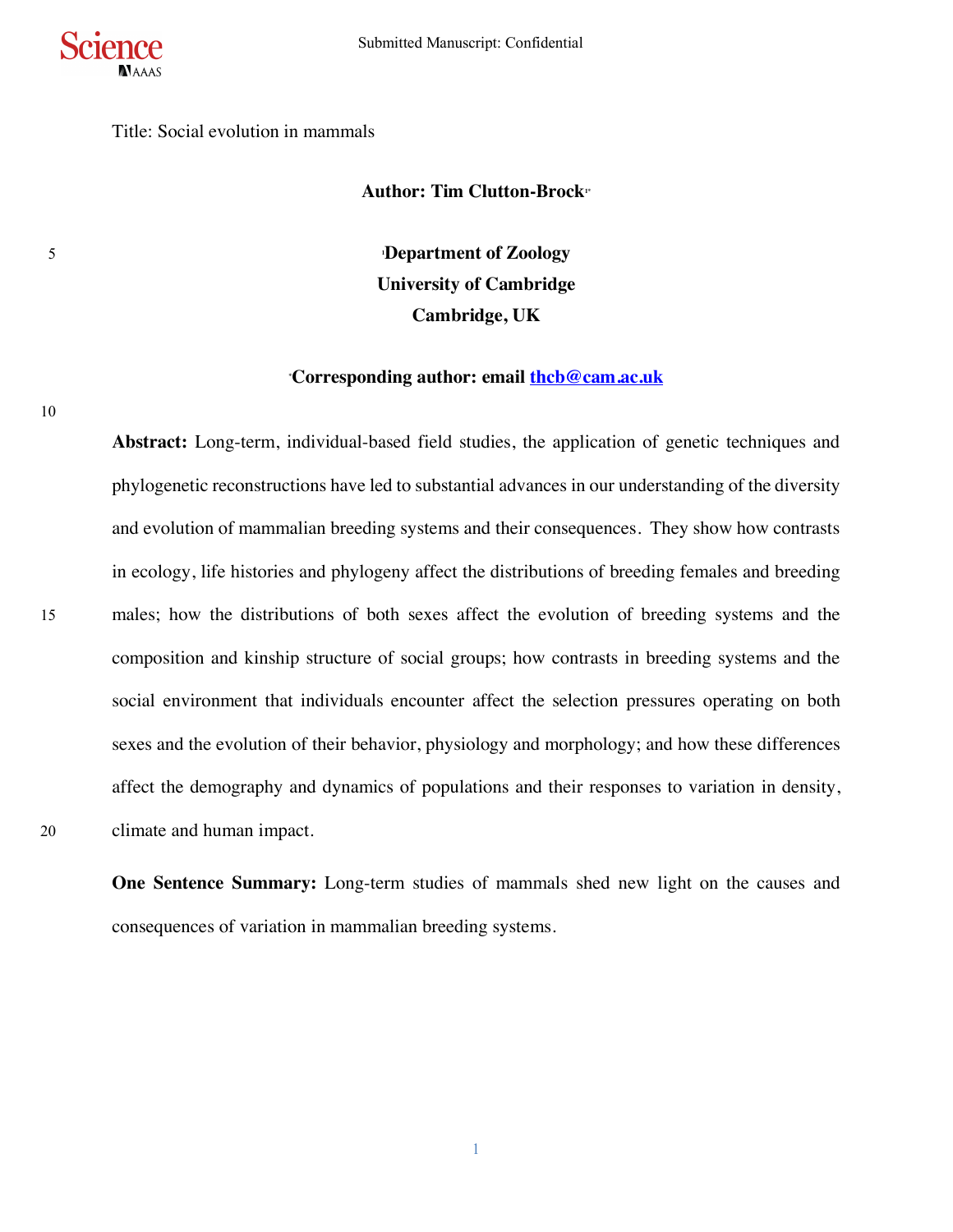

# **Main Text:**

## **Summary**

# Social evolution in mammals

## 5 **Background**

Early studies of animal evolution focused principally on the evolution of adaptations to the physical environment that increased the survival of individuals while research since the 1960's has explored selection operating through variation in reproductive success as well as through survival, showing how contrastsin breeding systems affect selection on females and males and the evolution 10 of their behavior, physiology morphology and ecology. Field studies of mammals have played a particularly important role since they have been able to explore the causes of individual differences in reproductive success in species with contrasting breeding systems (Fig. 1). Over the last thirty years, the development of genetic analyses of paternity have made it possible to measure the reproductive success of individuals of both sexes and to assess kinship between group members. 15 In addition, gene-based phylogenies have made it feasible to reconstruct evolutionary sequences and to investigate the social and ecological conditions associated with particular transitions. The results of these studies now provide the basis for an integrated understanding of the diversity of mammalian breeding systems and their consequences for the evolution and ecology of both sexes.

## 20 **Advances**

The first mammals were probably nocturnal and breeding females probably lived in separate ranges while males may either have lived in overlapping ranges or shared those of individual females. Where mixed sex pairs share a common range, they often breed together in successive seasons and males commonly contribute to the care of young. Some singular breeders live in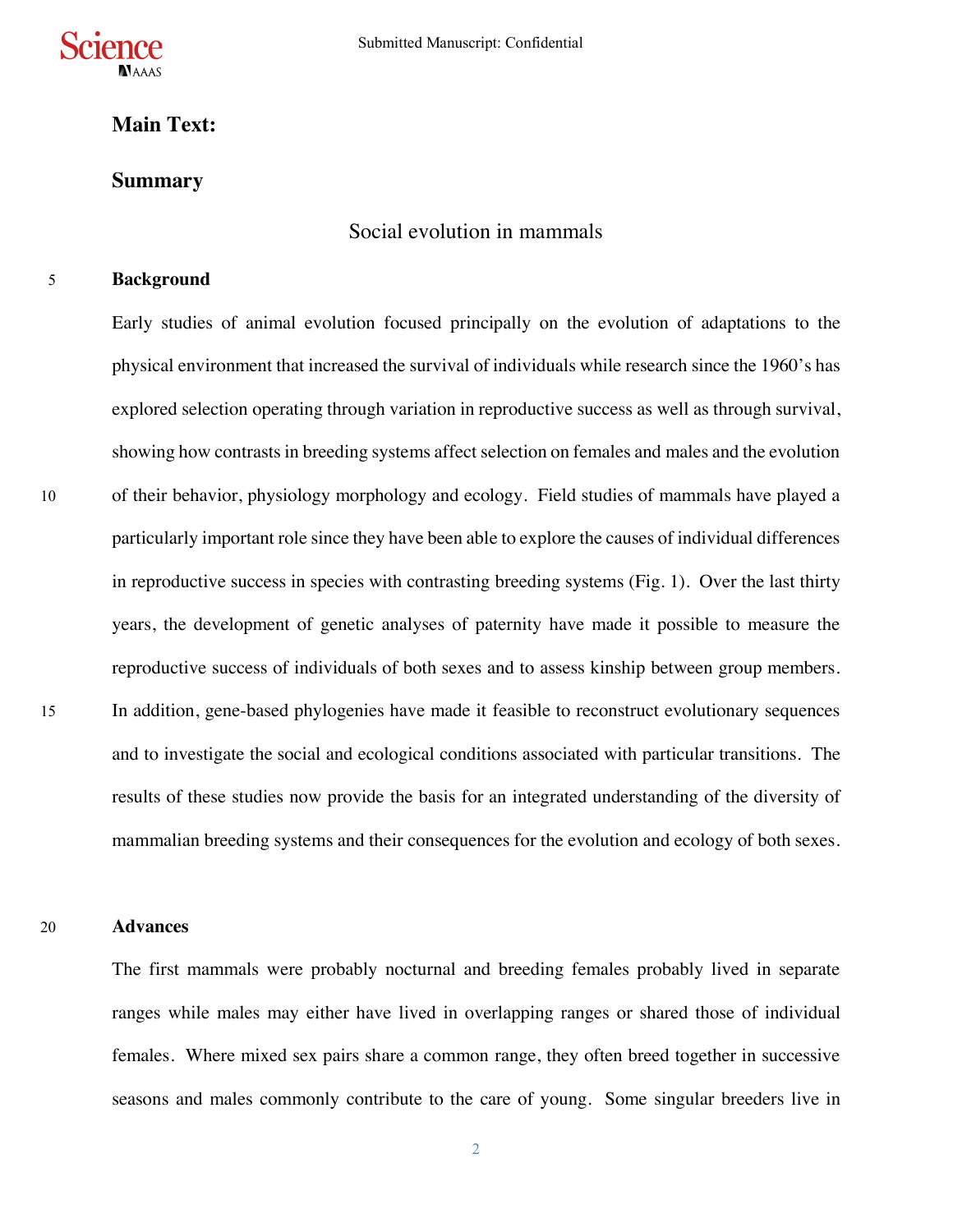

cohesive family groups that include non-breeding adult offspring of the breeding pair (and occasionally, immigrants, too) who assist in rearing the young of the breeding pair. Help from non-breeders can mitigate the effects of fluctuating environments and cooperative systems have often evolved in species that occupy challenging, unpredictable habitats.

5

In around a third of all contemporary mammals, multiple breeding females aggregate in stable or unstable groups. 'Plural' breeding systems of this kind usually appear to be derived from species where breeding females lived in separate ranges or in mixed sex pairs and are most commonly found where the risk of predation is high, direct competition for resources is reduced or group-10 living facilitates foraging or range defense. Groups differ widely in stability and size and commonly consist of related females that have remained in their birth groups. However, where there is substantial risk of close inbreeding to females that remain in their birth groups, they often disperse, so that groups consist of unrelated females. While all adult females are fertile in most plural breeders, their breeding success can vary widely, sometimes depending on their social 15 status, which often depends on the number of relatives and allies that will support them in competitive encounters with other group members. Where breeding competition between females is intense, females may kill each other's offspring and can be larger and more aggressive than males.

20 The aggregation of breeding females in plural breeders strengthens selection on males to guard potential breeding partners and has often led to the evolution of polygynous or polygynandrous mating systems where competition between males is intense. Where female group size is small, a single breeding male usually defends access to each group while larger groups often include several breeding males. The breeding success of males is often correlated with their weight and,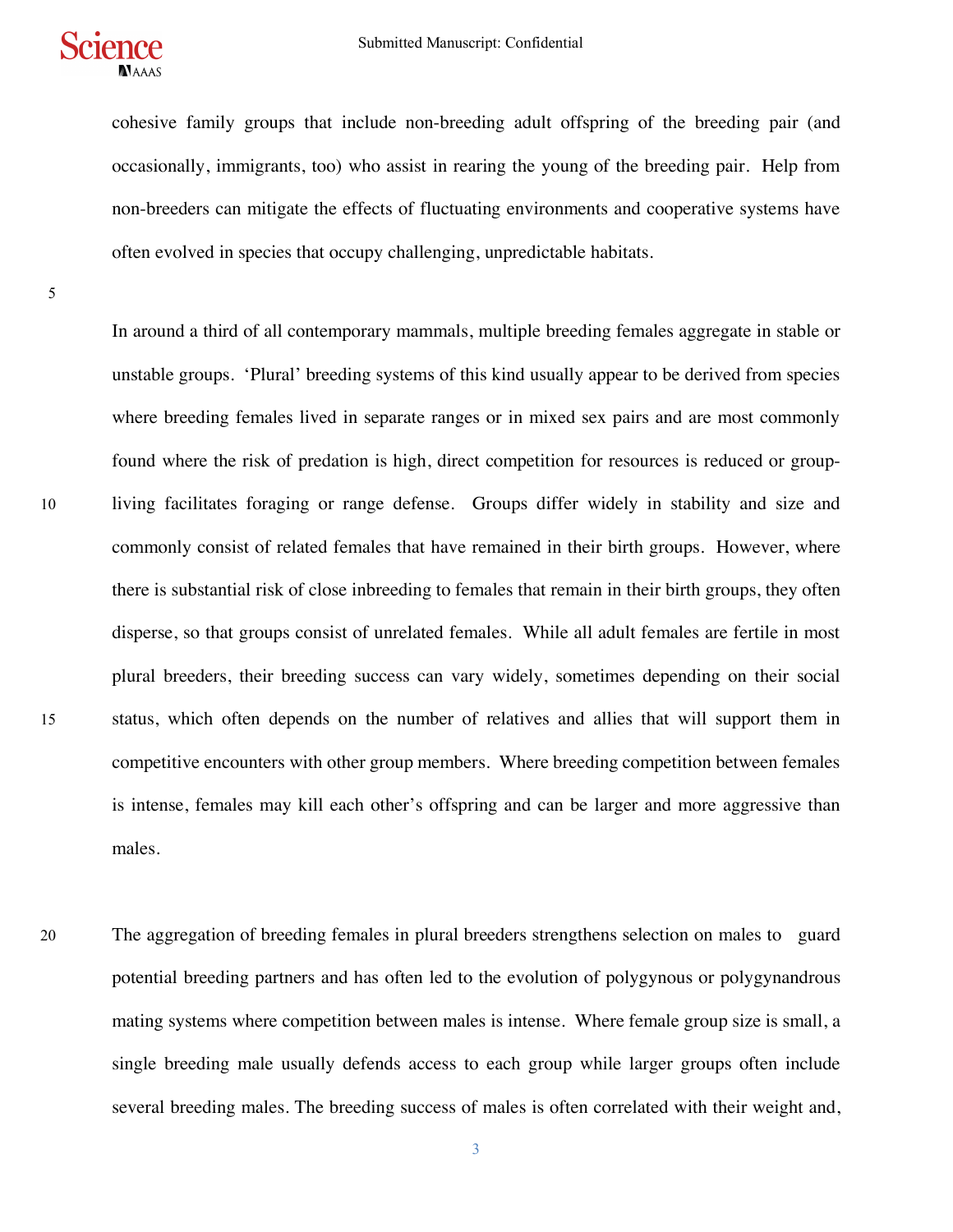

especially in species where single males guard access to female groups, they are commonly larger than females. Males in these species often have more highly developed weaponry and successful breeding is frequently restricted to a relatively short number of years. Intense breeding competition between males also affects their treatment of females: males often adopt coercive 5 mating tactics that can have substantial costs to females and individuals that have recently immigrated into breeding groups may kill the dependent offspring of co-resident females, advancing the timing of their next conception. Intense reproductive competition between males and the adaptations associated with it commonly increase their susceptibility to starvation or predation when resources are scarce and, in some species, can lead to adult sex ratios that are 10 strongly biased towards females.

#### **Outlook**

Many important questions about the causes and consequences of mammalian breeding systems remain unresolved. A broader range of field studies is needed that includes more solitary, 15 nocturnal and marine species. Future studies also need to explore the demographic consequences of contrasting breeding systems and their implications for the conservation and management of populations as well as for evolutionary processes.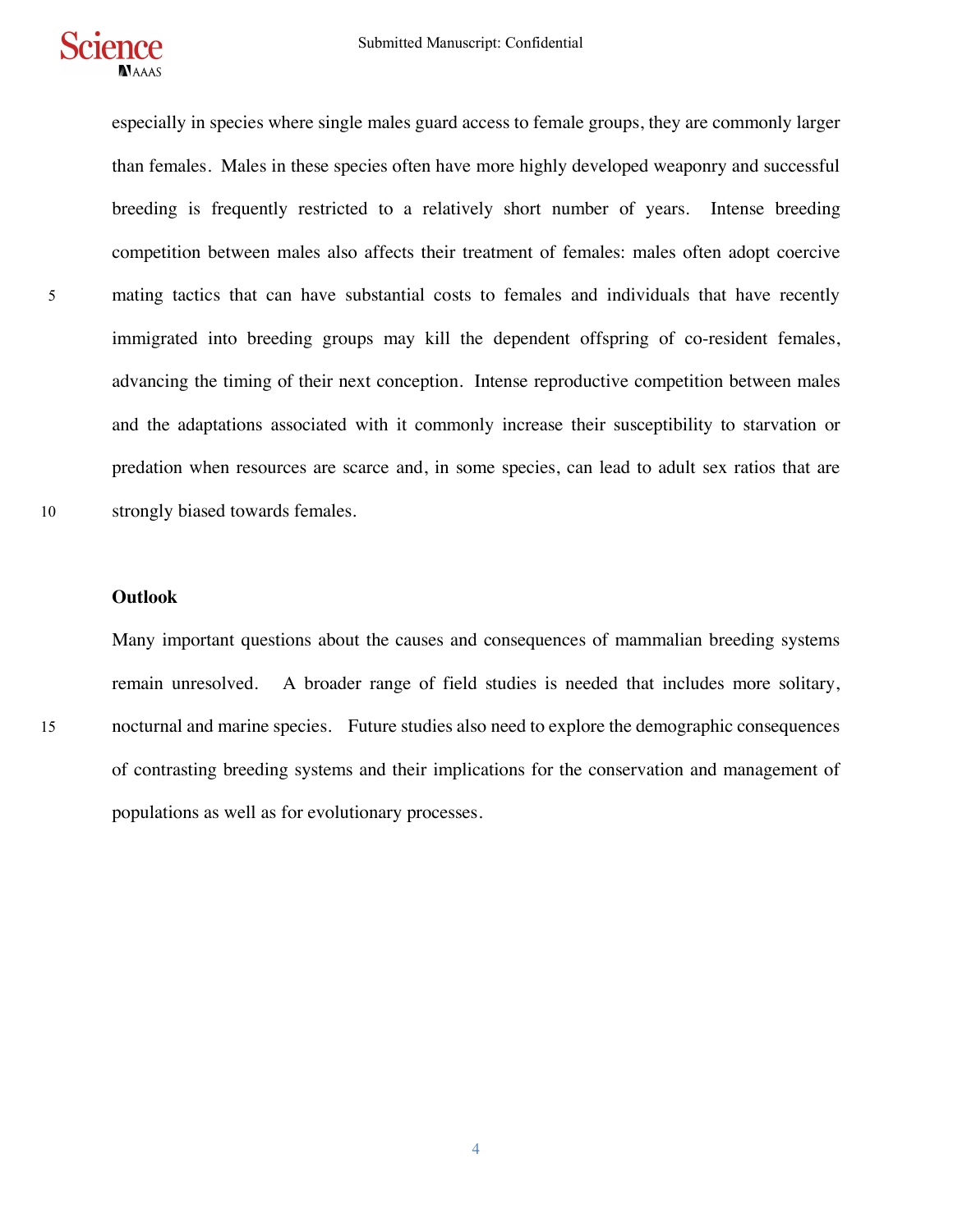

**Review:** 

## Social evolution in mammals

## **Main text**

## **Mammal societies and breeding systems**

## 5 **Background**

Early studies of animal evolution focused principally on adaptations to the physical environment that were likely to increase the survival of individuals (*1-3*). In contrast, research since the 1960's has explored the selection pressures operating through individual differences in reproductive success as well as survival in both sexes and has shown how contrasts in breeding systems and 10 social environments affect the selection pressures operating on females and males and the evolution of their behavior, physiology, morphology and ecology (*4-6*). While studies of a wide range of animals have made important contributions to these developments, research on mammals has played a particularly important role since field studies of species with contrasting breeding systems have been able to explore the extent and causes of variation in the breeding success in 15 large samples of recognizable individuals of both sexes (*7-9*).

Compared to other major groups of vertebrates, mammals are unusual because the evolution of gestation and lactation commits all females to heavy energetic investment in their offspring (*7, 10*). This intensifies intrasexual competition between females for the resources necessary to raise 20 offspring and often reduces the potential benefits of parental investment to males, increasing competition between them to guard access to multiple breeding partners, contributing to the evolution of polygynous mating systems (*7, 11*). As a result, the principal factor limiting breeding success in male mammals is commonly their access to breeding females while the principal factor limiting reproductive success in females is often their access to resources (*7, 12, 13*). Where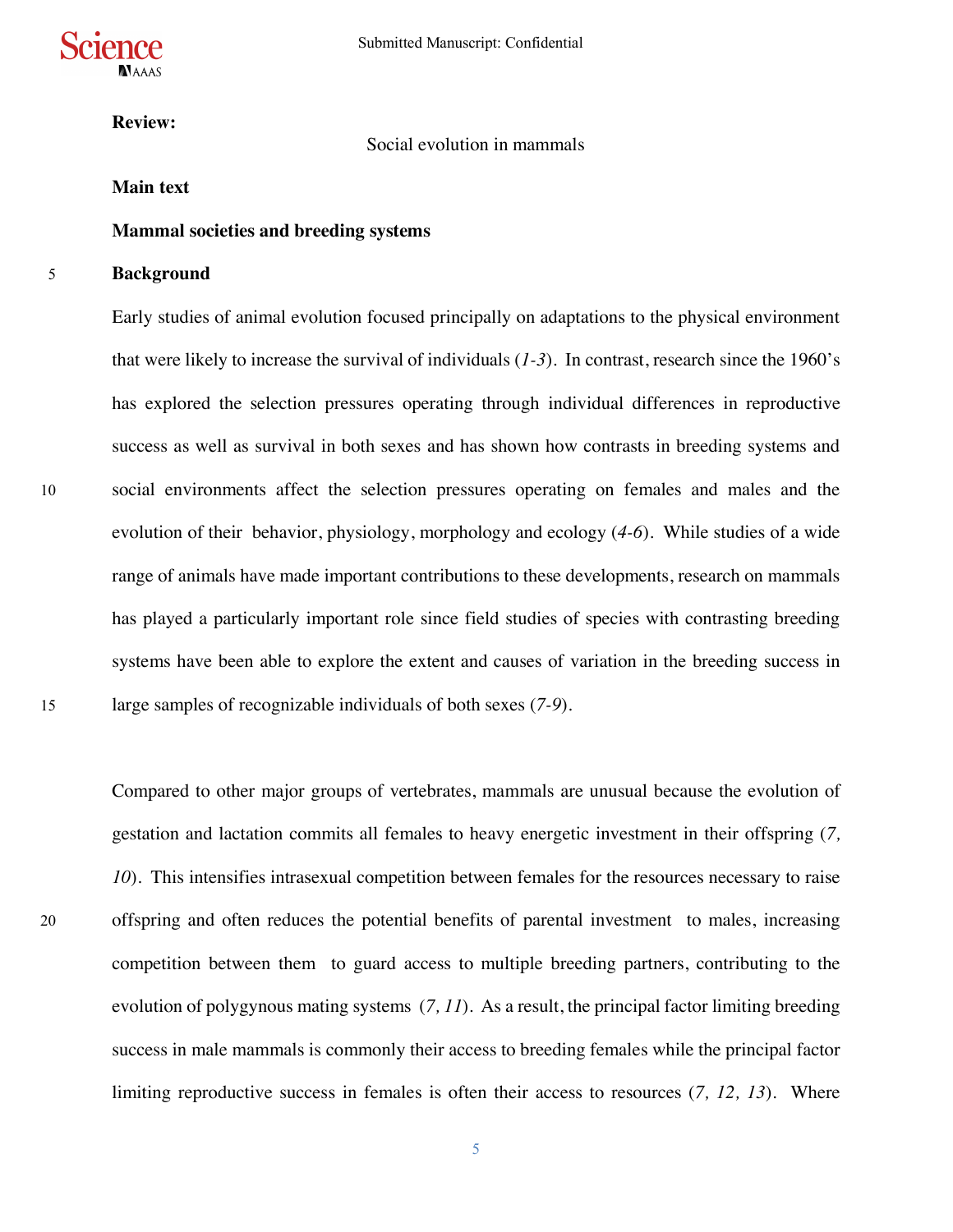

breeding females aggregate in groups, this further intensifies breeding competition in both sexes and reduces levels of kinship between group members (*14*), with far-reaching consequences for the evolution of their reproductive strategies and social behavior (*7, 15*).

5 Over the last forty years, our understanding of the diversity and evolution of mammalian societies and breeding systems has improved rapidly as a result of three principal developments. First, an increasing number of long-term field studies of social mammals have monitored the movements and life histories of large numbers of recognizable individuals from birth to death in successive generations (*8, 16*). Second, the application of genetic analysis has provided quantitative 10 measures of individual breeding success and kinship in both sexes in an increasing number of species (*17*), making it possible to move on from categorical descriptions of mating systems to direct estimates of the relative breeding success of individuals and the degree of reproductive skew (*16*). In some cases, it has also been possible to construct multi-generational pedigrees that can be used to assess the heritability of particular traits and the extent of inbreeding (*18*). And 15 third, the development of gene-based phylogenies has made it possible to reconstruct evolutionary sequences and to identify major transitions in behavior and life history parameters and explore their social and ecological correlates (*19-21*).

Here, I review developments in our understanding of the evolution of mammalian breeding 20 systems and their downstream consequences for the morphology, behavior and ecology of females and males. Since the factors limiting breeding success often differ between females and males, it is useful to start by considering the evolution of reproductive strategies in each of the sexes before exploring how their strategies interact (*7*). I group mammals initially into 'singular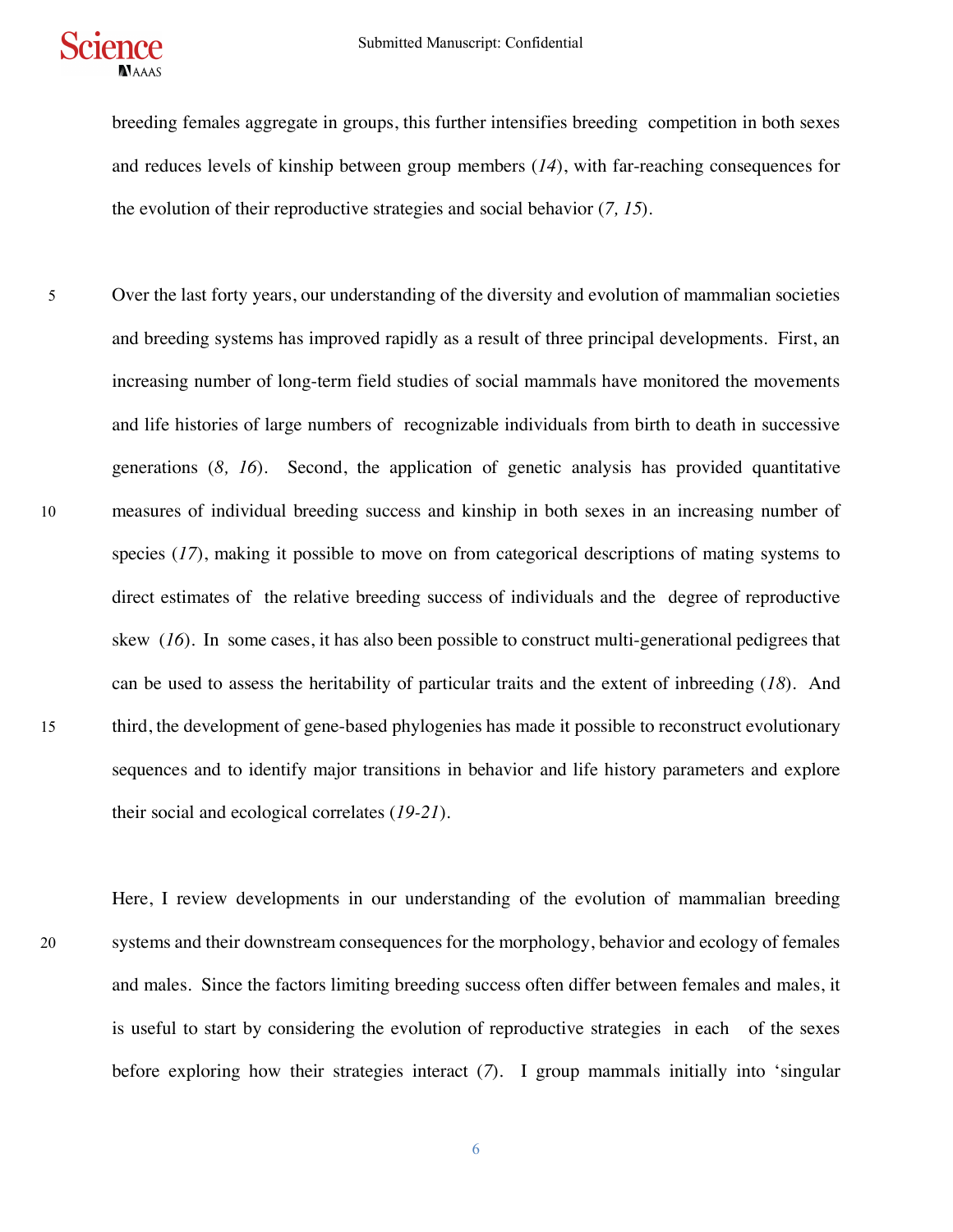

breeders', where breeding females live in separate ranges and are usually intolerant of each other during the breeding season even if they aggregate outside it, and 'plural breeders' where several breeding females share a common range and frequently collect in groups (*7, 22*)(see Table 1). Within 'singular' and 'plural' breeders, I then describe how contrasts in the size, stability and 5 kinship composition of female groups affects the evolution of reproductive strategies and phenotypes of both sexes, as well as their population dynamics and demography.

#### **Singular breeders**

#### Solitary breeders

10 Phylogenetic reconstructions suggest that some form of singular breeding probably represents the ancestral condition in several Orders where social breeding also occurs, including primates and carnivores (*23-25*). It may also have been the ancestral form of social organization in the earliest mammals (*26*), for all three contemporary monotremes are solitary breeders (*27*). A combination of the high energetic costs of gestation and lactation, the limited mobility of non-volant mammals 15 and the need for crypsis to minimize predation on neonates and adults probably explains why breeding females are solitary in the majority of mammals (*7, 10*). As might be expected, systems where breeding females live in separate ranges and avoid or are intolerant of each other during the breeding season ('solitary breeders') are particularly common in insectivores and carnivores as well as in many small mammals, nocturnal species and forest-dwelling terrestrial herbivores (*7,*  20 *10*).

Few of these species have yet been studied in detail and the ecological factors maintaining solitary life styles are not well understood (*7, 28*). Aspects of their feeding ecology, anti-predation tactics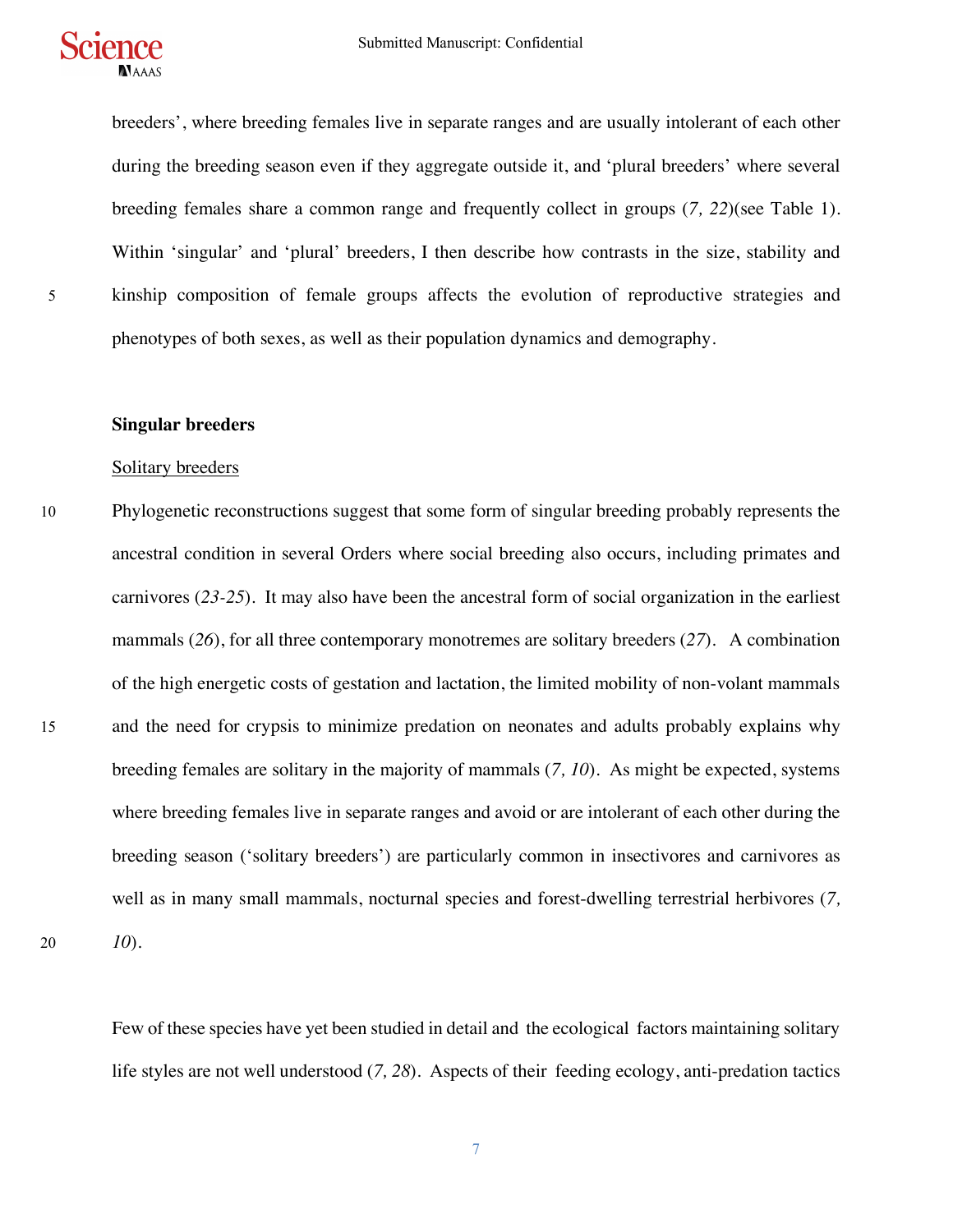

and reproduction may all constrain the aggregation of breeding females in these species (*7, 29*). In some of them, females produce litters of relatively altricial young that need to be concealed or protected from predators or conspecifics in nests or burrows (*30*). Others, like many of the smaller cats and nocturnal mongooses, feed on mobile prey that would be disturbed if several individuals 5 foraged together (*31*), though many terrestrial frugivores and herbivores living in closed habitats are also singular breeders, suggesting that feeding competition or the need for crypsis to avoid predation may also limit the evolution of female sociality (*23, 28, 32*).

- Social relationships between males and females vary widely between species. In some, like North 10 American red squirrels, males and females occupy separate territories and only come together to mate (*33, 34*) but, in many of them, males occupy ranges or territories that are larger than those of females and overlap the ranges of several females, as in many rodents, cats, bears and nocturnal primates (*7*). The number of breeding partners that males can access consequently depends on the density of females and the relative size of the ranges of the two sexes and often varies with 15 population density (*7, 35, 36*) and the intensity of intrasexual competition between males probably varies with the relative size of male and female ranges (*7*) as well as with the adult sex ratio (*37*) but comparative data are scarce. Males can be substantially heavier than females, similar in size or slightly smaller and rarely contribute to the care of young (*38-41*).
- 20 In most solitary breeders, offspring typically disperse from their mother's range when they reach breeding age, though the timing of dispersal and the distance moved varies with social and ecological conditions and often differs between the sexes (*7, 42*). Breeding females are often more tolerant of their own daughters than of immigrants and female recruits may settle in areas adjoining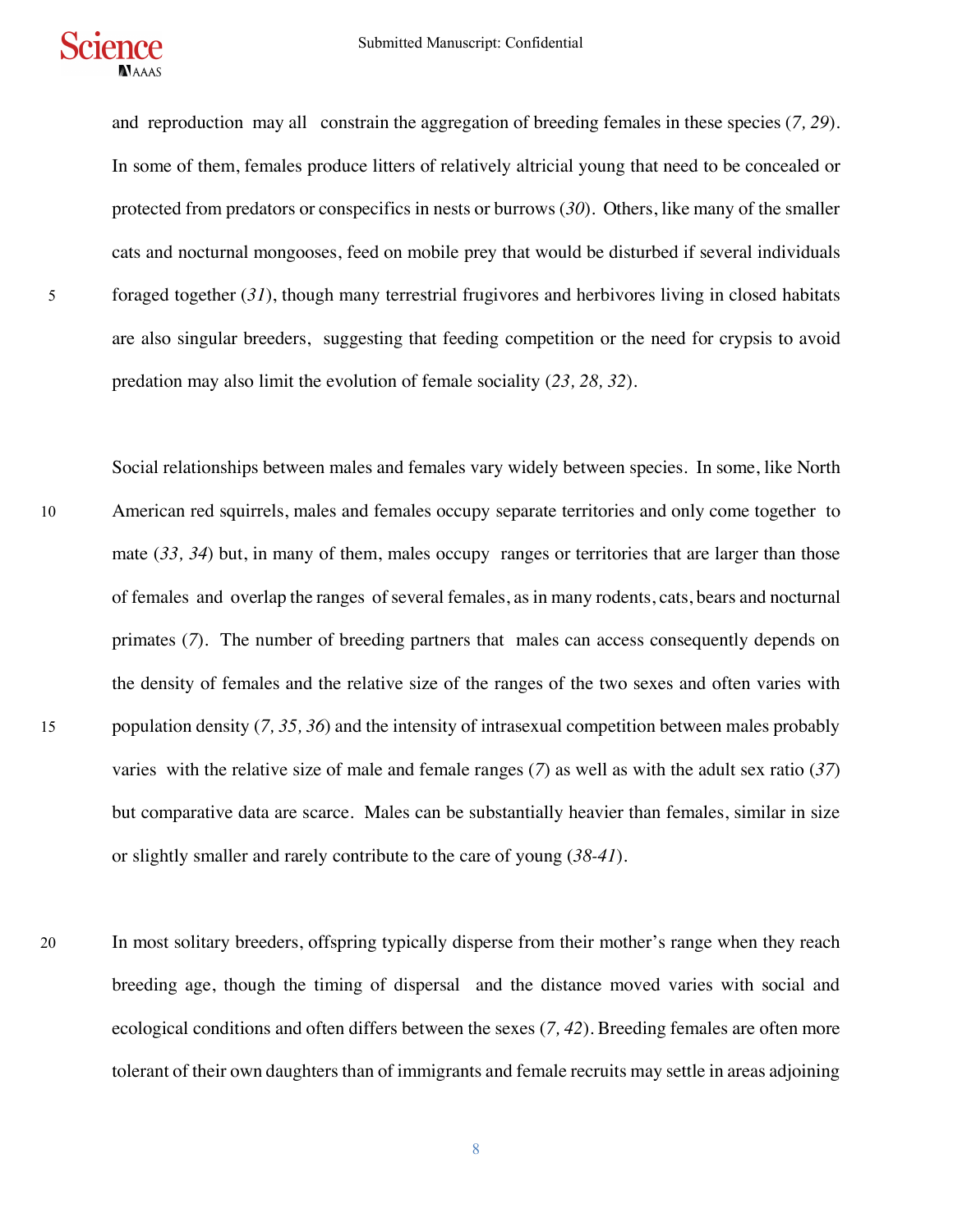

their mother's range, so that populations often have a well-defined genetic structure (*43, 44*). In North American red squirrels, females even prepare food caches for their adolescent offspring and change their ranging patterns to allow them to take over part of their original territory, together with caches of food that will support them through their first winter (*45*).

5

#### Pair-breeders

In some singular breeders, individual males occupy ranges or territories whose boundaries coincide closely with those of a single breeding female so that adults form mixed-sex pairs where partners share a common range and offspring of both sexes typically disperse from their parents' ranges (*7,*  10 *46*). Pairs commonly persist until one partner dies or is displaced and 'divorce' is often uncommon (*7*). Pair-breeding is frequently associated with the defense of shared ranges by partners of both sexes and is widely distributed, though it is relatively common in rodents, primates and carnivores (*7*). Pair-breeding often appears to have evolved from solitary breeding (*24, 26*), though reversions from plural breeding also occur (*24, 47*). In diurnal species where single males and females share 15 ranges, like titi monkeys and owl monkeys (*48*) or klipspringers and dik diks (*49*), partners commonly forage and sleep together, forming small family groups with their adolescent offspring. In other species, including some nocturnal lemurs, pairs share feeding territories and may sleep together but often forage alone and, in some cases, only associate with each other during the mating season (*50, 51*). Pair-breeders are often described as 'monogamous' (see Table 1) but 20 genetic analyses have shown that, although partners often breed with each other, both sexes may breed with other individuals, too (*46, 52*), and that differences in the frequency of extra-pair breeding are associated with variation in breeding seasonality, population density and group composition (*53, 54*).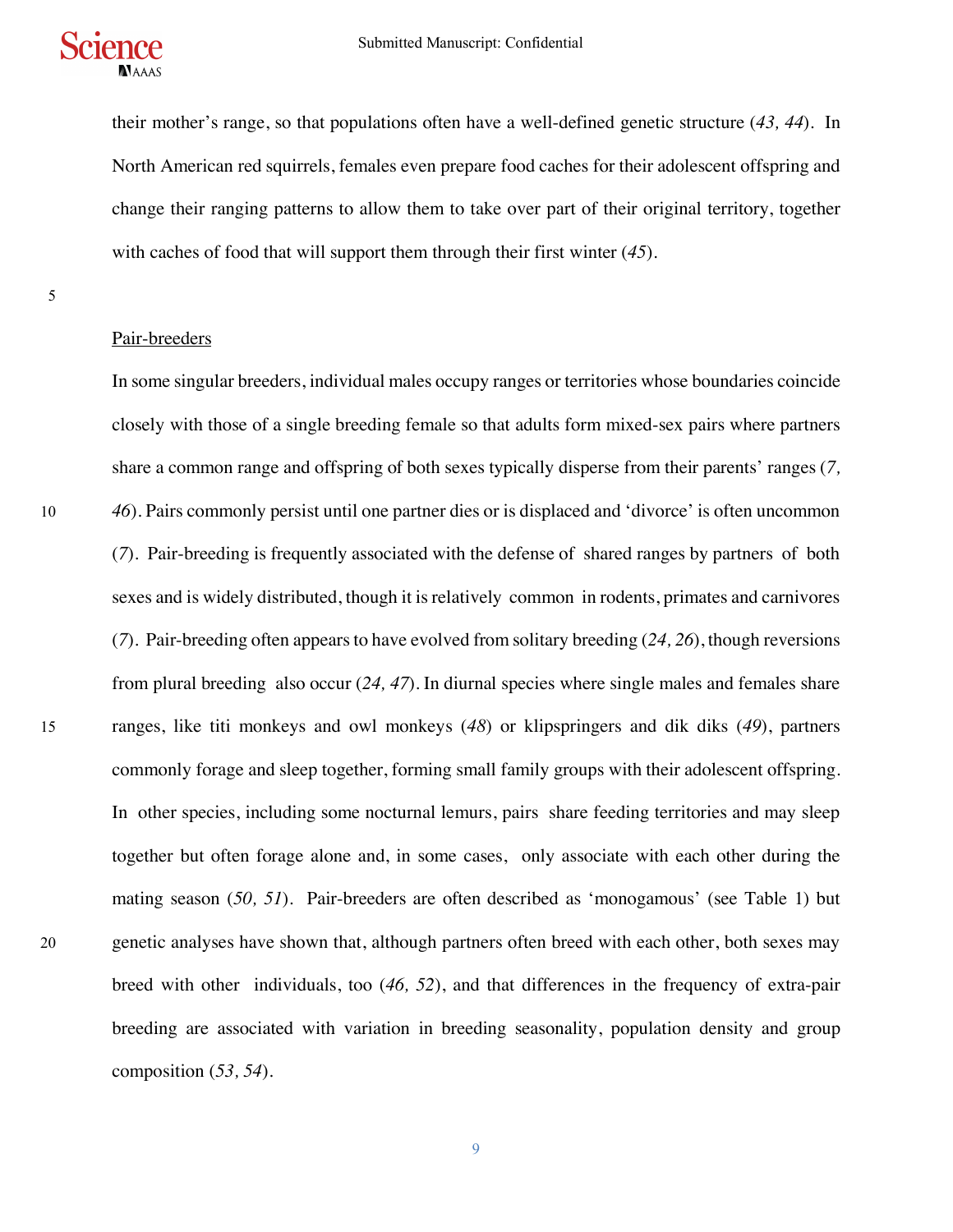

In many (but not all) pair-breeding species, males contribute to the care of juveniles, assisting in births, guarding young at the burrow or nest and feeding dependent young (*7*). The death or removal of males is often associated with reductions in the survival of their dependent young: 5 for example, in pair-breeding California mice, the experimental removal of fathers reduces offspring survival by 60% (*55*). Although females are more usually the principal care-givers, in some pair-breeders, like titi monkeys, males contribute more to care and juveniles respond more strongly to the absence of their fathers than that of their mothers (*56*). Male care may also help to reduce the costs of breeding to females and interspecific comparisons suggest that it is often 10 associated with increases in litter size and in the breeding frequency of females (*57, 58*).

Since pair-breeding constrains access to multiple partners for both sexes, it raises important questions about its potential benefits (*52, 59, 60*). Three main groups of explanations of the evolution of pair-breeding have been suggested, though none of them yet provides a satisfactory 15 explanation of its distribution (*52, 60, 61*). First, pair-breeding may evolve in species where biparental care is necessary for the protection and successful rearing of young or for their protection against predators or infanticidal attacks by other males and that this generates benefits to pairbreeding in either or both sexes (*52, 62, 63*). However, in some pair-breeders, males are not involved in provisioning or protecting young (*61, 64*) and two independent phylogenetic 20 reconstructions suggest that the evolution of pair-breeding is likely to have preceded or evolved at the same time as the evolution of paternal care (*26, 62*). In addition, there is no obvious reason why males cannot provide adequate defense against infanticide for the offspring of more than one female (*65*). A second group of arguments suggest that males are seldom able to defend breeding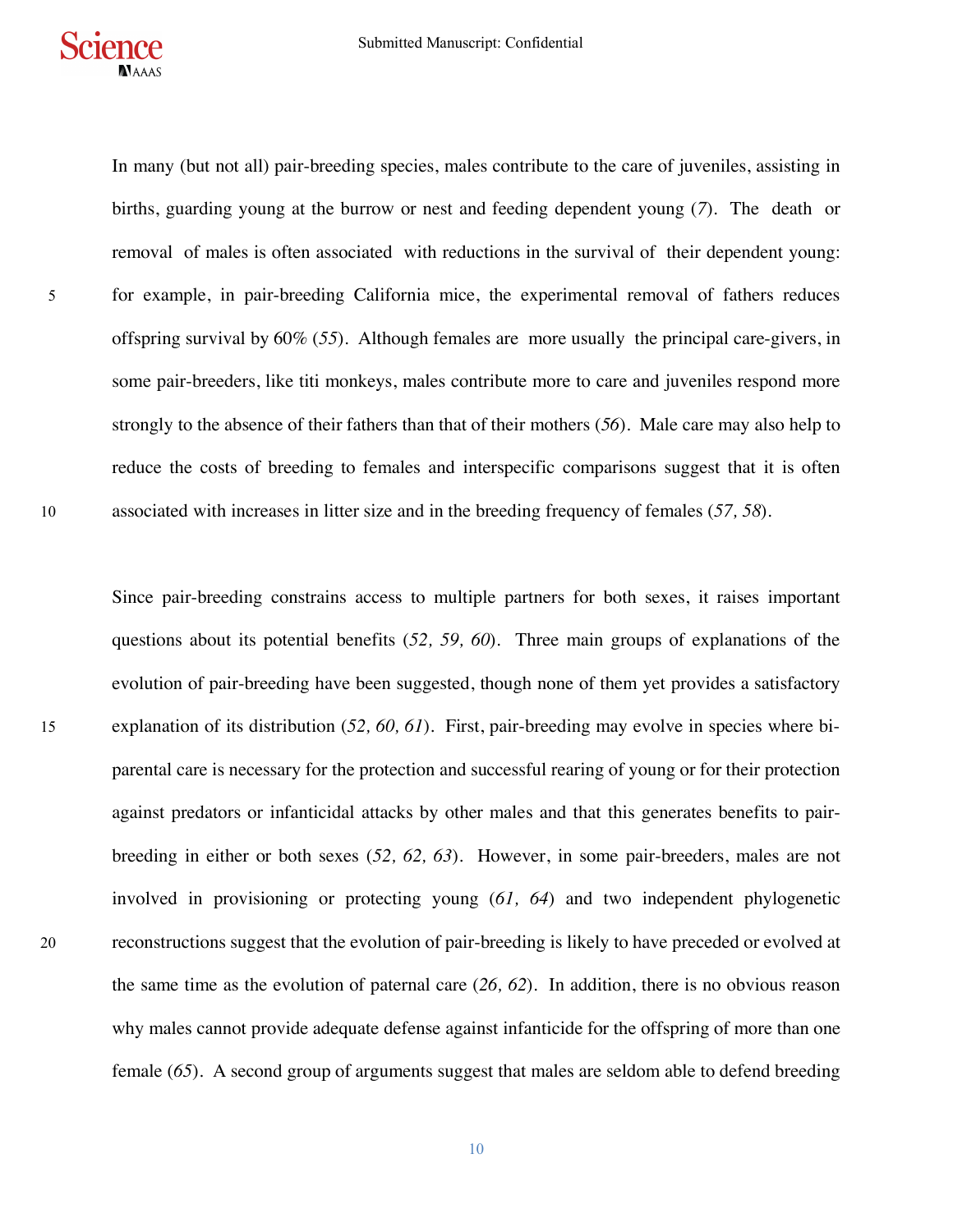

access to more than one female and her range at a time or that they cannot do so effectively and may maximize their breeding success by guarding breeding access to a single partner (*52*). There is anecdotal evidence that males that attempt to guard more than one female soon lose one of their partners (*64*) and comparative evidence that pair breeding species may show low population 5 densities, though there is no consistent tendency for females to have unusually large ranges (*26, 66*). A third group of explanations suggest that pair-breeding enhances coordinated defense of feeding territories (*67*), though this is unlikely where pair members spend most of their time apart. At the moment, there is currently no single satisfactory s explanation of the distribution of pairbreeding and it seems likely that different social and ecological contexts favor its evolution in 10 different taxa (*60, 61, 68*).

Pair-breeding has important evolutionary consequences. In many pair-breeders, females and males both compete with members of the same sex for territories and breeding partners (*7, 60*) and sex differences in reproductive skew, selection for competitive ability and the development of 15 weaponry and ornamentation are typically smaller than in plural breeders where females live in groups and males can monopolize access to multiple breeding partners (*7*). Sex differences in adult size, foraging behavior and mortality are usually small, too, and, in some species, females are larger than males (*7, 41, 69, 70*). The incidence of sperm competition is also reduced and males typically have relatively small testes and lack the reproductive adaptations found in species where 20 sperm competition is common (*71*). The consequences of pair-breeding for population dynamics in mammals have not yet been systematically explored though early studies of the population dynamics of territorial birds suggested that pair-breeding may be associated with increasing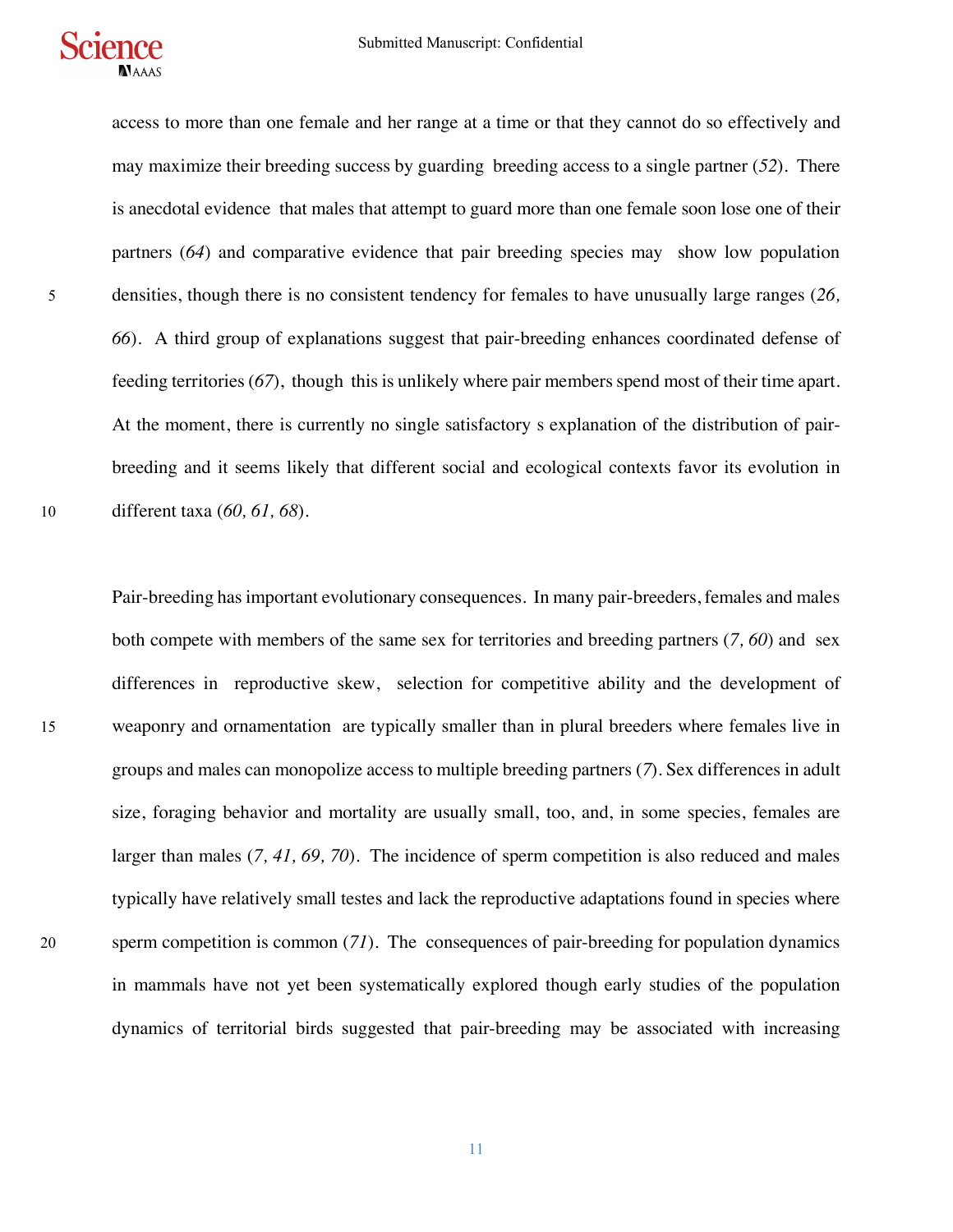

stability in population size (*72*) and adult sex ratios in pair-breeding mammals are usually close to parity, suggesting that sex differences in survival are typically small (*7*).

#### Singular cooperative breeders

5 In a small number of mammals, several adult females and one or more adult males typically share a common range and aggregate in breeding groups but a single dominant female in each group prevents other females from breeding regularly and is the mother of a large proportion (usually >75%) of young born in the group (*7, 22, 73*). Breeding systems of this kind have been most intensively studied in rodents, canids, social mole-rats, social mongooses and the marmosets and 10 tamarins (*74, 75*). Subordinate females frequently show lower levels of estrogen, LH and progesterone than dominants and can be temporarily infertile, though they are usually able to activate their reproductive systems within a few days or weeks (*76-78*). Since subordinate females are often 'natal' individuals that have not left the group where they were born, they often lack regular access to unrelated males within their group and this, too, may contribute to reproductive 15 suppression (*7, 76, 79*). All group members usually help to protect and provision young born to the breeding female and, in some species, females are unable to breed successfully without assistance from non-breeding helpers (Fig. 2) (*7, 22*). Subordinates also contribute to communal activities that benefit all group members (*80*) which can include defense of the group's range against intruders (most species), maintaining foraging tunnels (mole-rats), communal hunting 20 (several canids) and alternating as sentinels while the group is feeding (meerkats) (*80*).

Phylogenetic reconstructions suggest that singular cooperative breeders have usually evolved from pair-breeding ancestors (*81*) though this may not be the case in marmosets and tamarins (*75*).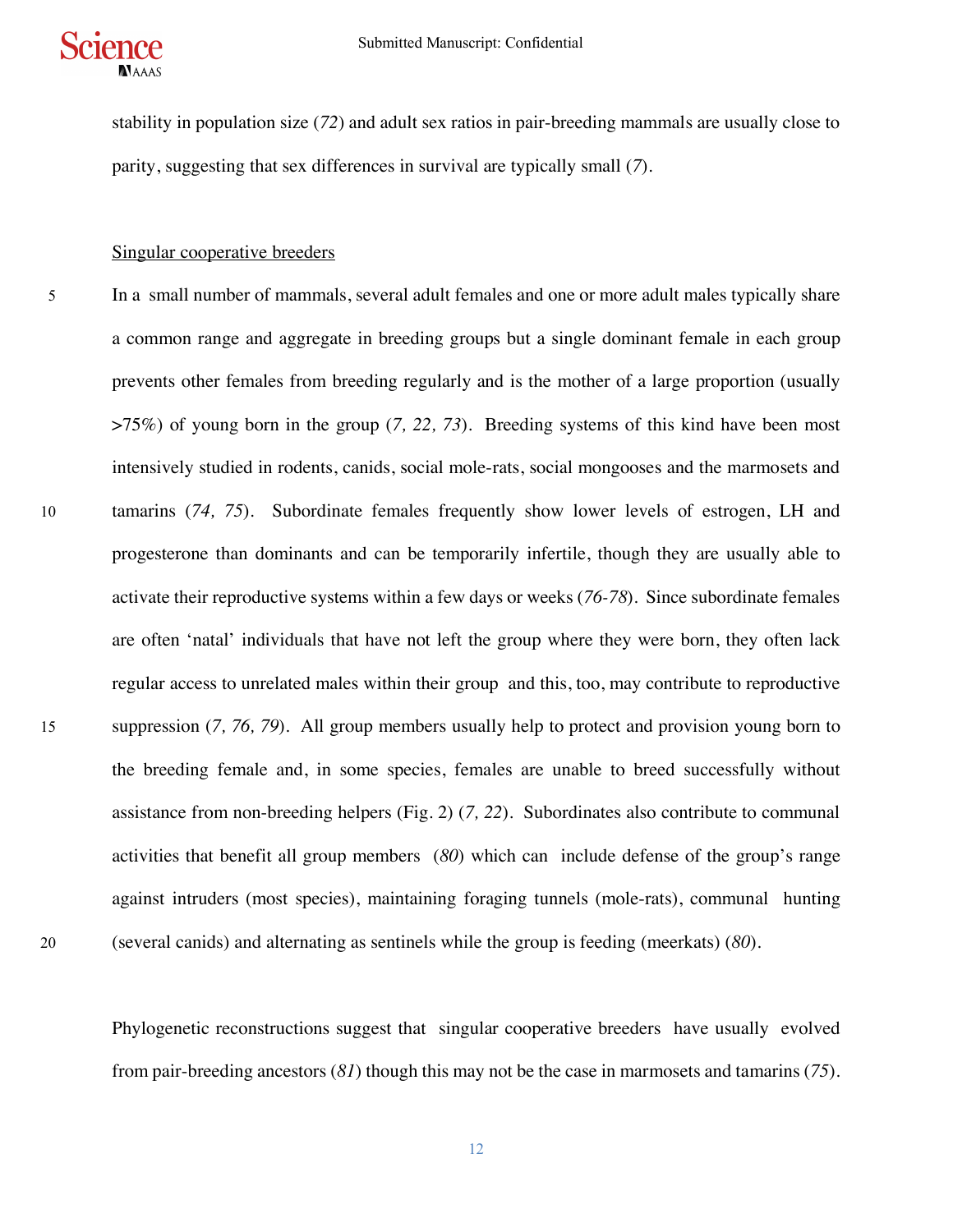

Groups are usually stable, but vary widely in size both within and between species, ranging from less than five individuals to over a hundred in some colonies of naked mole-rats (*82*). In meerkats and mole-rats, female immigration is rare while, in some canids and tamarins, both sexes may immigrate into established breeding groups (*7, 75, 83*). Cooperative breeders share some of the 5 characteristics of eusocial insects but subordinate helpers are potentially fertile in all cooperative vertebrates and there is no clear evidence of discrete castes that have divergent patterns of development in any cooperative vertebrates (*80, 84*), so it is debatable whether any mammals should be regarded as eusocial (*85*). Moreover, qualitative differences in the form and context of cooperation often make it difficult to compare the extent to which breeders rely on helpers or to 10 distinguish clearly between direct and indirect fitness benefits (*80*).

The evolution of singular breeding systems and cooperative care of young raises important evolutionary questions. First, why do dominant females suppress subordinates, kill their young and evict them from their group – especially if they are often their own offspring and are likely to 15 act as helpers? Studies of meerkats have shown that subordinate breeding can have substantial costs to dominants: pregnant subordinates often kill any pups born to dominants (*86, 87*) and the presence of pups from other litters reduces the growth of the dominant female's offspring (*88*). In addition, suppressing their reproduction may often increase the contributions of subordinates to rearing the dominant's offspring (*7*).

20

Second, why should subordinate females 'allow' themselves to be suppressed and remain in their birth groups rather than dispersing or struggling against suppression, as they do in many plural breeders? Part of the answer appears to be that resident groups are territorial, local habitats are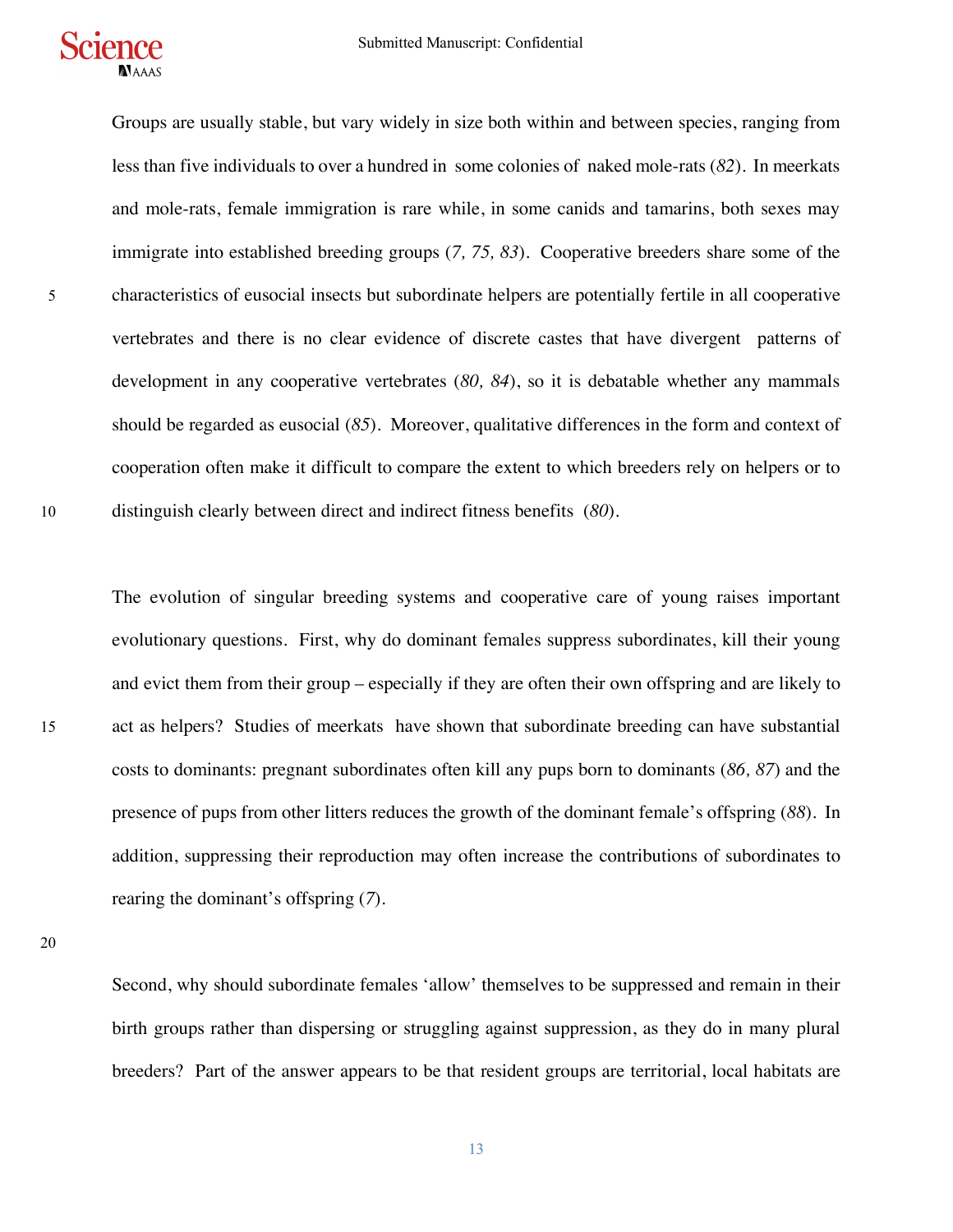

often saturated, mortality during dispersal is often high - so that a female's best chance of acquiring a breeding position may often be to remain in her breeding group and to maximize the chance that she will inherit the dominant position there (*7, 89, 90*). When vacant habitat is available, adolescents commonly disperse and attempt to breed independently, so social groups may be 5 reduced to breeding pairs (*91, 92*). Since dominants often evict subordinates that attempt to breed, unsuccessful breeding attempts may also reduce the chances that subordinates will inherit the breeding position in their birth group (*7*).

Third, why do subordinates assist with rearing the offspring of dominants rather than conserving 10 their resources? There is little evidence either that cooperative behavior is enforced or that it is directed selectively at an individual's closest relatives in any of these species (*7, 93*). However, genetic analyses suggest that, in most groups, a single female and a single male are usually the parents of a large proportion of the surviving young and that average kinship between group members is unusually high (*94, 95*) (see Fig. 1). As a result, the indirect benefits of helping are 15 often likely to be relatively large, facilitating the evolution of cooperation (*94*). Moreover, the contributions of helpers to cooperative activities are often adjusted to their foraging success and condition, so that the fitness costs of helping may be small (*96, 97*). Finally, dominant breeders are often more likely to rear young successfully than subordinates and may evict them if they attempt to breed. As a result, the combined direct and indirect fitness benefits that subordinates 20 derive from attempting to breed may often be lower than those of forgoing reproduction and helping to rear the dominant's pups.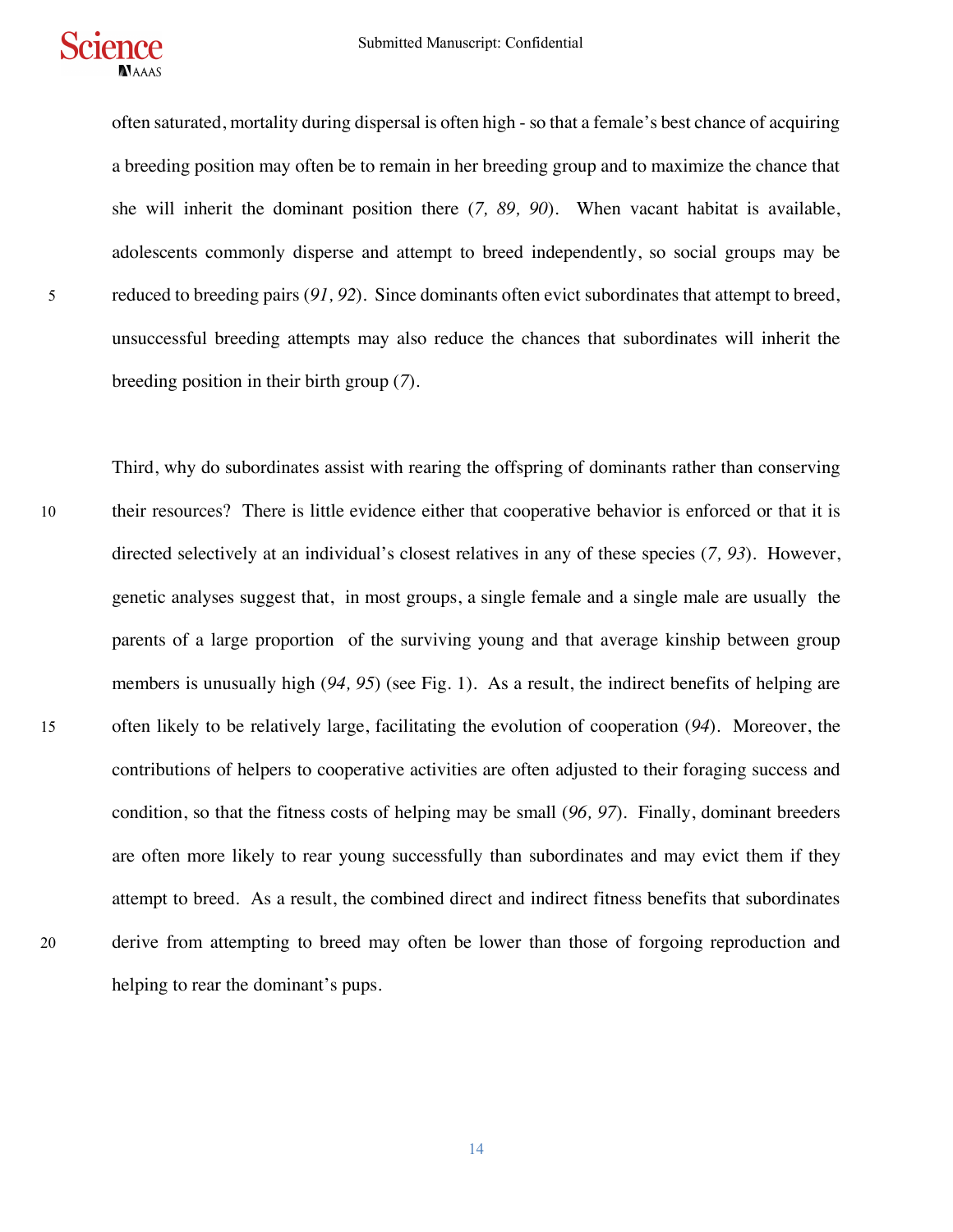

Singular cooperative breeding systems have a number of unusual evolutionary consequences. Individual differences in female breeding success are large and competition for breeding status between females is intense (*98*). For example, in meerkats, most females that reach sexual maturity fail to breed at any stage in their lives while successful individuals can rear more than eighty 5 surviving young (*90*) and even larger differences in breeding success may occur in the social molerats where litter size is larger and their potential breeding lifespans are longer than in meerkats (*80, 99*). In several of these species, breeding females have unusually high testosterone levels (*77, 100*) and tend to be more frequently aggressive than males and dominant to them, even where sex differences in growth and adult size are small (*7*). In some of them (including meerkats and social 10 mole-rats) individuals that acquire breeding positions also show a secondary period of growth in the months following their acquisition of dominant status that increases their size and their capacity to maintain their position against potential competitors or to bear larger litters (*77, 101, 102*). In meerkats, subordinates also increase their growth rates in response to potential breeding opportunities as well as to potential challenges by competitors (*101, 103*).

15

Cooperative breeding also has demographic consequences. In some cases, it is associated with increases in breeding frequency: for example, among the African mole-rats, species that breed cooperatively also breed more frequently than solitary breeders and often produce relatively large litters (*80*). By sharing the costs of raising young among multiple adults, helpers mitigate the 20 effects of adverse climatic conditions and low food availability on growth, survival and reproduction (*104, 105*), which probably explains why cooperative breeders are often found in challenging, unpredictable environments (*106, 107*). However, as the breeding success of dominant females is positively related to the number of helpers which falls when population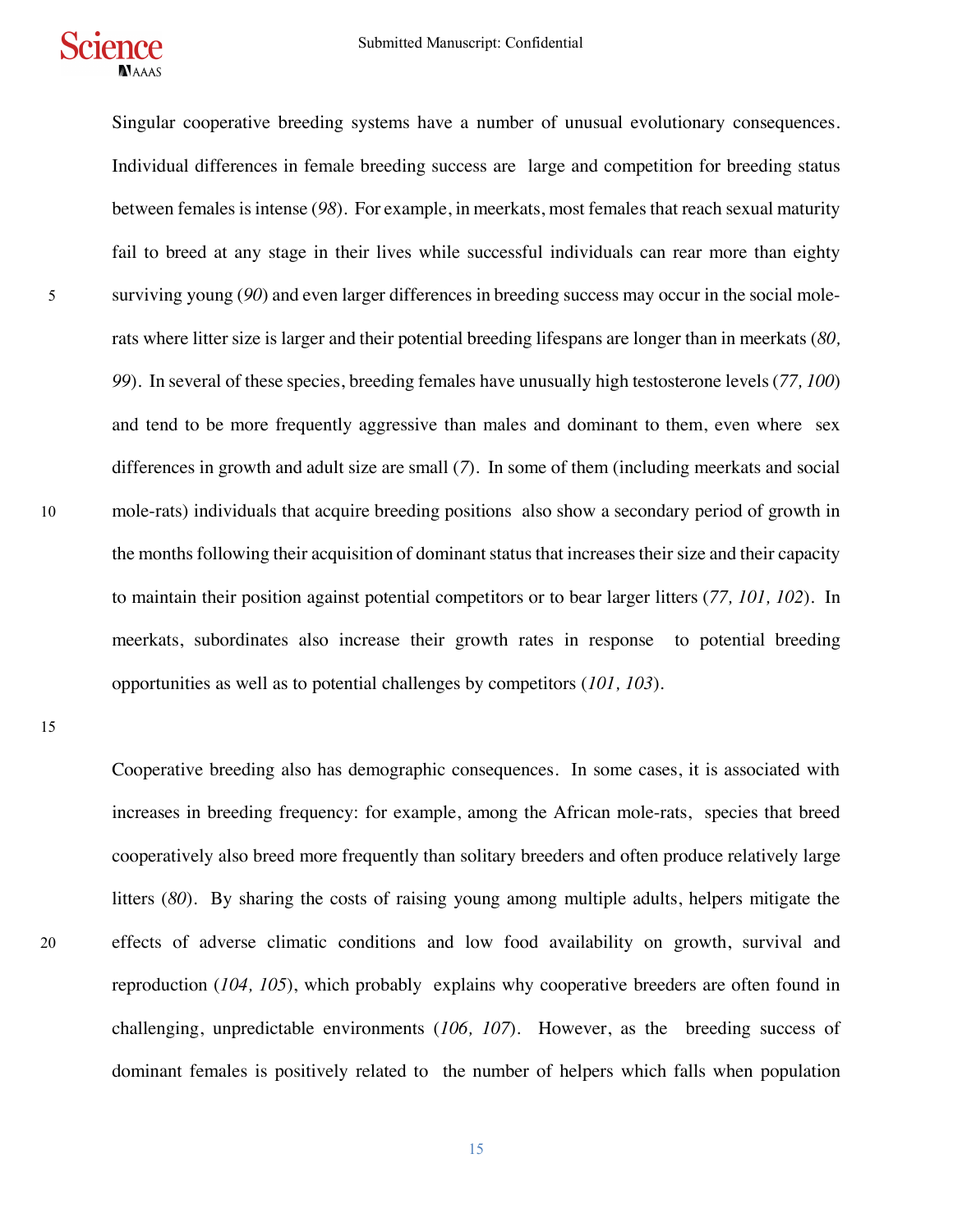



density declines, recruitment rates often fall when population density is low, generating 'inverse' density dependence and delaying the recovery of populations (*7, 108*). Environmental events that reduce population density, like droughts or epidemics, may consequently depress recruitment in cooperative breeders and groups and local populations can be slow to recover, increasing their 5 instability and the risk of local extinctions (*108, 109*).

While cooperative breeding systems involving nonbreeding helpers have often evolved in association with singular breeding, they also occur in some plural breeders. For example, banded mongooses live in large groups of around twenty or more individuals in more mesic environments 10 than meerkats (*110*). In contrast to meerkats and dwarf mongooses, multiple females in each group breed in almost perfect synchrony, mostly giving birth on the same day and pups born out of synchrony are usually killed (*110*). Allo-parental care by females is limited, but non-breeding males escort and feed particular pups, which are not necessarily close relatives. Why dominant females do not suppress breeding in subordinate females in banded mongooses is still unclear, but 15 one possibility is that reductions in relatedness between group members resulting from increases in group size (*r*=0.11:(*111*) limit the indirect fitness that subordinate females can gain by helping to rear the dominant female's young and so make them more resistant to suppression.

**Plural breeders**

20 Female sociality in plural breeders

In plural breeders, multiple breeding females typically share a common range and aggregate in stable or unstable groups (*7, 22, 112*). All adult females are usually fertile and attempt to breed regularly, although individuals differ in their breeding success. 'Plural' breeding systems of this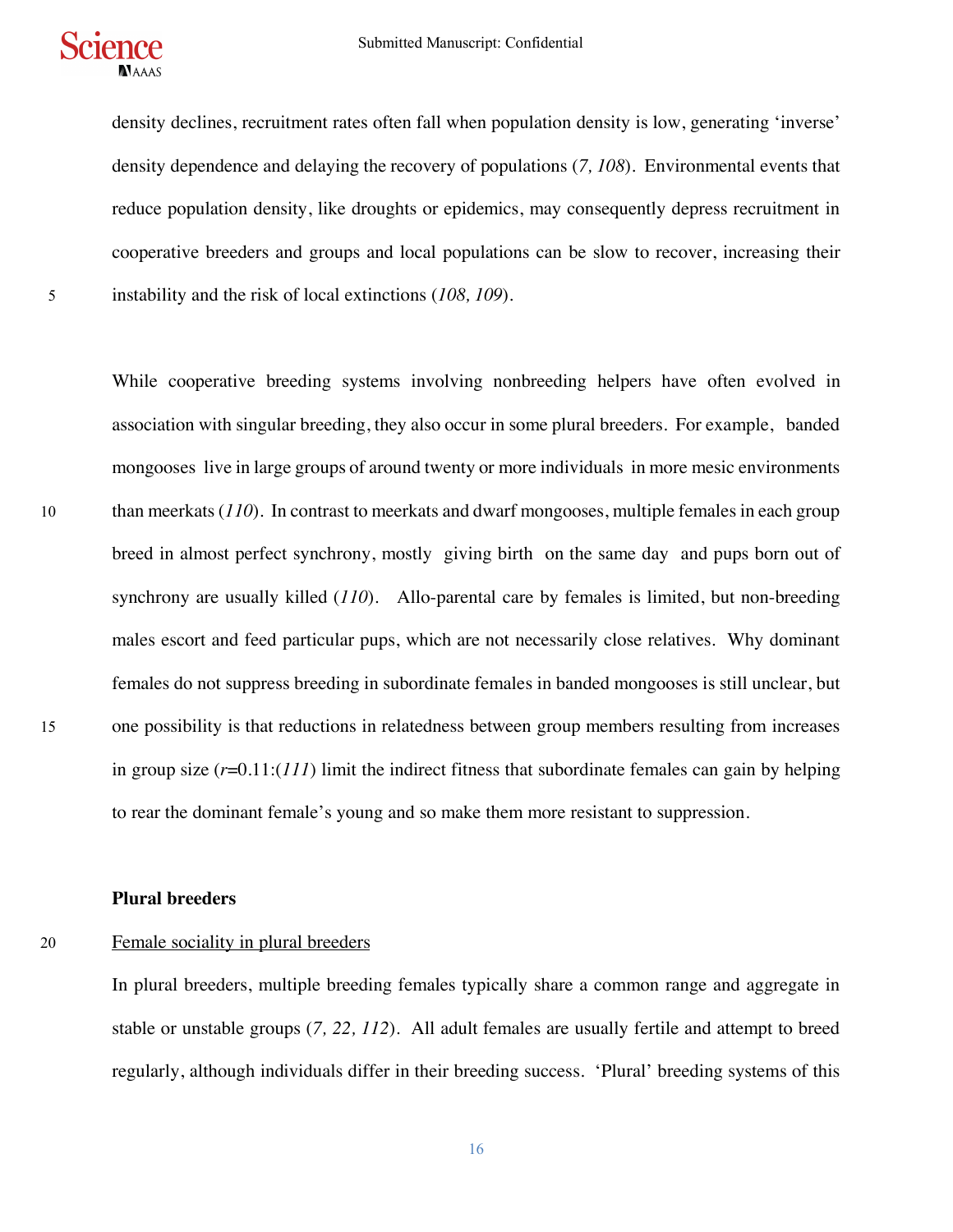

kind are common in bats, rodents, ungulates, primates and cetaceans and are less common in carnivores and insectivores (*7, 22, 73, 113*). In several Orders, including primates and ungulates, plural breeding appears to have evolved from solitary breeding or pair-breeding ancestors (*23, 24, 26*), often in association with the production of single, relatively precocial young (*73*). In some 5 species, populations oscillate between singular breeding when density is low and plural breeding when it is high while, in others, females continue either to occupy separate ranges or to live in groups at all densities although territory size often declines when density is high (*114, 115*).

Since the movements and distributions of breeding females are commonly adjusted to the 10 distribution of resources while those of breeding males are adjusted to the distribution of receptive females or to the distribution of resources that attract them it is often useful to explore the factors affecting sociality in females and males separately (*7, 12, 22, 112*). Groups of breeding females vary widely in size ranging from small, stable groups that frequently defend feeding territories and usually include no more than two or three breeding females to the unstable herds of migratory 15 deer and antelope that can include several thousand individuals (*7, 23, 116*) and the colonies of some bats that can have more than a million members (*116*). Group size also varies widely both within and between populations and commonly increases with population density (*114, 115, 117*).

The stability of female groups also varies widely. In plural breeders that live in relatively small 20 ranges or territories, like many primates and carnivores, females commonly live in 'closed' groups where female immigration is rare, group membership is stable over long periods and group members are often hostile to intruders (*7*). Members of closed groups may either forage together, as in meerkats and chacma baboons, or in unstable parties whose size varies with food abundance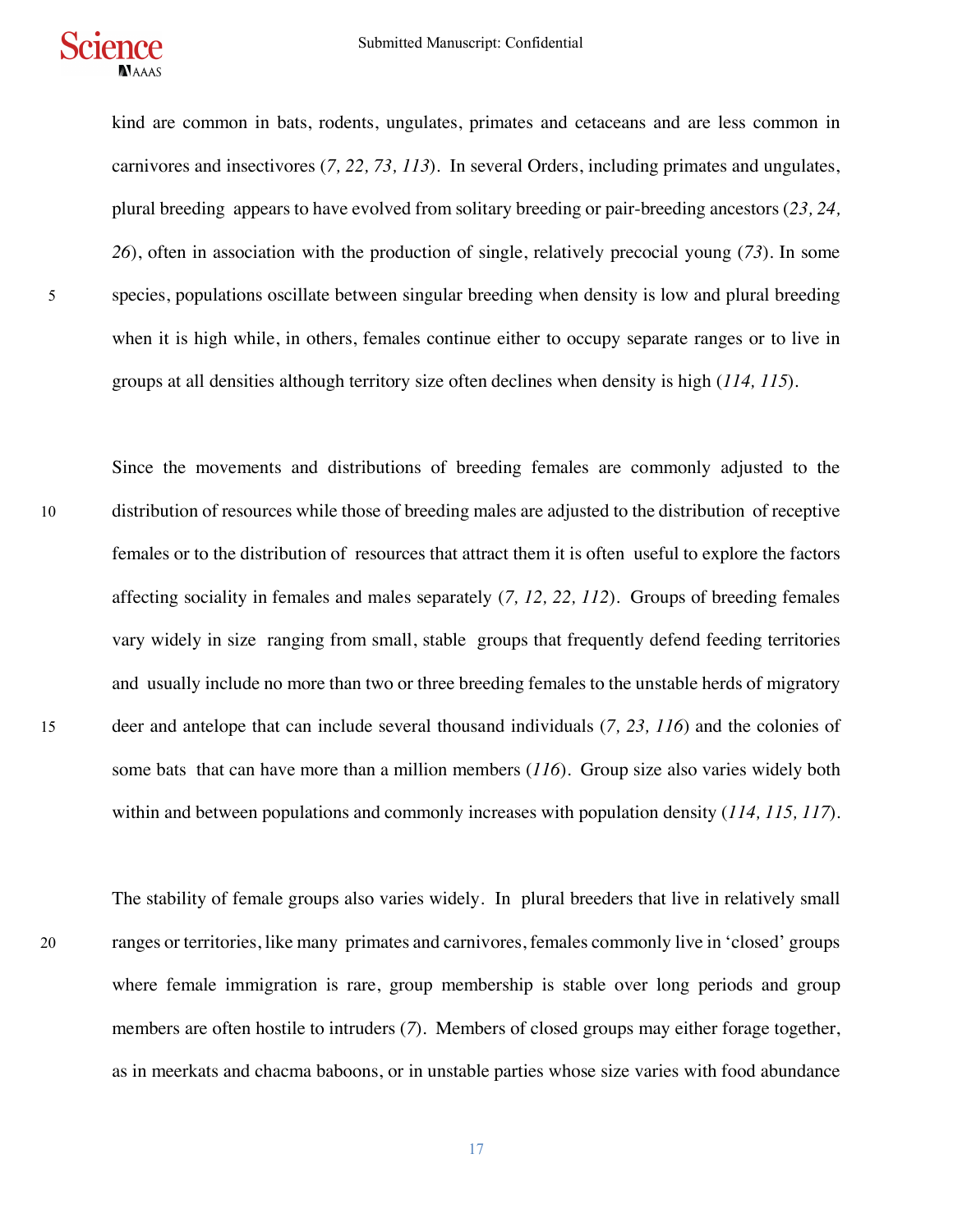

and distribution, as in chimpanzees and spotted hyenas (*118, 119*). In species where females range over relatively large areas, including many deer and antelope and some bats, cetaceans and seals, females often form 'open' groups whose membership changes from hour-to-hour as individuals or parties join or leave each other (*7, 120*). In some of these species, like red deer and African 5 elephants, maternally related females associate with each other disproportionately often and larger herds usually consist of females from several different kin groups (*120, 121*) though, in migratory species, like blue wildebeest, there may be no long-lasting social connections between individuals (*122*).

10 Interspecific differences in female sociality usually appear to be a consequence of variation in the relative costs and benefits of group-living to females, though these can be affected by the reproductive strategies of males (*7, 123*). Contrasts in female sociality are often associated with differences in life-history parameters, diet, habitat type and activity timing, or with variation in the risk of predation and anti-predator tactics (*7, 23, 29, 32*). Associations between group size and 15 food distribution are common within species, too (*7, 124*). The costs of living in groups can include reductions in foraging success, breeding success or lifespan as a result of increases in direct or indirect competition for resources (*7, 23, 125*), increased detectability of groups by predators (*126*), increased transmission of parasites (*127*), and increased breeding interference between resident females (*128*). Direct benefits of sociality are sometimes divided into benefits associated 20 with the defense of resources or nests and those associated with foraging (*129*) and can include heat conservation (*130*), the defense of territories against neighboring groups (*131*), increases in the ability of individuals to find, catch or subdue prey (*83*) and reduced risks of predation as a result of dilution effects or improvements in vigilance or defense (*7*). Where resident individuals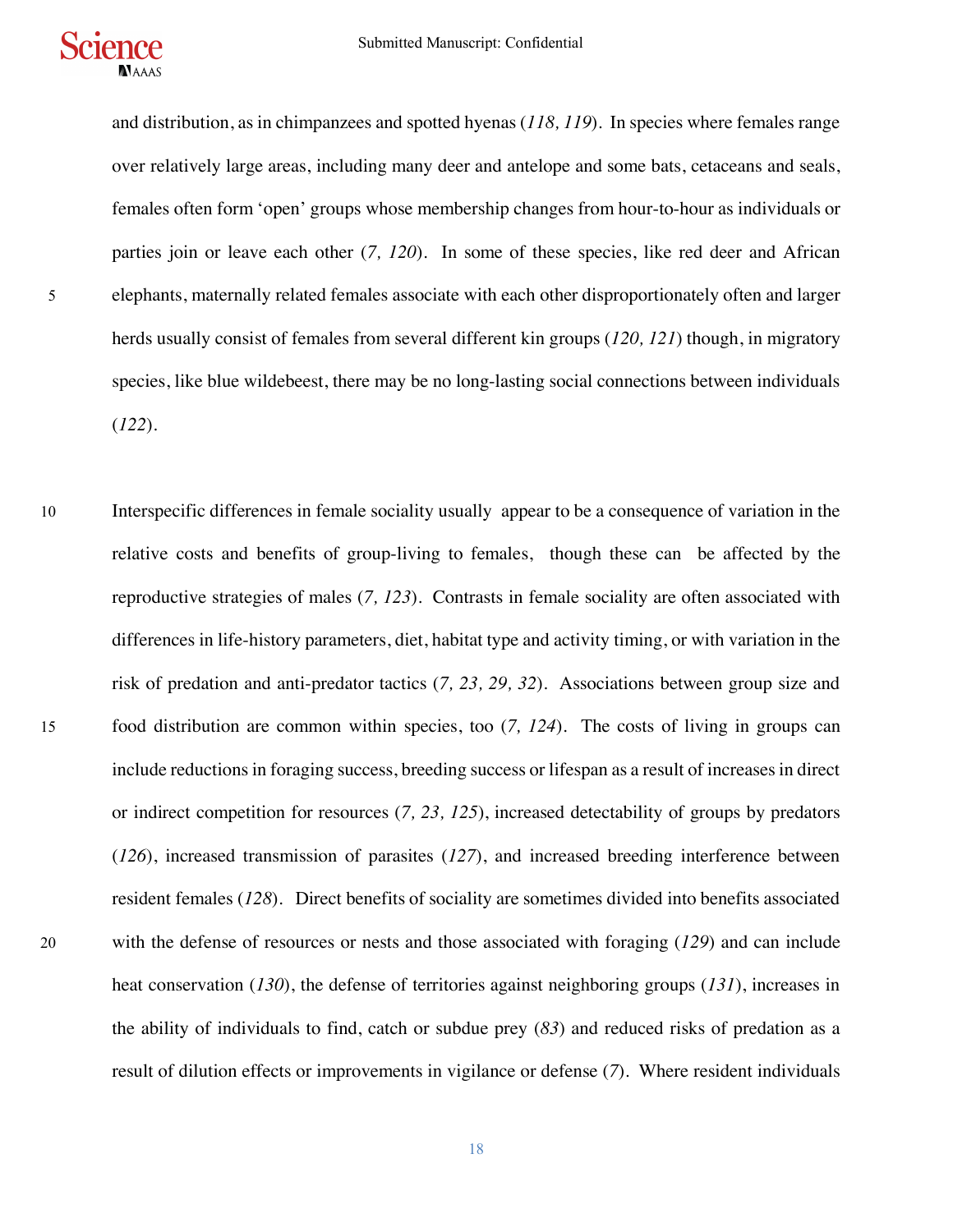

are related, sociality may also generate important indirect fitness benefits arising from the benefits of aggregation to the fitness of kin (*7, 132*).

The kinship composition of female groups also varies widely. In many plural breeders that live 5 in stable groups, females are individuals that have either remained in their birth groups or have founded new groups, so that most female group members are maternal relatives. In contrast, in a minority of species (including some bats, several social equids, several Old and New World monkeys and all three African apes) females usually disperse from their natal groups and often immigrate into established breeding groups, so that most co-resident females are unrelated (*7,*  10 *133*). There is extensive evidence of inbreeding costs in wild mammals and of female avoidance of mating with familiar males that are likely to be close relatives (*7, 134, 135*). Contrasts in female dispersal often appear to be related to variation in the breeding tenure of resident males and the risks of inbreeding to females that remain in their natal group (*7*): where the breeding tenure of individual males is relatively short, so that breeding males have usually been replaced by the time 15 their daughters reach sexual maturity, females do not need to disperse to obtain access to unrelated breeding partners and often remain and breed in their birth groups (*133*), avoiding mating with familiar males that are likely to be siblings (*7*). In many of these species, males usually disperse from their birth groups after reaching sexual maturity (*7, 133, 136*). In contrast, in species where the tenure of individual breeding males or male kin groups is typically longer than the age at which 20 females mature, females often disperse to breed after reaching sexual maturity and either join other established groups or found new groups (*137, 138*). In some of these species (including several of the larger New World monkeys and chimpanzees) males may remain in their birth groups, mating with females that immigrate from neighboring groups (*137, 139*). One interesting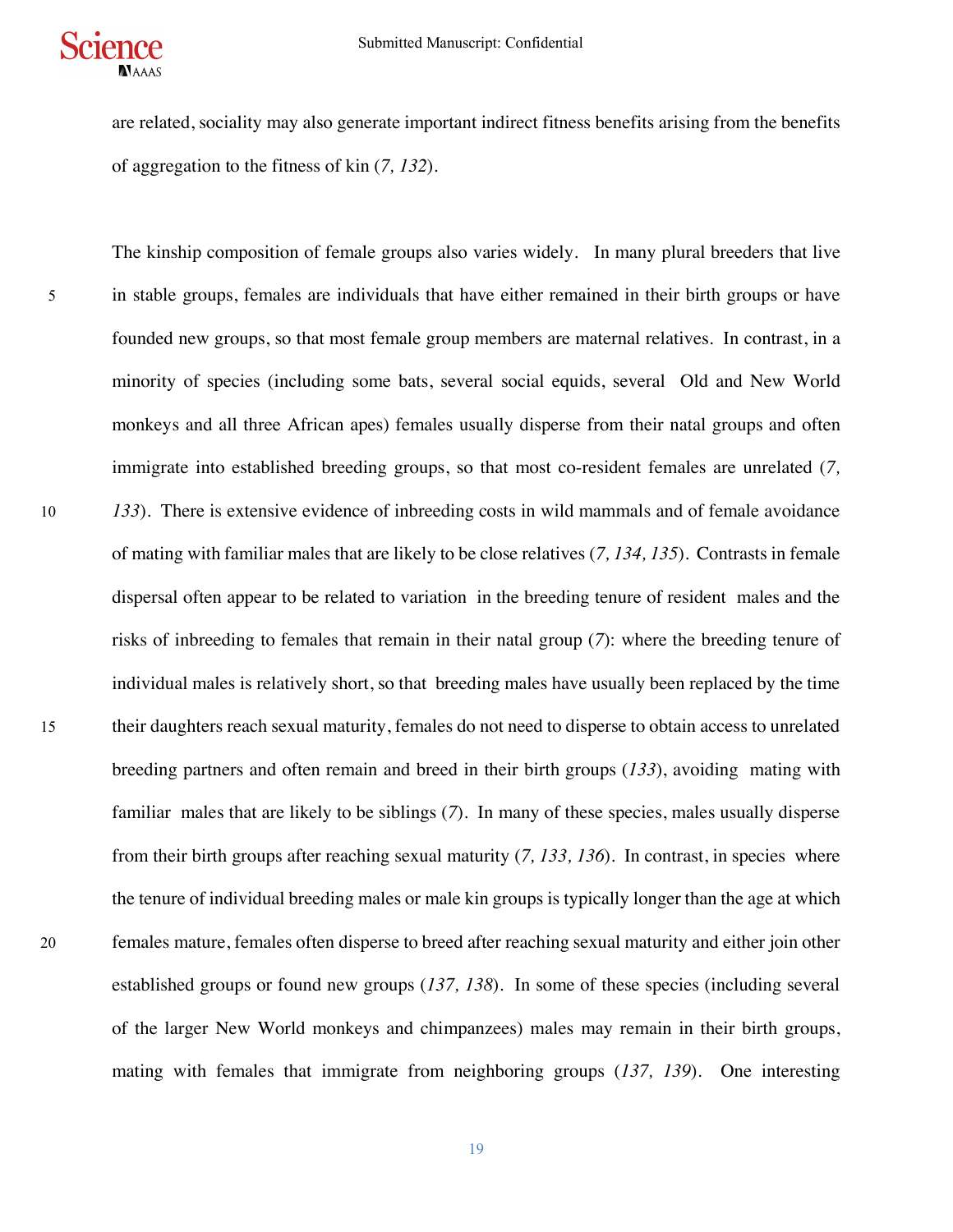

exception to the tendency for members of one sex to disperse from their birth groups occurs in killer whales, where both sexes may remain in their birth groups throughout their lives and adults of both sexes usually mate with members of other groups (*140, 141*).

## 5 Plural breeding and competition between females

The aggregation of breeding females often intensifies reproductive competition between females though escalated fights are seldom as frequent as they are in males, which probably explains why weaponry is seldom as highly developed in females (*7, 142*). Increases in group size reduce levels of maternal kinship between group members and average coefficients of relatedness between 10 group members fall rapidly as the number of breeding females increases (*14, 95*) or where female immigration is common, as in chimpanzees, intensifying conflicts of interest between group members (see Fig. 1). In species that live in relatively large stable groups, where average levels of kinship are low, aggressive interactions between females are often relatively common and related females frequently support each other so that the status, breeding success and longevity of 15 individuals often depends on the number of relatives and allies that will support them (*143, 144*). Intense competition between females can be associated with reductions in the relative survival of female juveniles. For example, in spotted hyenas, siblicide is more frequent between female littermates than between males (*145*) while, in some plural breeders where related females form coalitions with relatives, dominant females focus aggression on the daughters of subordinates (*7,*  20 *146*).

In a substantial number of plural breeders, resident females also interfere directly with each other's breeding attempts and both socially induced abortions and female infanticide are common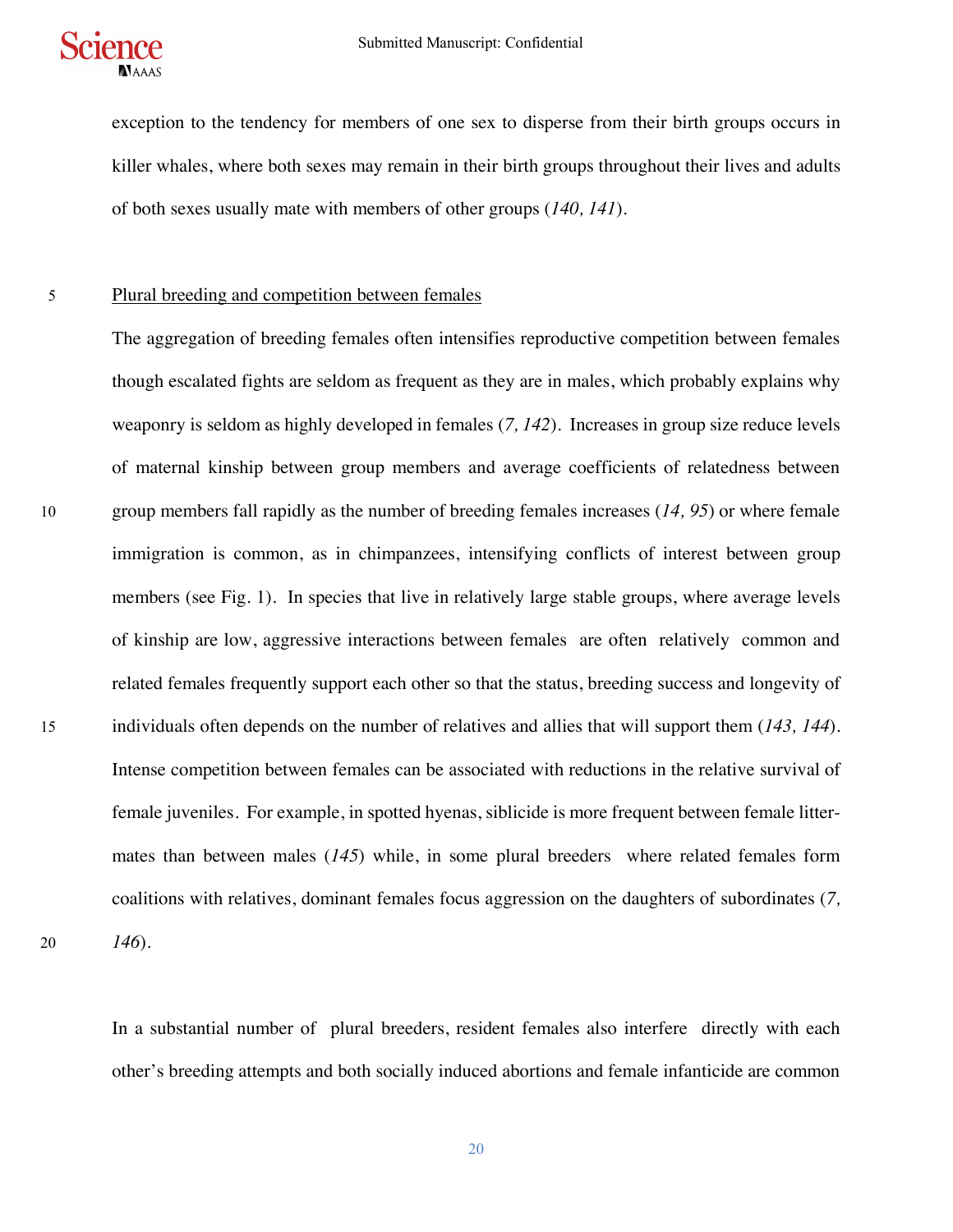

in subordinate females (*147, 148*). Where female competition is particularly intense, as in spotted hyenas and some lemurs, females can have relatively high androgen levels and may show a variety of male-like anatomical and physiological traits (*149, 150*). The evolutionary consequences of intense female competition are well illustrated by research on Alpine fighting cows, where 5 selective breeding of females for competitive ability over multiple generations has raised testosterone levels in females and produced a complex of male-like traits, so that females closely resemble males (*151*) (Fig. 3).

## Male sociality in plural breeders

10 Since the size and stability of female groups affects the number of females that individual males can guard, female sociality also increases the intensity of direct competition between males and affects the tactics they adopt, which vary widely both between and within species (*7, 152*). Where females live in small, stable groups and mating is not highly synchronized, single males often defend access to female groups throughout the year while, where stable groups are larger, several 15 breeding males frequently associate with each group of females, forming 'multi-male groups' and both sexes often mate with more than one partner (*7, 153*). In litter-bearing species, like lions and meerkats, males commonly emigrate from their birth groups together and immigrate into established groups together, so that co-resident males are often close relatives that have been familiar with each other since birth. In contrast, in species that produce single young, like many 20 group-living monkeys, males usually emigrate and immigrate independently, so that co-resident males are seldom closely related to each other (*7, 95*). In some species, like plains zebras and gelada baboons, multiple stable breeding units aggregate together in large, unstable herds (*154, 155*) .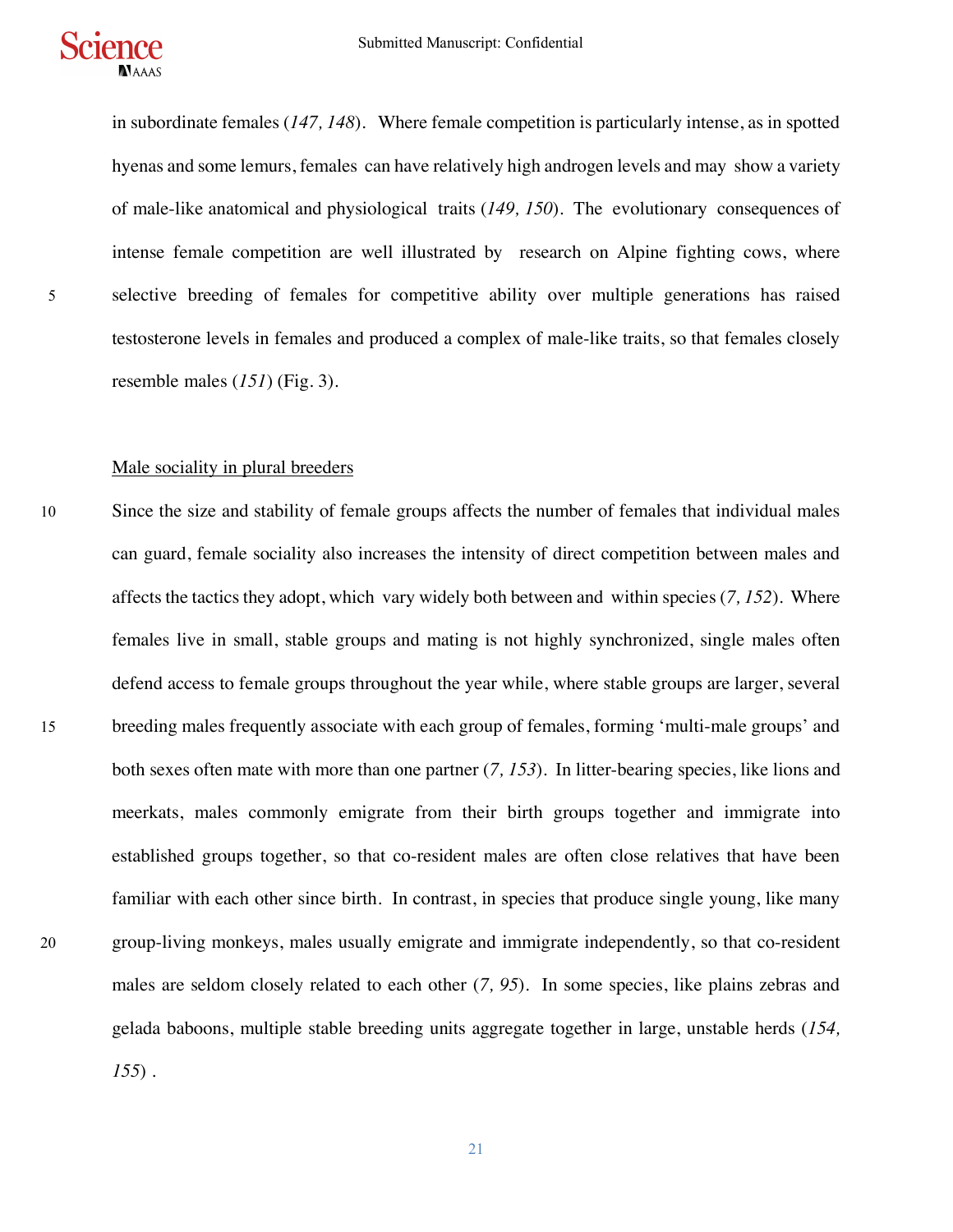Where female groups are unstable and females range widely but regularly visit resource-rich sites, as in many antelope and some deer, breeding males often defend resource-based territories in areas regularly used by females (*156, 157*) or small, clustered territories on traditional mating grounds 5 or 'leks' where they are joined by receptive females, as in some bats and a number of ungulates (*158-160*). Finally, where the density of receptive females is low and receptive females are widely dispersed, as in whales and elephants, males often cruise in search of receptive partners, defending individual females for short periods before moving on to search for other breeding opportunities (*7, 152*).

10

#### Plural breeding and male competition

The aggregation of breeding females commonly increases the number of females that individual males can guard, leading to increases in reproductive skew among males and intensifying reproductive competition between them (*7*). Fighting is particularly frequent in plural breeders 15 where mating is seasonal and individual males collect and defend large 'harems' of females, mating with females as they become receptive as in many deer and land-breeding seals (*7, 161, 162*) (see Fig. 4). The aggregation of multiple breeding females often generates strong selection in males for traits that increase their competitive ability and is frequently associated with the evolution of large sex differences in body size and weaponry, especially in species where single 20 males guard access to female groups and breeding is seasonal (*7, 163*). Where females form relatively large, stable groups, several males often associate with each female group, polygynandrous mating systems and sperm competition are common and the reproductive anatomy of males is frequently adapted to maximize their success in fertilizing mating partners. Ejaculate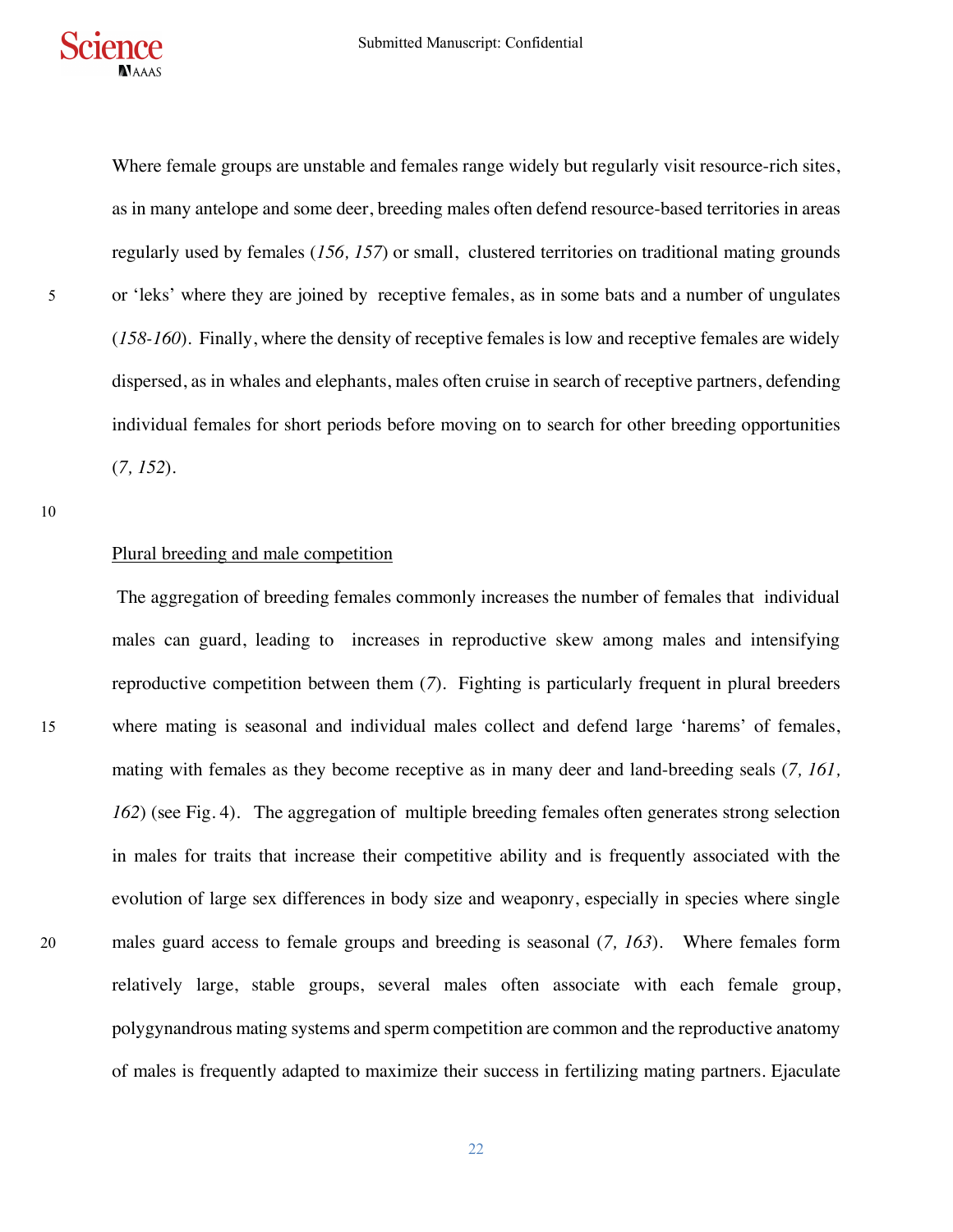

volumes and testes are often unusually large, penises may be modified to displace sperm from previous mating and the size and swimming speed of sperm is often increased (*164-166*).

Intense breeding competition between males also has important consequences for their treatment 5 of females. In plural breeders with polygynous mating systems, males often adopt coercive mating tactics to induce females to mate with them. These can include persistent attempts to mate, forced copulation and punishment of females that are reluctant to mate or which associate with subordinate males (*167, 168*). Male coercion can cause serious damage to females, who may be wounded during the attempts of males to mate with them or in the course of punishing attacks by 10 dominant males (see Fig. 5). Although this might appear to be counter-productive for males, if coercive tactics increase their chances of mating, collateral damage to females is unlikely to constrain the evolution of coercive tactics, unless costs to females are very large (*169*). Males that have recently acquired breeding positions may also kill dependent young fathered by their predecessors if this advances the next conception of females and so increases their mating 15 opportunities and, in some species, male infanticide is one of the commonest causes of mortality in infants and juveniles (*170, 171*). For example, in lions and bears, male infanticide can be frequent enough to affect rates of recruitment and population size (*172, 173*). Females frequently respond by cooperatively defending their young, by forming close social bonds with mating partners or, in some species, by prematurely aborting young that are likely to be killed (*174, 175*).

20

Breeding competition between males can have profound consequences for the evolution of male life-histories. Intense competition between males often delays the onset of successful breeding in males until they approach full adult weight while their capacity to guard females successfully often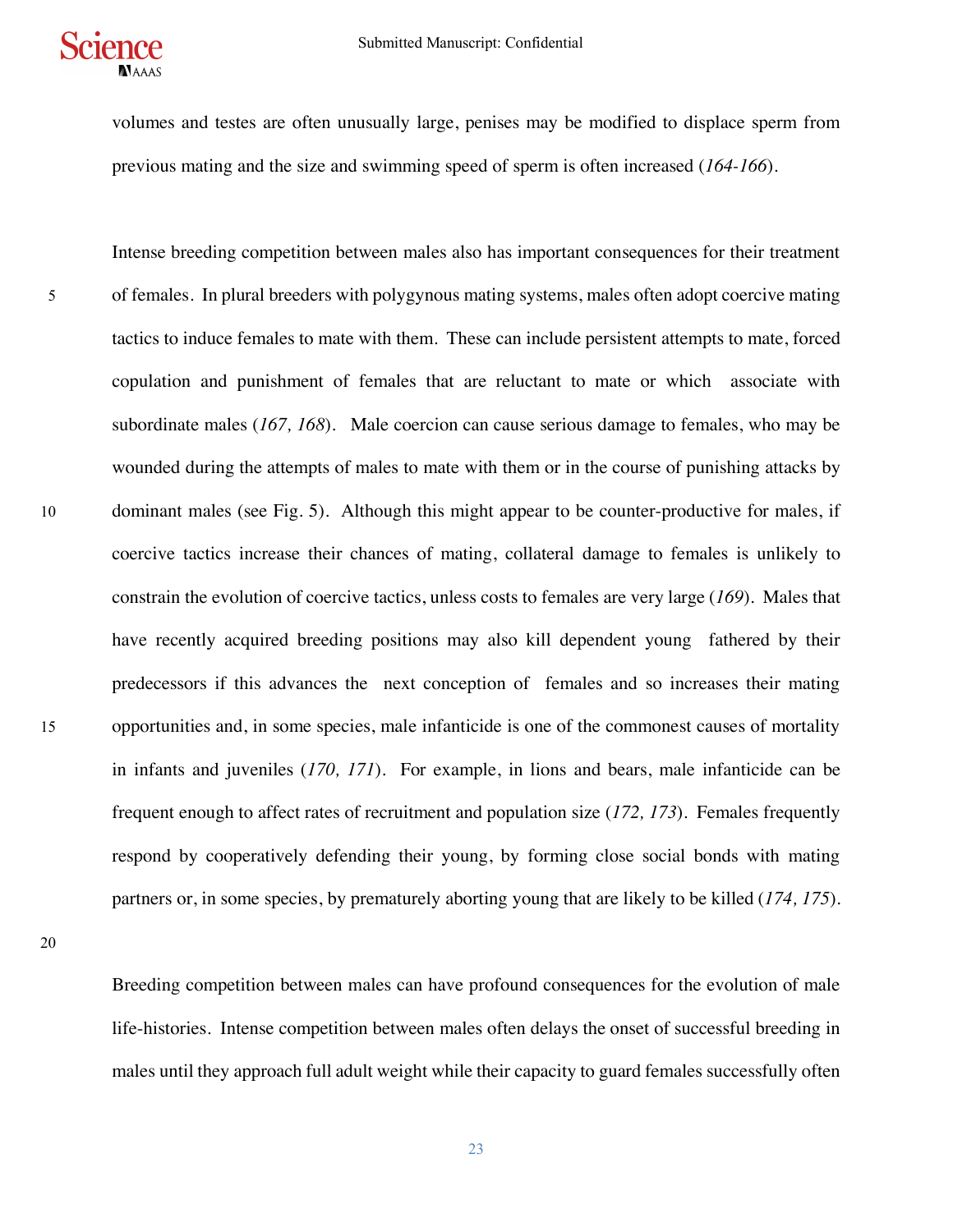

ends as soon as their strength and condition begin to decline with increasing age (*7*). As a result, the breeding careers of males can be very short (*176*) and are often considerably shorter than those of females (*7, 177*) (see Fig. 4). Several processes contribute to reductions in the duration of male tenure and increased mortality in males, including fighting injuries, loss of appetite and 5 condition during the breeding season, increased susceptibility to predators and reductions in immune response associated with increased parasite loads (*176, 178, 179*).

The shortening of breeding lifespans in males has important consequences for both sexes. In males, it is often associated with the evolution of tactics that help to extend their breeding lives. 10 For example, in Cape buffalo and Uganda kob, breeding males alternate between periods of reproductive activity and 'resting' periods in bachelor groups (*7, 157*). In other species, it has led to the evolution of age- or size-specific breeding tactics in males (*180*) and, in some, to the evolution of alternative reproductive strategies and balanced polymorphisms in anatomy and breeding tactics (*181*) (see Fig. 6). The effects of male competition on the breeding tenure of 15 males may also help to explain why males tolerate the presence of potential rivals in their group, for the tenure of breeding males declines less rapidly with female group size if more than one breeding male is present and similar effects occur within as well as across species (*7, 65, 182*). Reductions in the breeding tenure of males also reduce the likelihood that females will reach sexual maturity when their father still monopolizes reproduction in their birth group and that they 20 will need to disperse to locate unrelated breeding partners (*7*) and so may help to explain the prevalence of female philopatry and male dispersal in mammals.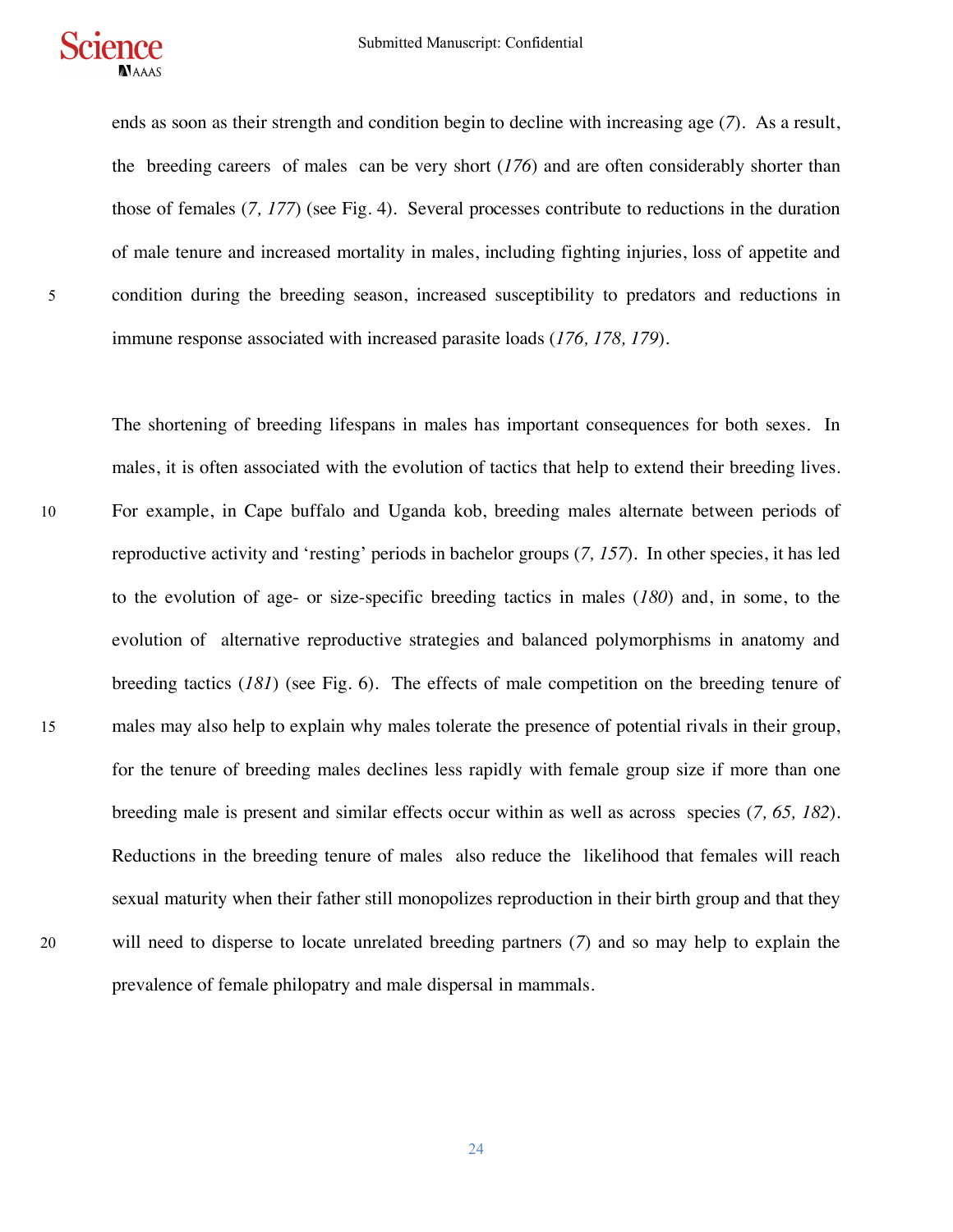The evolution of male characteristics associated with breeding competition has ecological and demographic consequences, too. In many dimorphic species, male infants are born heavier and grow faster than females and male infants nurse more frequently, extracting more milk from their mothers and females that have reared sons are less likely to survive the following winter than those 5 that have raised daughters (*183-185*). The greater costs of raising male infants can also enhance the effects of the mother's phenotype on the post-natal survival, development and eventual breeding success of her sons compared to that of their daughters (*186, 187*), which can lead to selection for qualitatively superior mothers to produce male-biased sex ratios and inferior ones to produce female-biased ones (*188*). Biased birth sex ratios have been documented in several 10 ungulates, though it is often difficult to tell whether they are a consequence of biases in the sex ratio at conception or of sex differences in pre-natal mortality (*7, 183, 189*).

Sex differences in juvenile growth and adult size also increase the relative nutritional requirements of males (*7, 190*) and, in strongly dimorphic species, are often associated with sex differences in 15 feeding behavior, diet and habitat use (*191-193*) as well as with male avoidance of areas of high female density outside the breeding season (*69, 194*). Sex differences in growth are often also associated with higher parasite loads in males than females (*179*) and with increased risks of starvation (*7, 195*) and mortality is often higher in males than females at most stages of development (*187, 195, 196*). Sex differences in survival are often most pronounced when 20 weather conditions are unfavorable or food is scarce (*7, 197*) and, together with increases in male dispersal, can generate strong female biases in local adult populations (*7*). Analyses of temporal changes in age-related breeding success among males show that female biased adult sex ratios reduce the intensity of breeding competition between males and the degree of reproductive skew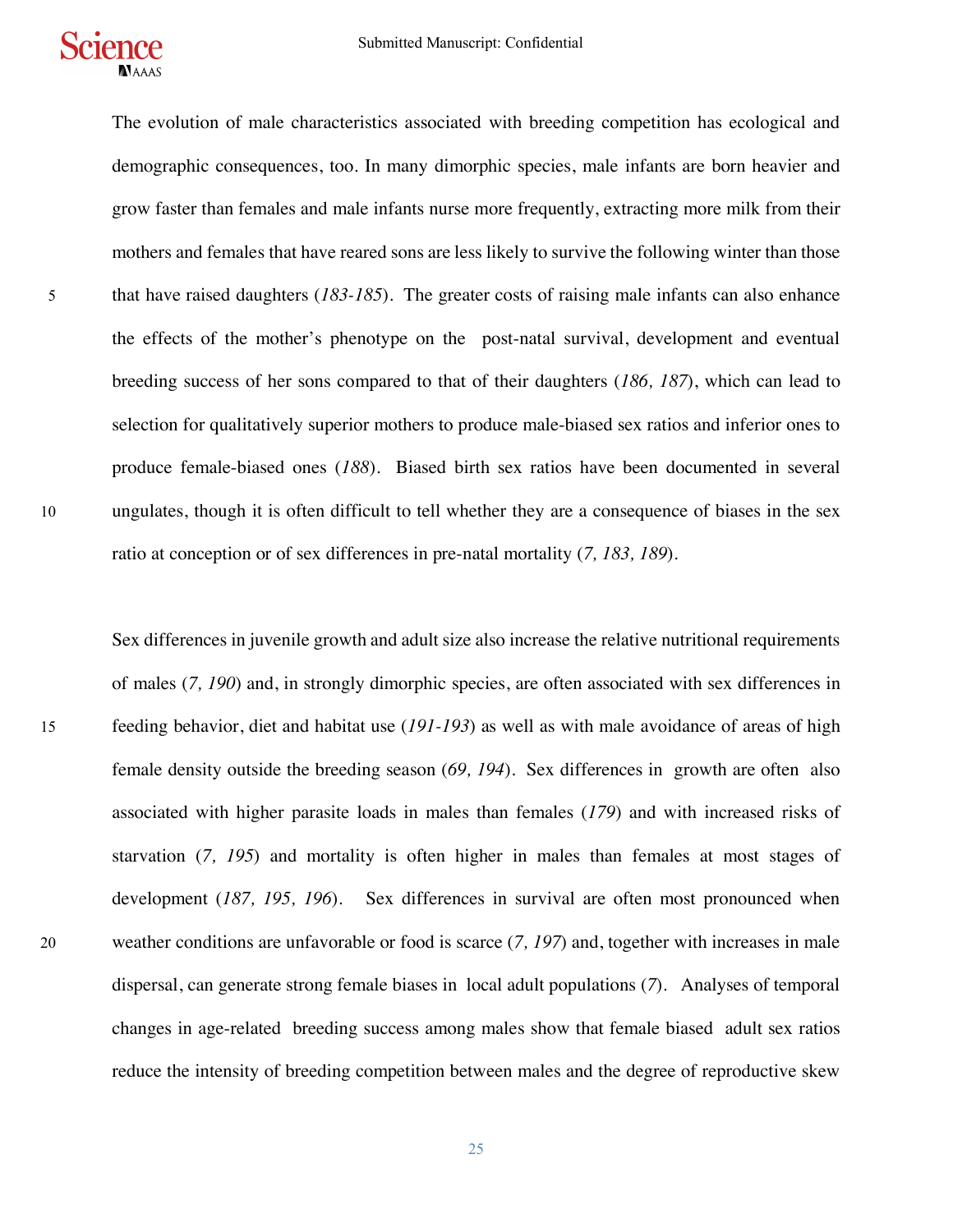

(*197, 198*). In some cases, these biases are large enough to have important consequences for the management of populations (*199*) and they may even reduce the resilience of populations for, in some animals, sexually dimorphic species have substantially higher rates of extinction than monomorphic ones (*200*).

5

Recent theoretical studies have argued that female-biased adult sex ratios may encourage males to breed with multiple partners and so may intensify reproductive competition between males (*201*) and have suggested that sex differences in size may be a consequence of sex differences in size and growth (*37, 202*). While this may be the case in some taxa, in group-living mammals variation 10 in the spatial and temporal distribution of breeding females appears to be the principal driver of variation in reproductive competition between males and associated adaptations – and breeding competition and associated adaptations, in turn, generate increases in male mortality and femalebiased adult sex ratios (*7, 123, 203*).

#### 15 **Outlook**

Research on mammals over the last forty years has revealed the extensive connections and interactions between ecology, social behavior and evolutionary processes. It has shown how contrasts in ecology, life histories and phylogeny affect the size and composition of social groups and the nature of breeding systems; how contrasts in breeding systems affect the selection 20 pressures operating on both sexes and the evolution of their behavior, physiology and morphology; and how contrasts in behavior, physiology and morphology, in turn, affect the demography and dynamics of populations and their responses to changes in population density, resource availability, climatic factors and human impact.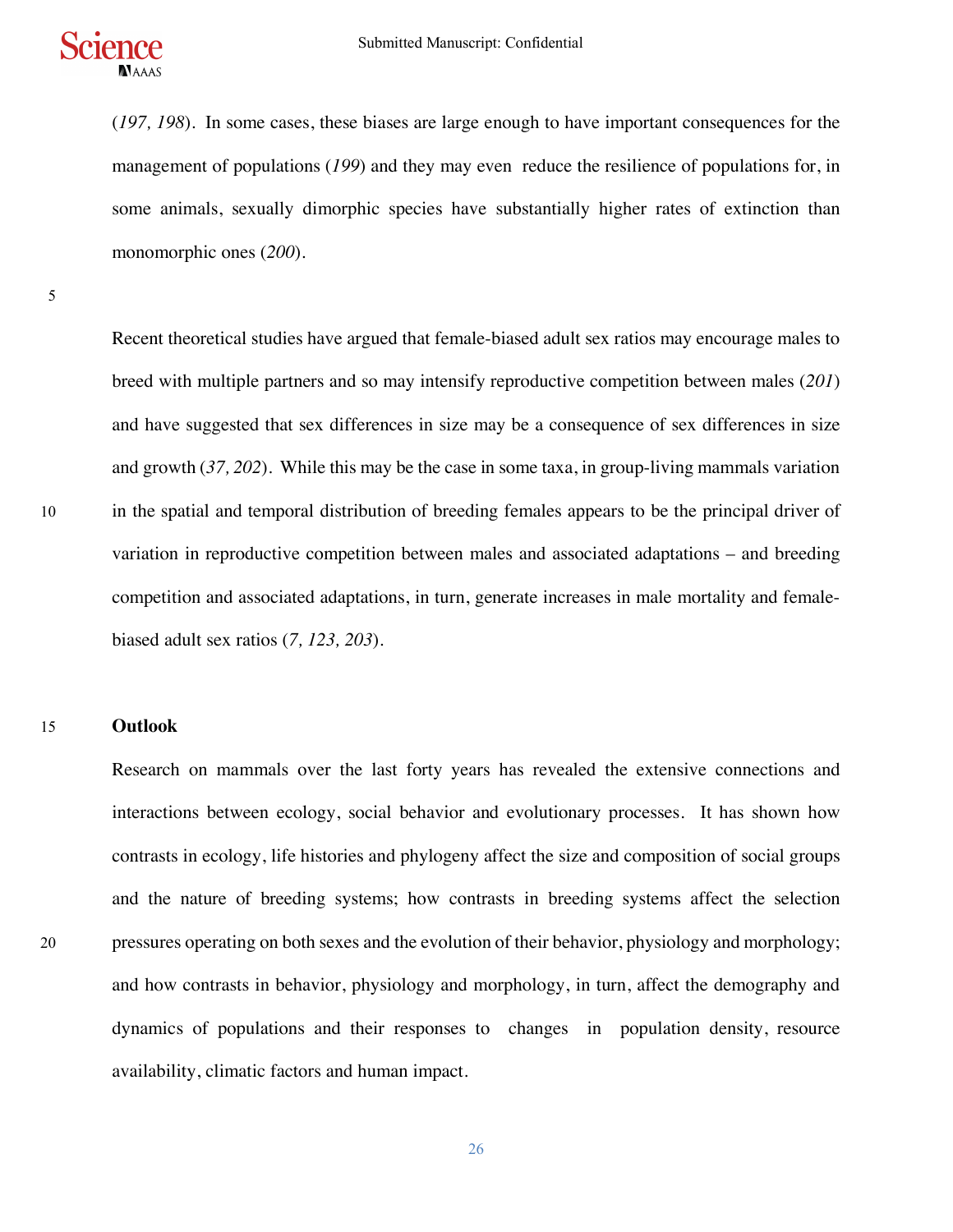

Technical developments in data collection and analysis have played an important role in these advances. The development of automated recording techniques had extended the range of biological parameters that can be measured in wild mammals and the species that can be studied 5 in detail (*204-206*). Improvements in the storage and analysis of long-term data have made it possible to answer questions about temporal and spatial variation in a matter of minutes that would previously have taken months or years. And new developments in genetical and genomic analysis have transformed our understanding of variation in reproduction and breeding success in both sexes, of the development of social and reproductive behavior within individuals (*18, 207*) and of 10 evolutionary sequences and major transitions in behavior between species (*208-210*).

Despite these advances, many important questions are still unresolved. Much of our knowledge of the causes and consequences of mammalian breeding systems relies on detailed studies of a small number of diurnal, terrestrial plural breeders that live in relatively open habitats and we still 15 know relatively little about the larger number of species where breeding females are solitary (*7, 211*). There are many specific questions that have still to be resolved: for example, we do not yet understand the distribution of pair-breeding (*60, 61*), the factors affecting interspecific differences in male tenure (*7*) and the lack of development of weaponry in females (*142*). In addition, we are only starting to glimpse the consequences of variation in breeding systems for the demography, 20 dynamics and genetic structure of populations and their responses to environmental change (*212, 213*).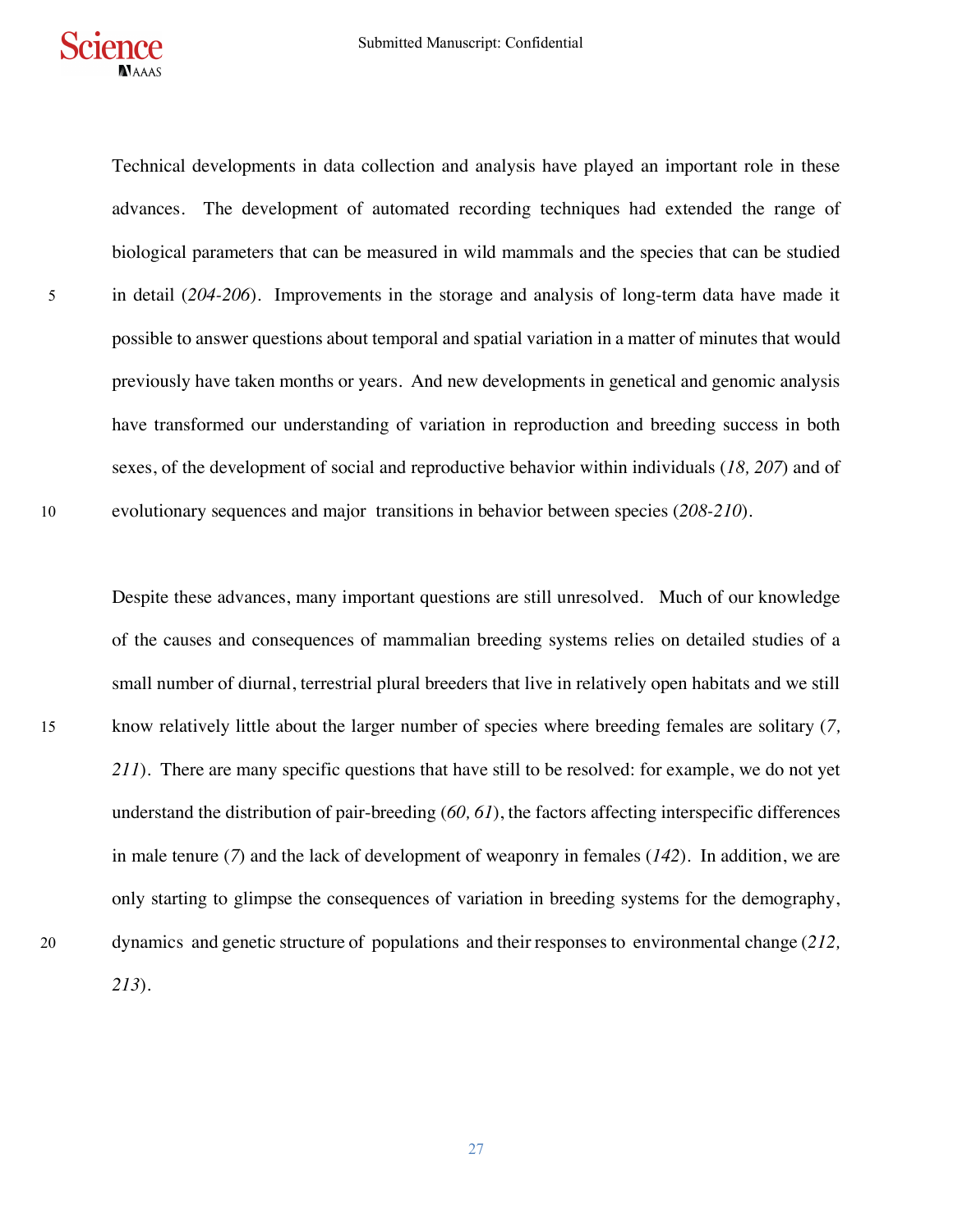

In the future, theoretical, empirical and technical developments are all likely to play an important role in extending our understanding of the causes and consequences of breeding systems in mammals as well as in those of other species. The further development of automated recording techniques will help to extend the range of biological parameters that can be measured in wild 5 mammals and the species that can be studied in detail (*204-206*). Continuing improvements in genetical analysis are likely to provide new insights both into the development of behavior in individuals and the causes of individual variation (*214*). And genomic comparisons should provide an improved understanding of evolutionary sequences and the causes of major transitions in behavior (*215, 216*). However, neither automated recording techniques nor genetical analyses can 10 replace the information that can be gained from long-term, individual-based field studies and maintaining existing long-term studies and developing new ones will continue to be a priority.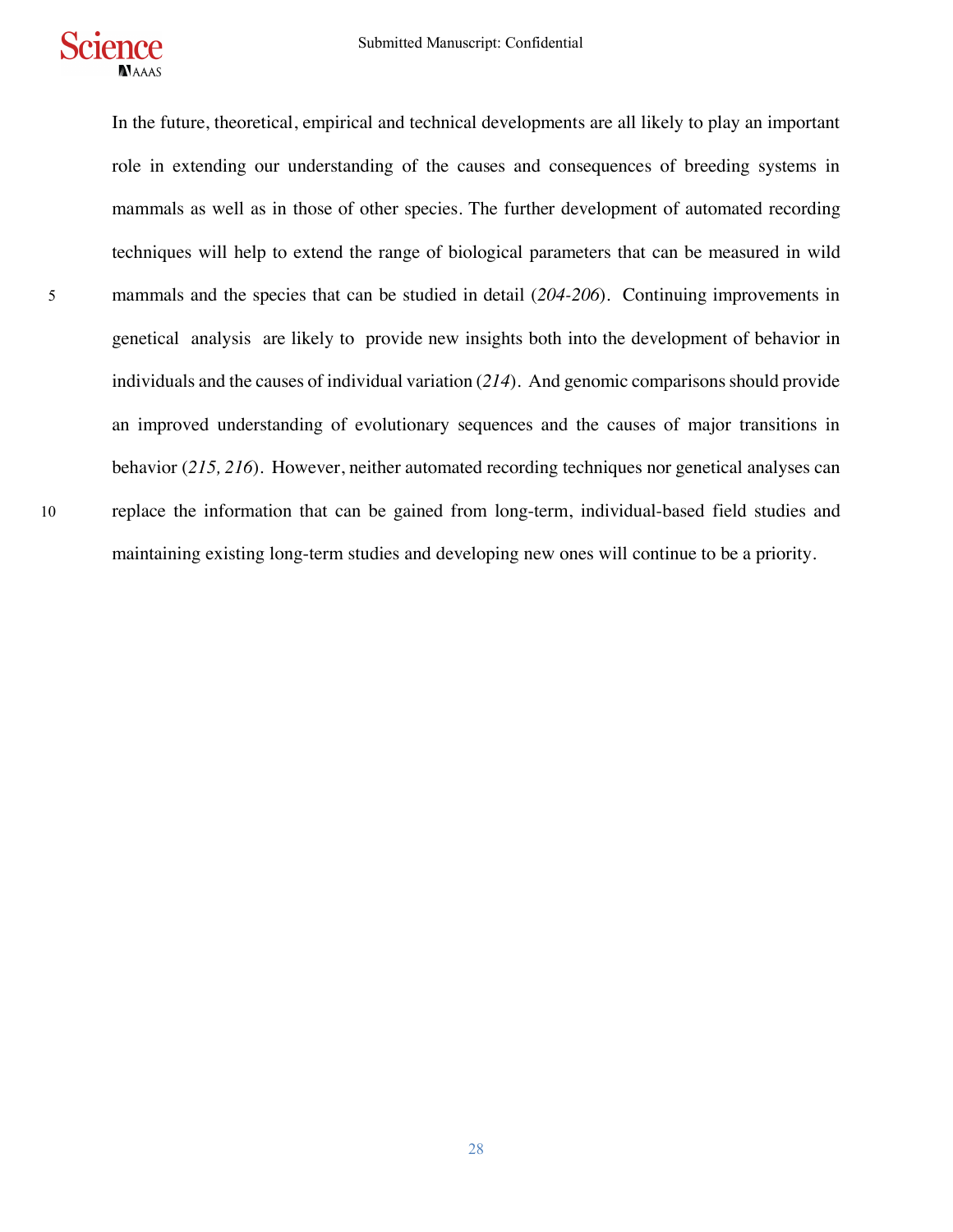

# **References and Notes**

- 1. C. Darwin, *On The Origin of Species By Means of Natural Selection.* (John Murray, London, 1859).
- 2. E. Mayr, *Animal species and evolution.* (Harvard University Press, Cambridge, Mass., 5 1963).
	- 3. W. L. J. Brown, General adaptation and evolution. *Syst. Zool.* **7**, 157-168 (1958).
	- 4. G. C. Williams, Natural selection, the costs of reproduction, and a refinement of Lack's principle. *Amer. Nat.* **100**, 687-690 (1966).
- 5. E. O. Wilson, *Sociobiology, the New Synthesis.* (Harvard University Press, Boston, 10 1974).
	- 6. D. R. Rubenstein, P. Abbott, Eds., *Comparative Social Evolution*, (Cambridge University Press, Cambridge, UK, 2017).
	- 7. T. Clutton-Brock, *Mammal Societies*. (Wiley Blackwell, 2016).
- 8. L. D. Hayes, C. Schradin, Long-term field studies in mammals: what the short-term 15 study cannot tell us. *J. Mammal.* **98**, 600-602 (2017).
	- 9. H. A. Hofmann *et al.*, An evolutionary framework for studying mechanisms of social behavior. *Trends Ecol. Evol.* **29**, 581-589 (2014).
	- 10. **J. F. Eisenberg,** *The Mammalian Radiations: An Analysis of Trends in Evolution***,** Adaptation, and Behavior. (University of Chicago Press, Chicago, 1981).
- 20 11. J. Maynard Smith, Parental investment: a prospective analysis. Anim. Behav. 25, 1-9 (1977).
	- 12. S. T. Emlen, L. W. Oring, Ecology, sexual selection, and the evolution of mating systems. *Science* **197**, 215-223 (1977).
- 13. R. L. Trivers, in *Sexual selection and the descent of man, 1871-1971*, B. Campbell, Ed. 25 (Aldine-Atherton, Chicago, 1972), pp. 136-179.
	- 14. D. Lukas, V. Reynolds, C. Boesch, L. Vigilant, To what extent does living in a group mean living with kin? *Molec. Ecol.* **14**, 2181-2196 (2005).
	- 15. D. Lukas, T. Clutton-Brock, Social complexity and kinship in animal societies. *Ecol. Lett.* **21**, 1129-1134 (2018).
- 30 16. T. Clutton-Brock, B. C. Sheldon, Individuals and populations: the role of long-term, individual-based studies in ecology and evolutionary biology. *Trends Ecol. Evol.* **25**, 562-573 (2010b).
	- 17. T. Burke, G. Dolf, A. J. Jeffreys, R. Wolff, Eds., *DNA finger-printing: approaches and* applications, (Birkhauser Verlag, Switzerland, 1991).
- 35 18. A. Charmantier, D. Garant, L. E. B. Kruuk, Eds., *Quantitative Genetics in the Wild*, (Oxford University Press, 2014).
	- 19. M. Pagel, The maximum likelihood approach to reconstructing ancestrall character states of discrete characters on phylogenies. *Syst. Biol.* 48, 612-622 (1999).
- 20. A. Di Fiore, D. Rendall, Evolution of social organization: a reappraisal for primates by 40 using phylogenetic methods. *Proc. Nat. Acad. Sci. USA* **91**, 9941-9945 (1994).
	- 21. V. Hanson-Smith, B. Kolaczkowski, J. W. Thornton, Robustness of ancestral sequence reconstruction to phylogenetic uncertainty. *Molec. Biol. Evol.* **27**, 1988-1999 (2010).
	- 22. J. E. Smith, E. A. Lacey, L. D. Hayes, in *Comparative Social Evolution*, D. R. Rubenstein, P. Abbot, Eds. (Cambridge University Press, Cambridge UK, 2017), pp. 284-319.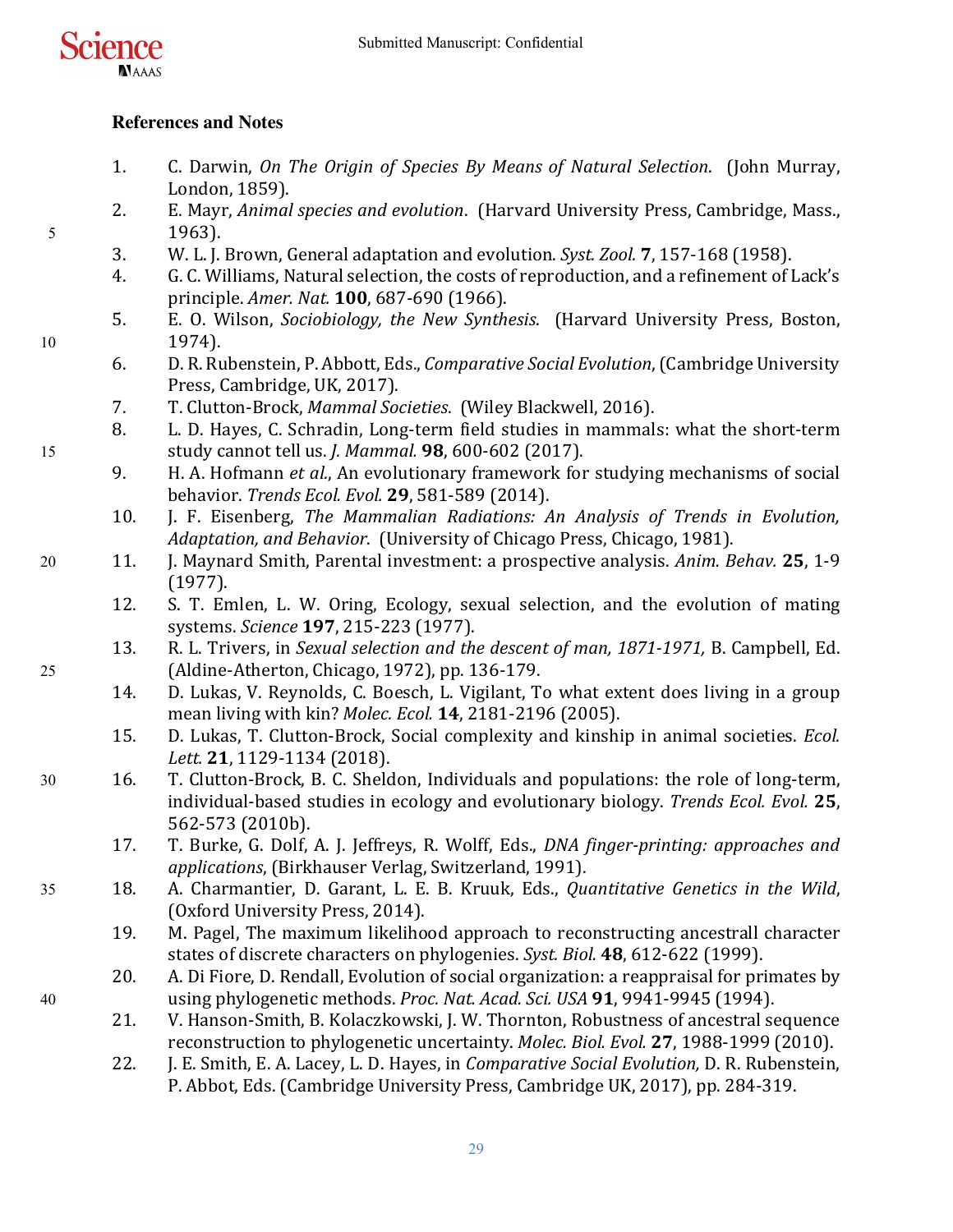

- 23. P. J. Jarman, The social organisation of antelope in relation to their ecology. *Behaviour* **48**, 215-267 (1974).
- 24. P. Kappeler, L. Pozzi, Evolutionary transitions toward pair living in nonhuman primates as stepping stones toward more complex societies. *Sci. Adv.* 5, eaay1276 5 (2019).
	- 25. V. Federico, D. Allaine, J.-M. Gaillard, A. Cohas, Evolutionary pathways to communal and cooperative breeding in carnivores. *American Naturalist* **195**, 1037-1055 (2020).
	- 26. D. Lukas, T. H. Clutton-Brock, The evolution of social monogamy in mammals. *Science* **341**, 526-530 (2013).
- 10 27. S. C. Nicol, in *Neurobiology of Monotremes, K. W. S. Ashwell, Ed.* (CSIRO Publishing, Australia, 2013), pp. 1-21.
	- 28. P. M. Kappeler, C. P. van Schaik, Evolution of primate social systems. *Int. J. Primatol.* **23**, 707-740 (2002).
- 29. L. A. Ebensperger, L. D. Hayes, On the dynamics of rodent social groups. *Behav. Proc.* 15 **79**, 85-92 (2008).
	- 30. P. M. Kappeler, Nests, tree holes, and the evolution of primate life histories. Am. J. *Primatol.* **46**, 7-33 (1998).
	- 31. J. P. Rood, in *Ecological Aspects of Social Evolution*, D. I. Rubenstein, R. W. Wrangham, Eds. (University Press, Princeton, 1986), pp. 131-152.
- 20 32. P. J. Jarman, in Adv. Study Behav., P. J. B. Slater, J. S. Rosenblatt, C. Beer, M. Milinski, Eds. (Academic Press, 1991), vol. 20, pp. 1-50.
	- 33. C. C. Smith, The coevolution of pine squirrels (*Tamiasciurus*) and conifers. *Ecol. Monogr.* 40, 349-371 (1970).
- 34. J. E. Lane, S. Boutin, M. R. Gunn, D. W. Coltman, Sexually selected behaviour: red 25 squirrel males search for reproductive success. *J. Anim. Ecol.* **78**, 296-304 (2009).
	- 35. D. F. Lott, Sexual behavior and intersexual strategies in American bison. *Z. Tierpsychol.* **56**, 97-114 (1981).
	- 36. C. Schradin *et al.*, Social flexibility and social evolution in mammals: a case study of the African striped mouse (*Rhabdomys pumilio*). *Molec. Ecol.* **21**, 541-553 (2012).
- 30 37. R. Schacht, K. L. Kramer, T. Székely, P. M. Kappeler, Adult sex ratios and reproductive strategies: a critical re-examination of sex differences in human and animal societies. *Phil. Trans. R. Soc. B* **372**, 20160309 (2017).
- 38. S. M. J. G. Steyaert *et al.*, in *Bears of the World: Ecology, Conservation and Management,* V. Penteriani, M. Melletti, Eds. (Cambridge University Press, Cambridge UK, 2020), pp. 35 21-35.
	- 39. P. Lindenfors, J. L. Gittleman, K. E. Jones, in *Sex, Size and Gender Roles, D. J. Fairbairn*, W. U. Blanckenhorn, T. Szekely, Eds. (Oxford University Press, Oxford, 2007), pp. 16-26.
- 40. K. Ralls, Mammals in which females are larger than males. *Quart. Rev. Biol.* 51, 245-40 276 (1976).
	- 41. K. Ralls, Sexual dimorphism in mammals: avian models and unanswered questions. *Amer. Nat.* **111**, 917-938 (1977).
	- 42. N. G. Solomon, A re-examination of factors influencing philopatry in rodents. *J. Mammal.* **84**, 1182-1197 (2003).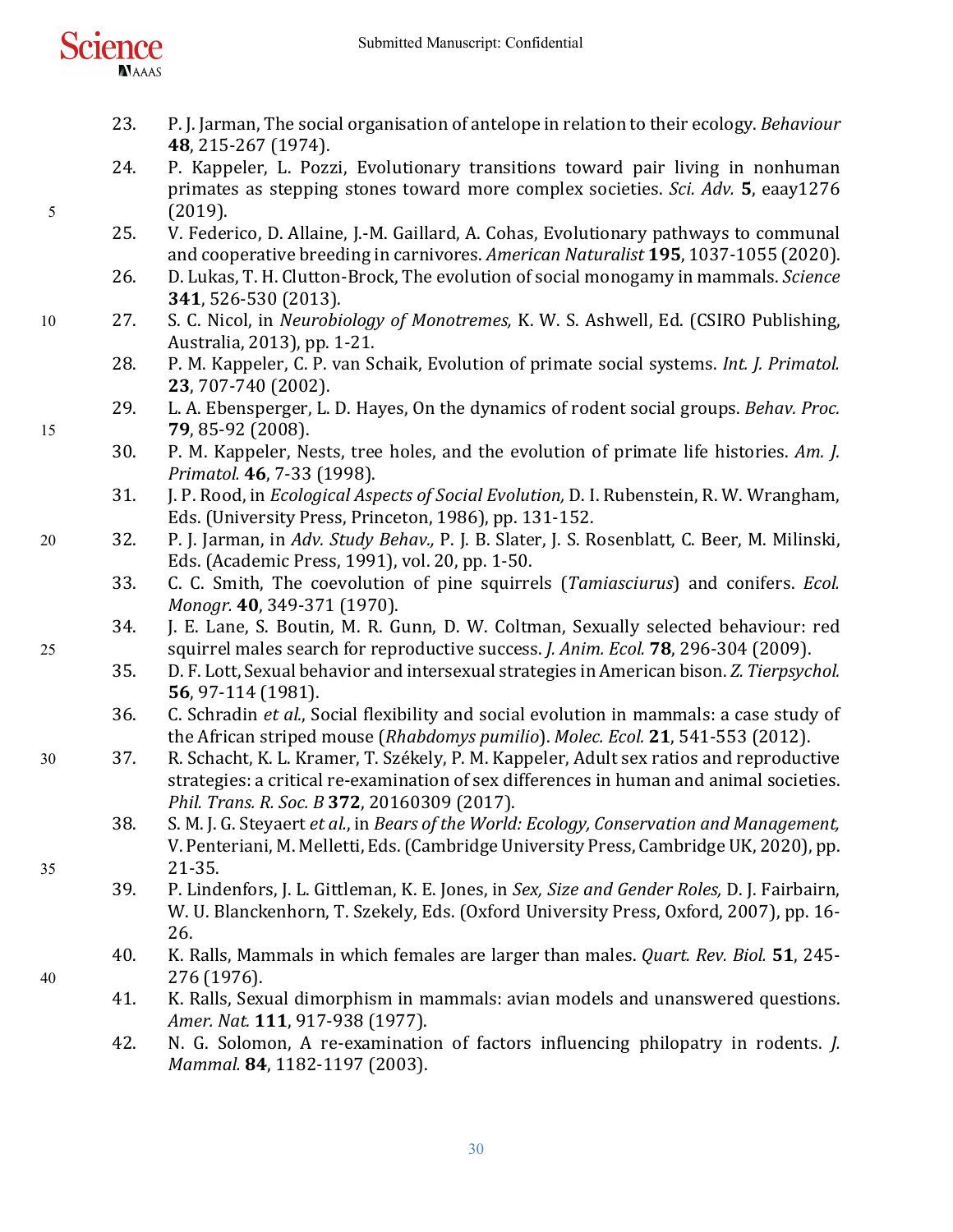

- 43. P. M. Kappeler, B. Wimmer, D. Zinner, D. Tautz, The hidden matrilineal structure of a solitary lemur: implications for primate social evolution. *Proc. R. Soc. B* 269, 1755-1763 (2002).
- 44. S. A. Poindexter, K. A. I. Nekaris, in *Evolution, Ecology and Conservaton of Lorises and* 5 *Pottos,* K. A. I. Nekaris, A. M. Burrows, Eds. (Cambridge University Press, Cambridge, UK, 2020), pp. 129-137.
	- 45. K. Price, S. Boutin, Territorial bequeathal by red squirrel mothers. *Behav. Ecol.* 4, 144-150 (1993).
- 46. C. T. Lambert, A. C. Sabol, N. G. Solomon, Genetic monogamy in socially monogamous 10 mammals is primarily predicted by multiple life history factors: A meta-analysis. *Frontiers Ecol. Evol.* **6**, 134-144 (2018).
	- 47. J. F. Eisenberg, in *Biology and Management of the Cervidae*, C. Wemmer, Ed. (Smithsonian Institution Press, Washing DC USA, 1987), pp. 60-64.
- 48. S. Van Belle, A. M. Porter, E. Fernandez-Duque, A. Di Fiore, Ranging behavior and the 15 potential for territoriality in pair-living titi monkeys (*Plecturocebus discolor*). Am. *J. Primatol.*, e23225 (2020).
	- 49. P. N. M. Brotherton, J. M. Pemberton, P. E. Komers, G. Malarky, Genetic and behavioural evidence of monogamy in a mammal, Kirk's dik-dik (Madoqua kirkii). Proc. R. Soc. B **264**, 675-681 (1997).
- 20 50. O. Schülke, P. M. Kappeler, So near and yet so far: territorial pairs but low cohesion between pair partners in a nocturnal lemur, *Phaner furcifer*. Anim. Behav. **65**, 331-343 (2003).
	- 51. P. M. Kappeler, Determinants of primate social organisation: comparative evidence and new insights from Malagasy lemurs. *Biol. Rev.* **72**, 111-151 (1997).
- 25 52. M. Huck, A. Di Fiore, E. Fernandez-Duque, Of apples and oranges? The evolution of "Monogamy" in non-human primates. *Frontiers Ecol. Evol.* **7**, 9-33 (2020).
	- 53. T. H. Clutton-Brock, K. Isvaran, Paternity loss in contrasting mammalian societies. *Biol. Lett.* **2**, 513-516 (2006).
- 54. A. Cohas, D. Allainé, Social structure influences extra-pair paternity in socially 30 monogamous mammals. *Biol. Lett.* **5**, 313-316 (2009).
	- 55. D. J. Gubernick, T. Teferi, Adaptive significance of male parental care in a monogamous mammal. *Proc. R. Soc. B* **267**, 147-150 (2000).
- 56. K. A. Hoffman, S. P. Mendoza, M. B. Hennessy, W. A. Mason, Responses of infant titi monkeys, *Callicebus moloch*, to removal of one or both parents: evidence for paternal 35 attachment. *Develop. Psychobiol.* **28**, 399-407 (1995).
	- 57. P. Stockley, L. Hobson, Paternal care and litter size coevolution in mammals. *Proc. R. Soc. B* **283**, 20160140 (2016).
	- 58. H. E. R. West, I. Capellini, Male care and life history traits in mammals. *Nature Comms.* **7**, 11854 (2016).
- 40 59. J. F. Wittenberger, R. L. Tilson, The evolution of monogamy: hypotheses and evidence. *Amer. Rev. Ecol. Syst.* **11**, 197-232 (1980).
	- 60. C. Kvarnemo, Why do some animals mate with one partner rather than many? A review of causes and consequences of monogamy. *Biol. Rev.* 93, 1795-1812 (2018).
- 61. H. Klug, Why monogamy? A review of potential ultimate drivers. *Frontiers Ecol. Evol.* 45 **8**, 209-214 (2018).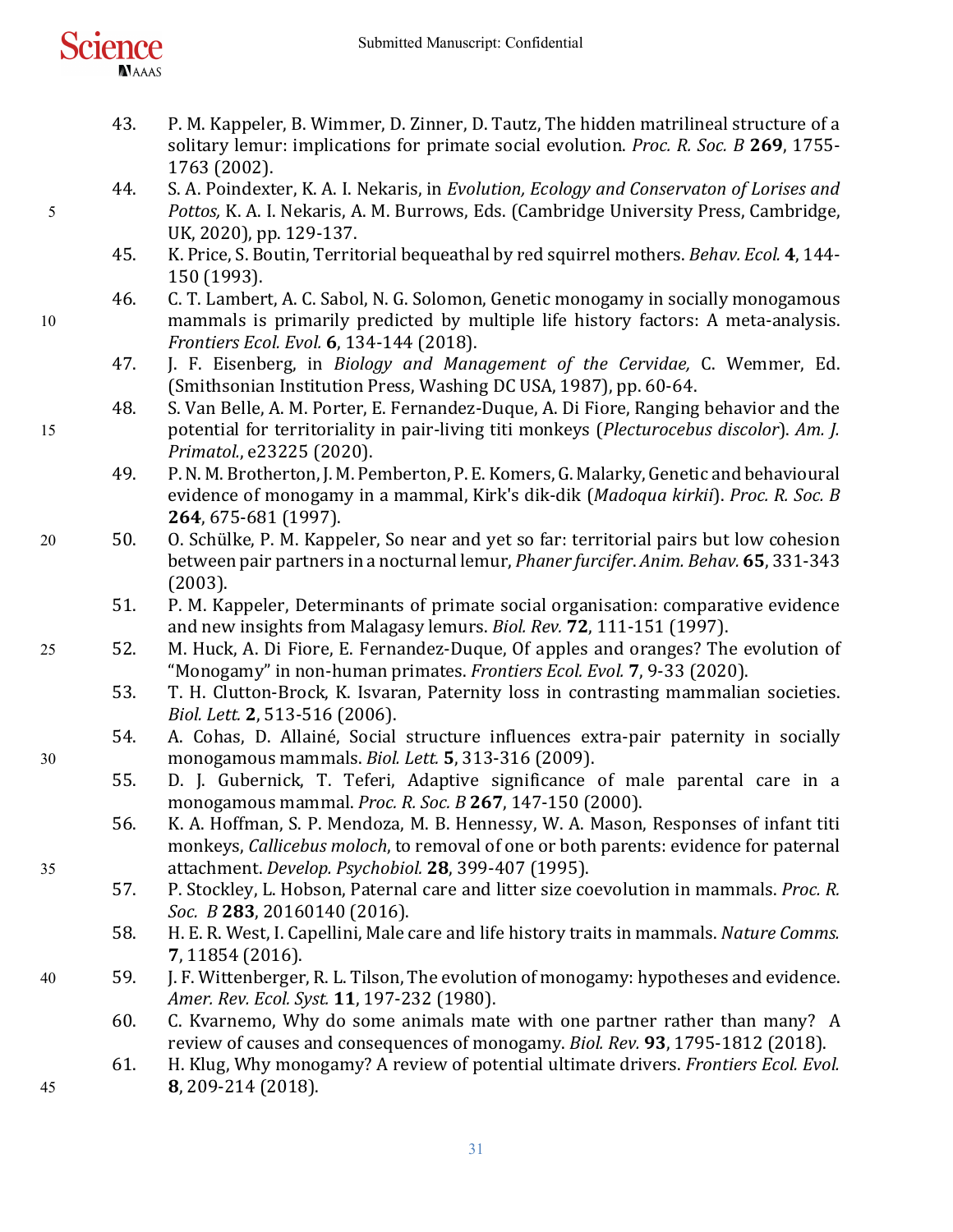| cience |              |  |
|--------|--------------|--|
|        |              |  |
|        | <b>NAAAS</b> |  |

- 62. C. Opie, Q. D. Atkinson, R. I. Dunbar, S. Shultz, Male infanticide leads to social monogamy in primates. *Proc. Nat. Acad. Sci. USA* **110**, 13328-13332 (2013).
- 63. Y. Iwasa, Y. Harada, Female mate preference to maximise paternal care: II. Female competition leads to monogamy. *Amer. Nat.* **151**, (1998).
- 5 64. P. N. M. Brotherton, P. E. Komers, in *Monogamy: Mating Strategies and Partnerships in Birds, Humans and other Mammals, U. H. Reichard, C. Boesch, Eds. (University Press,* Cambridge, 2003), pp. 267.
- 65. D. Lukas, T. H. Clutton-Brock, Evolution of social monogamy in primates is not consistently associated with male infanticide. *Proc. Nat. Acad. Sci. USA* 111, E1674 10 (2014a).
	- 66. F. S. Dobson, B. M. Way, C. Baudoin, Spatial dynamics and the evolution of social monogamy in mammals. *Behav. Ecol.* **21**, 747-752 (2010).
	- 67. S. R. Tecot, B. Singletary, E. Eadie, Why "Monogamy" isn't good enough. Am. J. Primatol. **78**, 340-354 (2016).
- 15 68. A. Jungwirth, R. A. Johnstone, Multiple evolutionary routes to monogamy: Modeling the coevolution of mating decisions and parental investment. Amer. Nat. 193, (2019).
	- 69. K. E. Ruckstuhl, P. Neuhaus, Sexual segregation in ungulates: a new approach. *Behaviour* **137**, 361-377 (2000).
- 70. S. M. Larson, F. Colchero, O. R. Jones, L. Williams, E. Fernandez-Duque, Age and sex-20 specific mortality of wild and captive populations of a monogamous pair-bonded primate (*Aotus azarae*). *Am. J. Primatol.* **78**, 315-325 (2016).
	- 71. A. F. Dixson, *Sexual selection and the origins of human mating systems.* (Oxford University Press, Oxford, 2009).
- 72. J. L. Brown, Territorial behavior and population regulation in birds, a review and re-25 evaluation. *Wilson Bulletin* **81**, 293-329 (1969).
	- 73. D. Lukas, T. Clutton-Brock, Monotocy and the evolution of plural breeding in mammals. *Behav. Ecol.* **31**, 943-949 (2020).
	- 74. P. A. Garber, One for all and breeding for one: cooperation and competition as a tamarin reproductive strategy. *Evol. Anthropol.* **5**, 187-199 (1997).
- 30 75. P. A. Garber, L. M. Porter, J. Spross, A. Di Fiore, Tamarins: Insights into monogamous and non-monogamous single female social and breeding systems. Am. J. Primatol. **78**, 298-314 (2016).
	- 76. A. J. Young, in *Reproductive Success in Vertebrates, R. Hager, C. Jones, Eds. (University* Press, Cambridge, 2009), pp. 397-436.
- 35 77. N. C. Bennett, C. G. Faulkes, *African mole-rats: Ecology and eusociality*. (Cambridge University Press, Cambridge, UK, 2000).
	- 78. D. W. Macdonald *et al.*, Monogamy: Cause, consequence, or corollary of success in wild canids? *Frontiers Ecol. Evol.* **7**, 34-61 (2019).
- 79. R. Cooney, N. C. Bennett, Inbreeding avoidance and reproductive skew in a 40 cooperative mammal. *Proc. R. Soc. B* **267**, 801-806 (2000).
	- 80. T. M. Houslay, P. Vullioud, M. Zottl, T. H. Clutton-Brock, Benefits of cooperation in captive Damaraland mole rats. *Behav. Ecol.*, (2020).
	- 81. D. Lukas, T. H. Clutton-Brock, Cooperative breeding and monogamy in mammalian societies. *Proc. R. Soc. B* **279**, 2151-2156 (2012a).
- 45 82. R. A. Brett, in *The Biology of the Naked Mole-Rat*, P. W. Sherman, J. U. M. Jarvis, R. D. Alexander, Eds. (Princeton University Press, USA, Princeton, USA, 1991), pp. 97-136.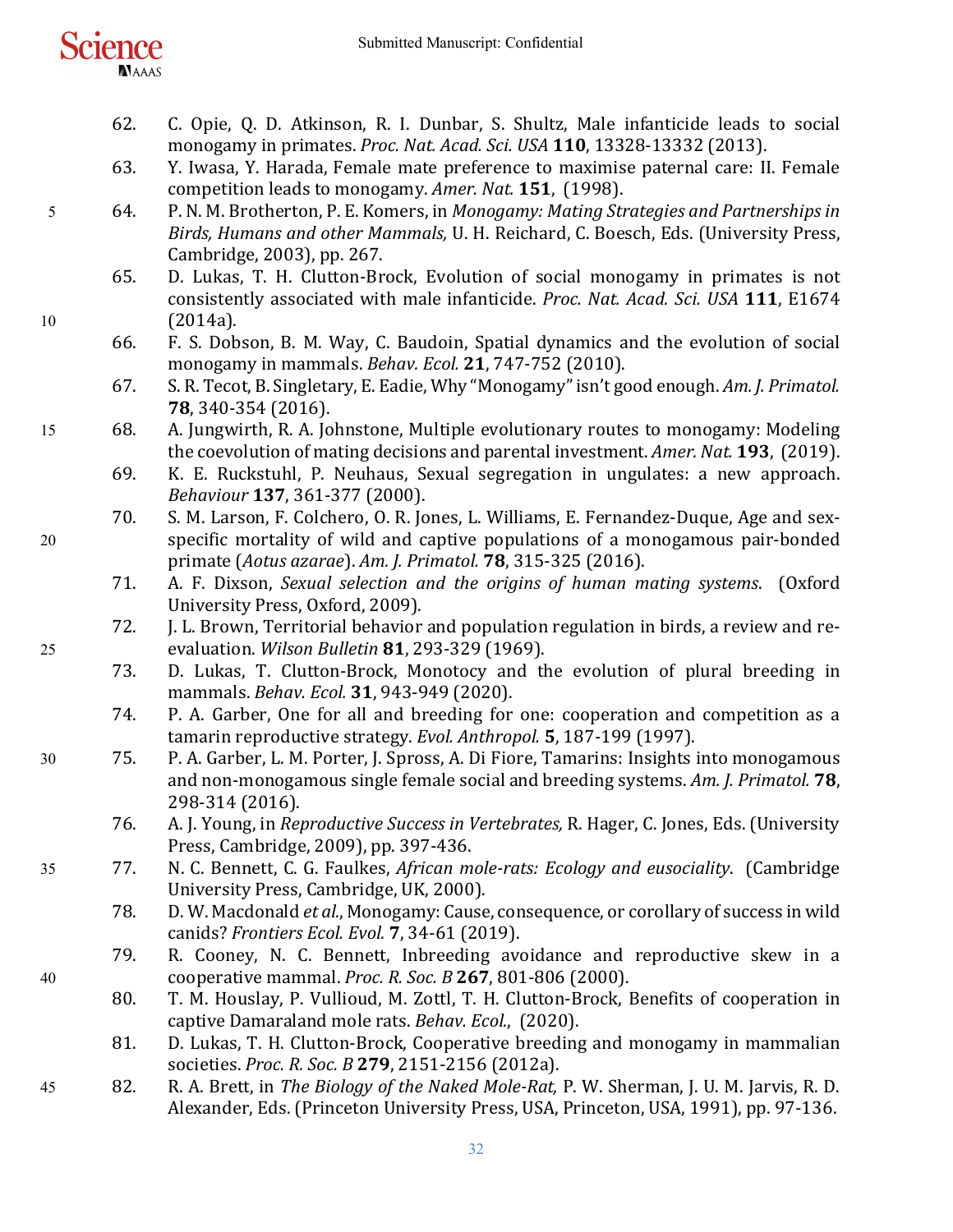

- 83. S. Creel, N. M. Creel, *The African Wild Dog Behavior, Ecology, and Conservation.* (University Press, Princeton, 2002).
- 84. **J.** Thorley *et al.*, No task specialisation among helpers in Damaraland mole-rats. Anim. *Behav.* **143**, 9-24 (2018).
- 5 85. H. Burda, R. L. Honeycutt, S. Begall, O. Locker-Grutjen, A. Scharff, Are naked and common mole-rats eusocial and, if so, why? *Behav. Ecol. Sociobiol.* **47**, 293-303 (2000).
	- 86. A. J. Young, T. H. Clutton-Brock, Infanticide by subordinates influences reproductive sharing in cooperatively breeding meerkats. *Biol. Lett.* 2, 385-387 (2006).
- 10 87. D. Cram, A. Jungwirth, H. Spence-Jones, T. Clutton-Brock, Reproductive conflict resolution in cooperative breeders. *Behav. Ecol.* **30**, 1743-1750 (2019).
	- 88. M. B. V. Bell *et al.*, Suppressing subordinate reproduction provides benefits to dominants in cooperative societies of meerkats. *Nature Comms.* **5**, 4499 (2014).
- 89. C. Duncan, D. Gaynor, T. Clutton-Brock, The importance of being beta: Female 15 succession in a cooperative breeder. *Anim. Behav.* **146**, 113-122 (2018).
	- 90. T. Clutton-Brock, M. Manser, in *Cooperative Breeding in Vertebrates*, W. D. Koenig, J. L. Dickinson, Eds. (Cambridge University Press, Cambridge, UK, 2016), pp. 294-317.
	- 91. J. Komdeur *et al.*, Transfer experiments of Seychelles warblers to new islands: changes in dispersal and helping behaviour. Anim. Behav. **49**, 695-708 (1995).
- 20 92. C. Schradin, B. Konig, N. Pillay, Reproductive competition favours solitary living while ecological constraints impose group-living in African striped mice. *J. Anim. Ecol.* **79**, 515-521 (2010).
	- 93. C. Duncan, D. Gaynor, T. Clutton-Brock, M. Dyble, The evolution of indiscriminate altruism in a cooperatively breeding mammal. *Amer. Nat.* **193**, 841-851 (2019).
- 25 94. M. Briga, I. Pen, J. Wright, Care for kin: within-group relatedness and allomaternal care and positively correlated and conserved throughout the mammalian phylogeny. *Biol. Let.* **8**, 533-536 (2012).
	- 95. M. Dyble, T. Clutton-Brock, Contrasts in kinship structure in mammalian societies. *Behav. Ecol.* **31**, 971-977 (2020).
- 30 96. T. H. Clutton-Brock *et al.*, Contributions to cooperative rearing in meerkats. Anim. *Behav.* **61**, 705-710 (2001a).
	- 97. A. F. Russell, L. L. Sharpe, P. N. M. Brotherton, T. H. Clutton-Brock, Cost minimization by helpers in cooperative vertebrates. *Proc. Nat. Acad. Sci. USA* **100**, 3333-3338 (2003a).
- 35 98. T. H. Clutton-Brock *et al.*, Intrasexual competition and sexual selection in cooperative mammals. *Nature* **444**, 1065-1068 (2006).
	- 99. J. G. Ruby, M. Smith, R. Buffenstein, Naked mole-rat mortality rates defy Gompertzian laws by not increasing with age. *eLife* 7, e31157 (2018).
- 100. C. S. Davies *et al.*, Exceptional endocrine profiles characterise the meerkat: sex, status, 40 and reproductive patterns. *Nature-Scientific Report* **6**, 35492 (2016).
	- 101. E. Huchard, S. English, M. B. V. Bell, N. Thavarajah, T. H. Clutton-Brock, Competitive growth in a cooperative mammal. *Nature* **533**, 532-534 (2016).
	- 102. J. Thorley, PhD, Cambridge, Cambridge, UK (2018).
- 103. C. Dubuc, T. Clutton-Brock, Male immigration triggers increased growth in 45 subordinate female meerkats. *Ecol. Evol.* 9, 1127-1134 (2019).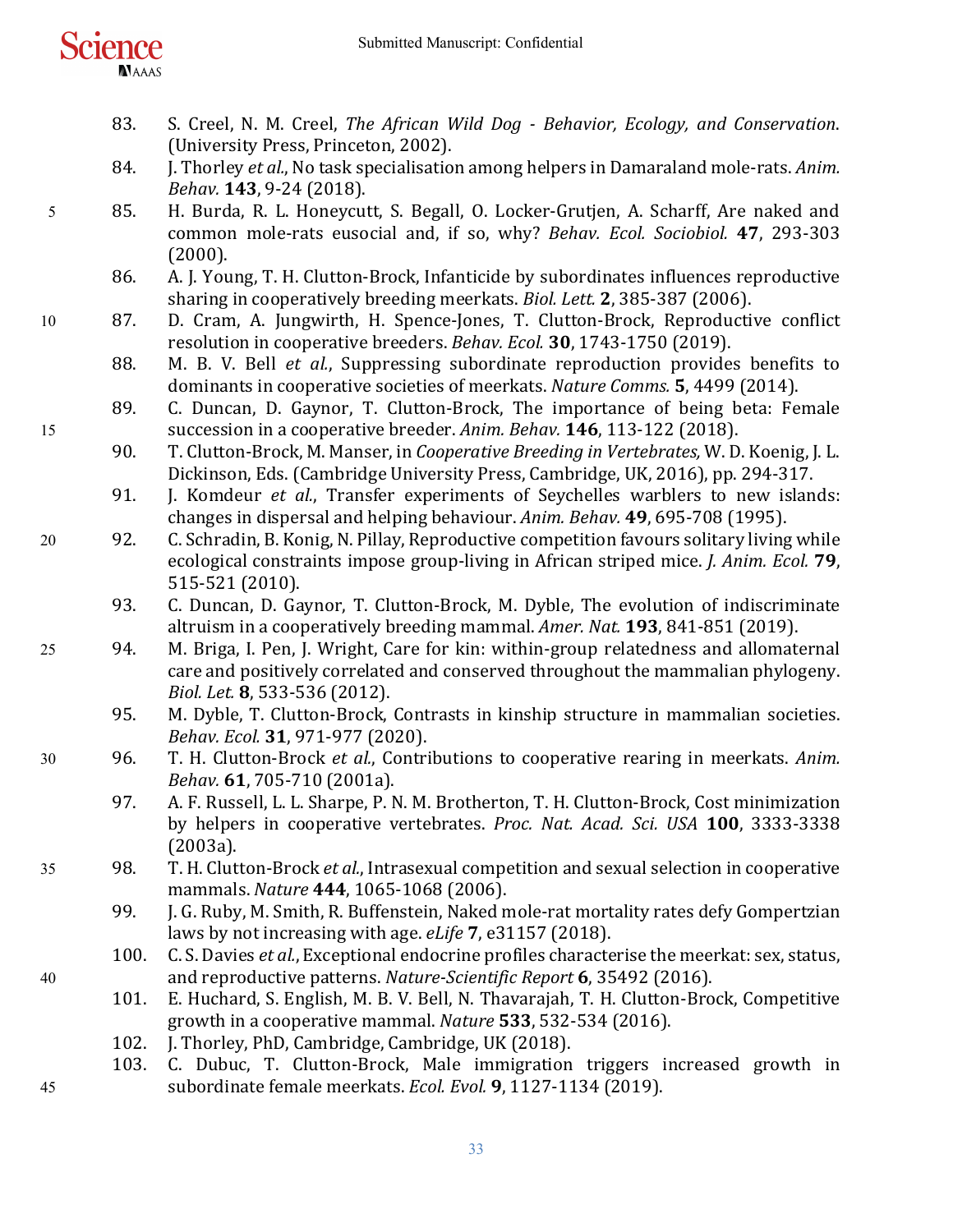

- 104. E. M. Wiley, A. R. Ridley, The effects of temperature on offspring provisioning in a cooperative breeder. Anim. Behav. 117, 187-195 (2016).
- 105. F. Groenewoud, T. Clutton-Brock, Meerkat helpers buffer the detrimental effects of adverse environmental conditions on fecundity, growth and survival. *J. Anim. Ecol.* **90**, 5 641-652 (2021).
	- 106. W. Jetz, D. I. Rubenstein, Environmental uncertainty and the global biogeography of cooperative breeding in birds. *Curr. Biol.* **21**, 72-78 (2011).
	- 107. D. Lukas, T. Clutton-Brock, Climate and the distribution of cooperative breeding in mammals. *R. Soc. Open Sci.* **4**, 160897 (2017).
- 10 108. F. Courchamp, B. Grenfell, T. H. Clutton-Brock, Population dynamics of obligate cooperators. *Proc. R. Soc. B* **266**, 557-563 (1999a).
	- 109. F. Courchamp, T. H. Clutton-Brock, B. Grenfell, Inverse density dependence and the Allee effect. *Trends Ecol. Evol.* **14**, 405-410 (1999b).
- 110. M. A. Cant, H. J. Nichols, F. J. Thompson, E. Vitikainen, in *Cooperative Breeding in* 15 *Vertebrates: Studies of Ecology, Evolution, and Behavior, W. D. Koenig, J. L. Dickinson,* Eds. (Cambridge University Press, Cambridge, U K, 2016), pp. 318-337.
- 111. H. J. Nichols, N. R. Jordan, G. A. Jamie, M. A. Cant, J. I. Hoffmann, Fine-scale spatiotemporal patterns of genetic variation reflect budding dispersing coupled with strong natal philopatry in a cooperative breeding mammal. *Molec. Ecol.* 21, 5348-20 5362 (2012).
	- 112. D. R. Rubenstein, C. A. Botero, E. A. Lacey, Discrete but variable structure of animal societies leads to the false perception of a social continuum. *R. Soc. Open Sci.* **3**, 160147 (2016).
- 113. L. A. Ebensperger, A review of the evolutionary causes of rodent group-living. Acta 25 *Theriol.* **46**, 115-144 (2001).
	- 114. C. Schradin, W. Kenkel, S. Krackow, C. S. Carter, Staying put or leaving home: endocrine, neuroendocrine and behavioral consequences in male African striped mice. *Horm. Behav.* **63**, 136-143 (2012).
- 115. C. Schradin *et al.*, Geographic intra-specific variation in social organization is driven 30 by population density. *Behav. Ecol. Sociobiol.* **74**, (2020).
	- 116. J. Ortega, Ed., *Sociality in Bats*, (Springer, 2016).
	- 117. D. T. Blumstein, Yellow-bellied marmots: insights from an emergent view of sociality. *Phil. Trans. R. Soc. B* **368**, 20120349 (2013).
- 118. J. C. Mitani, D. P. Watts, J. S. Lwanga, in *Behavioural Diversity in Chimpanzees and* 35 *Bonobos,* C. Boesch, G. Hohmann, L. F. Marchant, Eds. (Cambridge University Press, Cambridge, 2002), pp. 102-111.
	- 119. K. E. Holekamp *et al.*, Patterns of association among female spotted hyenas (*Crocuta crocuta*). *J. Mammal.* **78**, 55-64 (1997).
- 120. T. H. Clutton-Brock, F. E. Guinness, S. D. Albon, *Red Deer: The behavior and ecology of* 40 *two sexes.* (University of Chicago Press, USA, 1982).
	- 121. E. A. Archie, C. J. Moss, S. C. Alberts, The ties that bind: genetic relatedness predicts the fission and fusion of social groups in wild African elephants. *Proc. R. Soc. B* 273, 513-522 (2006).
	- 122. R. D. Estes, *The Gnu's World.* (University of California Press, California, 2014).
- 45 123. P. M. Kappeler, Sex roles and adult sex ratios: insights from mammalian biology and consequences for primate behaviour. *Phil. Trans. R. Soc. B* 372, 20160321 (2017).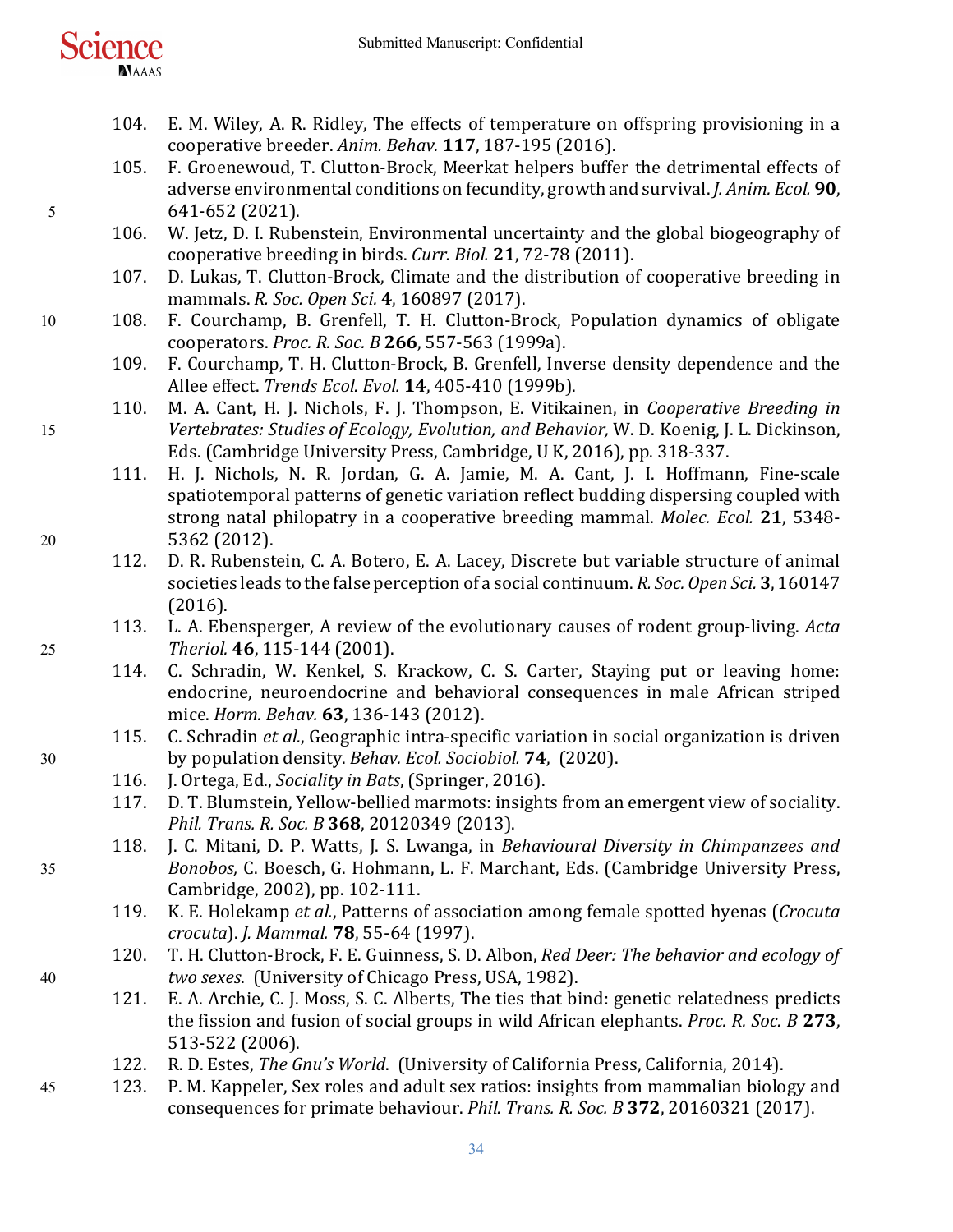

- 124. C. A. Chapman, L. J. Chapman, R. W. Wrangham, Ecological constraints on group size: an analysis of spider monkey and chimpanzee subgroups. *Behav. Ecol. Sociobiol.* **36**, 59-70 (1995).
- 125. D. T. Blumstein, D. M. Williams, A. N. Lim, S. Kroeger, J. G. A. Martin, Strong social 5 relationships are associated with decreased longevity in a facultatively social mammal. *Proc. R. Soc. B* **285**, 20171934 (2018).
	- 126. R. Woodroffe, J. R. Ginsberg, Edge effects and the extinction of populations inside protected areas. *Science* **280**, 2126-2128 (1998).
- 127. R. Woodroffe *et al.*, Social group size affects mycobacterium bovis infection in 10 European badgers (*Meles meles*). *Anim. Ecol.* **78**, 818-827 (2009).
	- 128. T. H. Clutton-Brock, E. Huchard, Social competition and selection in males and females. *Phil. Trans. R. Soc. B* **368**, 20130074 (2013b).
	- 129. S.-F. Shen, S. T. Emlen, W. D. Koenig, D. R. Rubenstein, The ecology of cooperative breeding behaviour. *Ecol. Lett.* **20**, 708-720 (2017).
- 15 130. K. B. Armitage, in *Rodent Societies*, J. O. Wolff, P. W. Sherman, Eds. (University Press, Chicago, 2007), pp. 356-367.
	- 131. R. W. Wrangham, Female choice of least costly mates: a possible factor in the evolution of leks. *Z. Tierpsychol.* **54**, 357-367 (1980).
- 132. M. Port *et al.*, The evolution of social philopatry in female primates. *Amer. J. Phys.* 20 *Anthropol.*, (2020).
	- 133. D. Lukas, T. H. Clutton-Brock, Group structure, kinship, inbreeding risk and habitual female dispersal in plural-breeding mammals. *J. Evol. Biol.* **22**, 1337-1343 (2011).
	- 134. J. F. Nielsen *et al.*, Inbreeding and inbreeding depression of early life traits in a cooperative mammal. *Molec. Ecol.* **21**, 2788-2804 (2012).
- 25 135. J. Huisman, L. E. B. Kruuk, P. A. Ellis, T. Clutton-Brock, J. M. Pemberton, Inbreeding depression across the lifespan in a wild mammal population. *Proc. Nat. Acad. Sci. USA.* **113**, 3585-3590 (2016).
	- 136. O. P. Höner *et al.*, Female mate-choice drives the evolution of male-biased dispersal in a social mammal. *Nature* **448**, 798-801 (2007).
- 30 137. L. Dib, J. Figueira, K. Strier, Social dynamics of male muriquis (*Brachyteles arachnoides hypoxanthus*). *Behaviour* **139**, 315-342 (2002).
	- 138. T. H. Clutton-Brock, D. Lukas, The evolution of social philopatry and dispersal in female mammals. *Molec. Ecol.* **21**, 472-492 (2012).
- 139. K. E. Langergraber, J. C. Mitani, L. Vigilant, The limited impact of kinship on 35 cooperation in wild chimpanzees. *Proc. Nat. Acad. Sci. USA* **104**, 7786-7790 (2007).
	- 140. R. W. Baird, in *Cetacean Societies: Field Studies of Dolphins and Whales*, J. Mann, R. Connor, P. Tyack, H. Whitehead, Eds. (University of Chicago Press, Chicago, 2000), pp. 127-172.
- 141. E. H. Stredulinsky, C. T. Darimont, L. Barrett-Lennard, G. M. Ellis, J. K. B. Ford, Family 40 feud: permanent group splitting in a highly philopatric mammal, the killer whale (*Orcinus orca*). Behav. Ecol. Sociobiol., (2021).
	- 142. A. Berglund, Why are sexually selected weapons almost absent in females? *Curr. Zool.* **59**, 564-568 (2013).
- 143. K. E. Holekamp, L. Smale, M. Szykman, Rank and reproduction in the female spotted 45 hyaena. *J. Reprod. Fertil.* **108**, 229-237 (1996).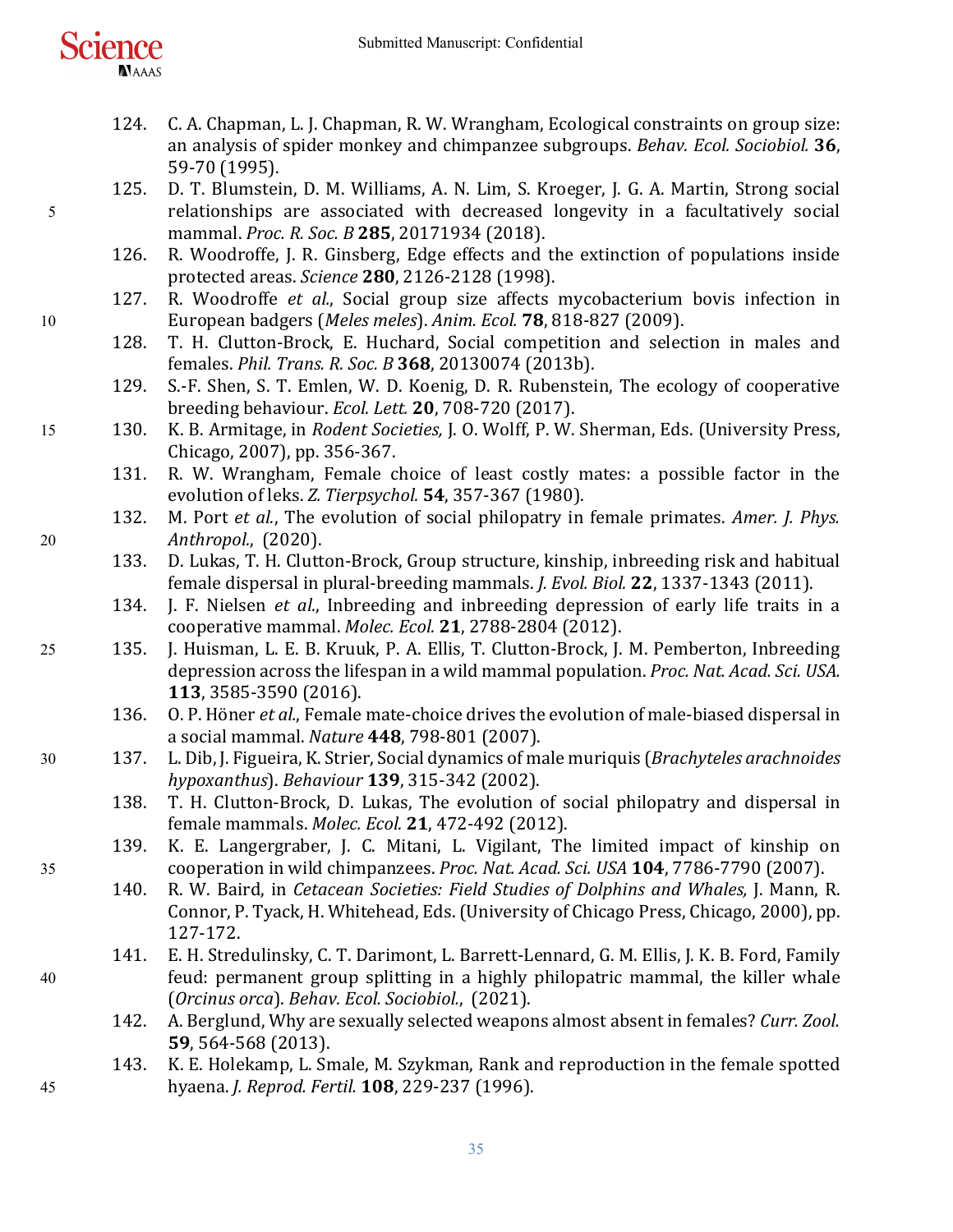- **NAAAS** 
	- 144. J. B. Silk, Social components of fitness in primate groups. *Science* 317, 1347-1351 (2007).
	- 145. W. H. James, H. Hofer, A note on sex ratios and sex combinations in Serengeti spotted hyenas: Siblicide and sub-binomial variance. *Appl. Anim. Sci.***65**, 153-158 (1999).
- 5 146. J. B. Silk, C. B. Clark-Wheatley, P. S. Rodman, A. Samuels, Differential reproductive success and facultative adjustment of sex ratios among captive female bonnet macaques (*Macaca radiata*). *Anim. Behav.* **29**, 1106-1120 (1981).
	- 147. J. L. Hoogland, *The Black-tailed Prairie Dog: Social life of a burrowing mammal.* (University of Chicago Press, Chicago, USA, 1995).
- 10 148. D. Lukas, E. Huchard, The evolution of infanticide by females in mammals. *Phil. Trans. R. Soc. B* **374**, 20180075 (2019).
	- 149. C. M. Drea, Sex and seasonal differences in aggression and steroid secretion in *Lemur catta*: Are socially dominant females hormonally 'masculinized'? *Horm. Behav.* 51, 555-567 (2007).
- 15 150. J. M. A. Petty, C. M. Drea, Female rule in lemurs is ancestral and hormonally mediated *Sci. Reports* **5**, 9631 (2015).
	- 151. P. Plusquellec, M.-F. Bouissou, Behavioural characteristics of two dairy breeds of cows selected (Hérens) or not (Brune des Alpes) for fighting and dominance ability. *Appl. Anim. Behav. Sci.* **72**, 1-21 (2001).
- 20 152. T. H. Clutton-Brock, Review lecture: Mammalian mating systems. *Proc. R. Soc. B* 236, 339-372 (1989b).
	- 153. J. C. Mitani, J. Gros-Louis, J. H. Manson, Number of males in primate groups: Comparative tests of competing hypotheses. Am. J. Primatol. **38**, 315-332 (1996).
- 154. D. I. Rubenstein, in *Ecological Aspects of Social Evolution.*, D. I. Rubenstein, R. W. 25 Wrangham, Eds. (Princeton University Press, Princeton, New Jersey, 1986), pp. 282-302.
	- 155. N. Snyder-Mackler, S. C. Alberts, T. J. Bergman, Concessions of an alpha male? Cooperative defence and shared reproduction in multi-male primate groups. *Proc. R. Soc. B* **279**, 3788-3795 (2012).
- 30 156. A. M. Rosser, Resource distribution, density, and determinants of mate access in puku. *Behav. Ecol.* **3**, 13-24 (1992).
	- 157. R. T. Bowyer, D. R. McCullough, J. L. Rachlow, S. Cluti, J. C. Whiting, Evolution of ungulate mating systems: Integrating social and environmental factors. *Ecol. Evol.* **10**, 5160-5178 (2020).
- 35 158. T. H. Clutton-Brock, J. C. Deutsch, R. J. C. Nefdt, The evolution of ungulate leks. *Anim. Behav.* **46**, 1121-1138 (1993).
	- 159. K. Isvaran, Lek territory size and the evolution of leks: a model and a test using an ungulate with a flexible mating system. *Frontiers Ecol. Evol.* **8**, 444 (2020).
- 160. K. Isvaran, The Lekking Puzzle: the evolution of costly mating behaviour. *Resonance* 40 **25**, 353-362 (2020).
	- 161. B. J. Le Boeuf, S. Mesnick, Sexual behavior of male northern elephant seals: I. Lethal injuries to adult females. *Behaviour* **116**, 143-162 (1991).
	- 162. T. H. Clutton-Brock, S. D. Albon, R. M. Gibson, F. E. Guinness, The logical stag: adaptive aspects of fighting in red deer (*Cervus elaphus* L.). *Anim. Behav.* 27, 211-225 (1979b).
- 45 163. J. M. Plavcan, C. P. van Schaik, P. Kappeler, Competition, coalitions and canine size in primates. *J. Human Evol.* **28**, 245-276 (1995).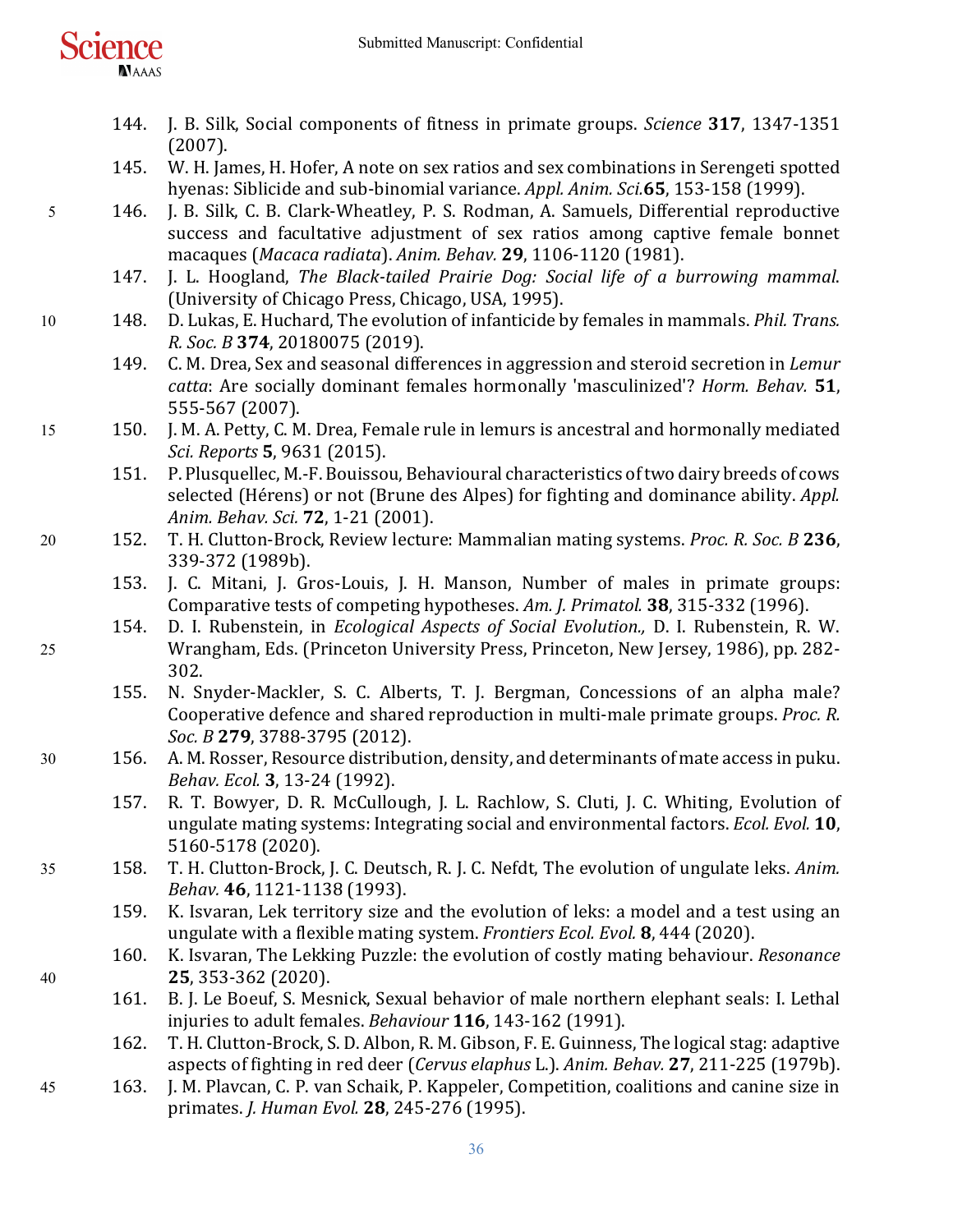

- 164. P. Stockley, A. Purvis, Sperm competition in mammals: a comparative study of male roles and relative investment in sperm production. *Func. Ecol.* **7**, 560-570 (1993).
- 165. S. A. Ramm, G. A. Parker, P. Stockley, Sperm competition and the evolution of male reproductive anatomy in rodents. *Proc. R. Soc. B* 272, 949-955 (2005).
- 5 166. A. H. Harcourt, P. H. Harvey, S. G. Larson, R. V. Short, Testis weight, body weight and breeding system in primates. *Nature* **293**, 55-57 (1981).
	- 167. T. H. Clutton-Brock, G. A. Parker, Punishment in animal societies. *Nature* 373, 209-216 (1995a).
- 168. A. Baniel, G. Cowlishaw, E. Huchard, Male violence and sexual intimidation in a wild 10 primate society. *Curr. Biol.* **27**, 2163-2168.e2163 (2017).
	- 169. T. H. Clutton-Brock, G. A. Parker, Sexual coercion in animal societies. Anim. Behav. 49, 1345-1365 (1995b).
- 170. S. B. Hrdy, Infanticide among animals review, classification, and examination of the implications for the reproductive strategies of females. *Ethol. Sociobiol.* **1**, 13-40 15 (1979).
	- 171. C. P. van Schaik, in *Infanticide by Males and Its Implications*, C. P. van Schaik, C. H. Janson, Eds. (Cambridge University Press, Cambridge, 2000).
	- 172. J. E. Swenson *et al.*, Infanticide caused by hunting of male bears. *Nature* 386, 480-481 (1997).
- 20 173. K. Whitman, A. M. Starfield, H. S. Quadling, C. Packer, Sustainable trophy hunting of African lions. *Nature* **428**, 175-178 (2004).
	- 174. E. K. Roberts, A. Lu, T. J. Bergman, J. C. Beehner, A Bruce effect in wild geladas. *Science* **335**, 1222-1225 (2012).
- 175. R. A. Palombit, in *The Evolution of Primate Societies*, J. C. Mitani, J. Call, P. M. Kappeler, 25 R. A. Palombit, J. B. Silk, Eds. (University of Chicago Press, Chicago, 2012), pp. 432-468.
	- 176. N. Owen-Smith, Comparative mortality rates of male and female Kudus: the costs of sexual size dimorphism. *J. Anim. Ecol.* **62**, 428-440 (1993b).
- 177. J.-F. Lemaitre, V. Ronget, J.-M. Gaillard, Female reproductive senescence across 30 mammals: a high diversity of patterns modulated by life history and mating traits. *Mechanisms of Ageing and Development,* (2020).
	- 178. C. D. Fitzgibbon, Mixed-species grouping in Thomson's and Grant's gazelles: the antipredator benefits. *Anim. Behav.* **39**, 1116-1126 (1990).
- 179. K. Wilson, B. T. Grenfell, J. G. Pilkington, H. E. G. Boyd, F. M. D. Gulland, in *Soay sheep:* 35 *dynamics and selection in an island population*, T. Clutton-Brock, J. M. Pemberton, Eds. (Cambridge University Press, Cambridge, UK, 2004).
	- 180. D. J. Irschick, S. P. Lailvaux, Age-specific forced polymorphism: Implications of ontogenetic changes in morphology for male mating tactics. *Physiol. Biochem. Zool.* **79**, (2006).
- 40 181. S. E. Johnston *et al.*, Genome-wide association mapping identifies the genetic basis of discrete and quantitative variation in sexual weaponry in a wild sheep population. *Molec. Ecol.* **20**, 2555-2566 (2011).
- 182. S. Chowdhury, M. Pines, J. Saunders, L. Swedell, The adaptive value of secondary males in the polygynous multi-level society of Hamadryas baboons. *Amer. J. Phys. Anthropol.* 45 **158**, 501-513 (2015).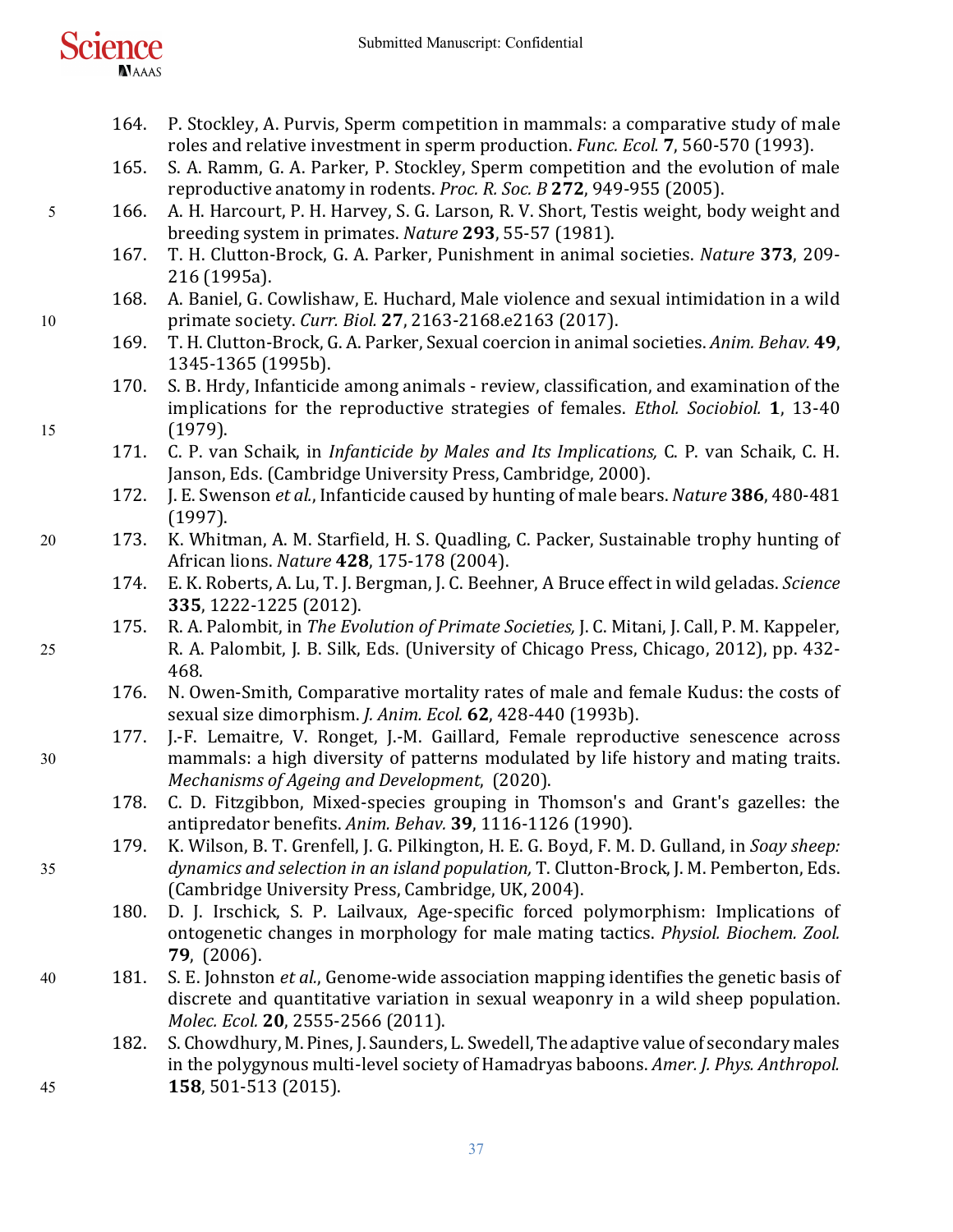| science |  |              |  |
|---------|--|--------------|--|
|         |  |              |  |
|         |  | <b>NAAAS</b> |  |

- 183. T. H. Clutton-Brock, S. D. Albon, F. E. Guinness, Parental investment in male and female offspring in polygynous mammals. *Nature* 289, 487-489 (1981).
- 184. C. H. Berube, M. Festa-Bianchet, J. T. Jorgenson, Reproductive costs of sons and daughters in Rocky Mountain bighorn sheep. *Behav. Ecol.* **7**, 60-68 (1996).
- 5 185. H. Froy, C. A. Walling, J. M. Pemberton, T. H. Clutton-Brock, L. E. B. Kruuk, Relative costs of offspring sex and offspring survival in a polygynous mammal. *Biol. Lett.* **12**, 20160417 (2016).
- 186. L. E. B. Kruuk, T. H. Clutton-Brock, K. E. Rose, F. E. Guinness, Early determinants of lifetime reproductive success differ between the sexes in red deer. *Proc. R. Soc. B* 266, 10 1655-1661 (1999b).
	- 187. T. H. Clutton-Brock, *The Evolution of Parental Care*. J. R. Krebs, T. H. Clutton-Brock, Eds., Monographs in Behavior and Ecology (Princeton University Press, Princeton, NJ, 1991).
- 188. R. L. Trivers, D. E. Willard, Natural selection of parental ability to vary the sex ratio of 15 offspring. *Science* **179**, 90-92 (1973).
	- 189. S. A. West, B. C. Sheldon, Constraints in the evolution of sex ratio adjustment. *Science* **295**, 1685-1688 (2002).
- 190. T. H. Clutton-Brock, in *The Development and Integration of Behaviour: essays in honour* of Robert Hinde, P. Bateson, Ed. (Cambridge University Press, Cambridge, 1991b), pp. 20 229-253.
	- 191. T. H. Clutton-Brock, Feeding levels and feeding sites of red colobus (*Colobus badius tephrosceles*) in the Gombe National Park. *Folia Primatol.* **19**, 368-379 (1973).
- 192. P. J. Funston, M. G. L. Mills, H. C. Biggs, P. R. K. Richardson, Hunting by male lions: ecological influences and socioecological implications. Anim. Behav. **56**, 1333-1345 25 (1998).
	- 193. B. J. Le Boeuf, D. E. Crocker, S. B. Blackwell, P. A. Morris, P. H. Thorson, Sex differences in diving and foraging behaviour of northern elephant seals. *Symp. Zool. Soc. Lond.* 66, 149-178 (1993).
- 194. L. Conradt, T. H. Clutton-Brock, F. E. Guinness, Sex differences in weather sensitivity 30 can cause habitat segregation: red deer as an example. *Anim. Behav.* **59**, 1049-1060 (2000).
	- 195. T. H. Clutton-Brock, S. D. Albon, F. E. Guinness, Parental investment and sex differences in juvenile mortality in birds and mammals. *Nature* 313, 131-133 (1985).
- 196. J.-F. Lemaitre *et al.*, Sex differences in adult lifespan and aging rates of mortality 35 across wild mammals. *Proc. Nat. Acad. Sci. USA* **117**, 8546-8553 (2020).
	- 197. T. H. Clutton-Brock, K. E. Rose, F. E. Guinness, Density-related changes in sexual selection in red deer. *Proc. R. Soc. B* 264, 1509-1516 (1997).
	- 198. J. Perez-Gonzalez, J. Carranza, Female aggregation interacts with population structure to influence the degree of polygyny in red deer. *Anim. Behav.* **82**, 957-970 (2011).
- 40 199. T. H. Clutton-Brock, M. E. Lonergan, Culling regimes and sex ratio biases in Highland red deer. *J. Appl. Ecol.* **31**, 521-527 (1994).
	- 200. M. J. F. Martins, T. M. Puckett, R. Lockwood, J. P. Swaddle, G. Hunt, High male sexual investment as a driver of extinction in fossil ostracods. *Nature* 556, 366-369 (2018).
- 201. H. Kokko, M. D. Jennions, Parental investment, sexual selection and sex ratios. *J. Evol.* 45 *Biol.* **21**, 919-948 (2008).
	- 38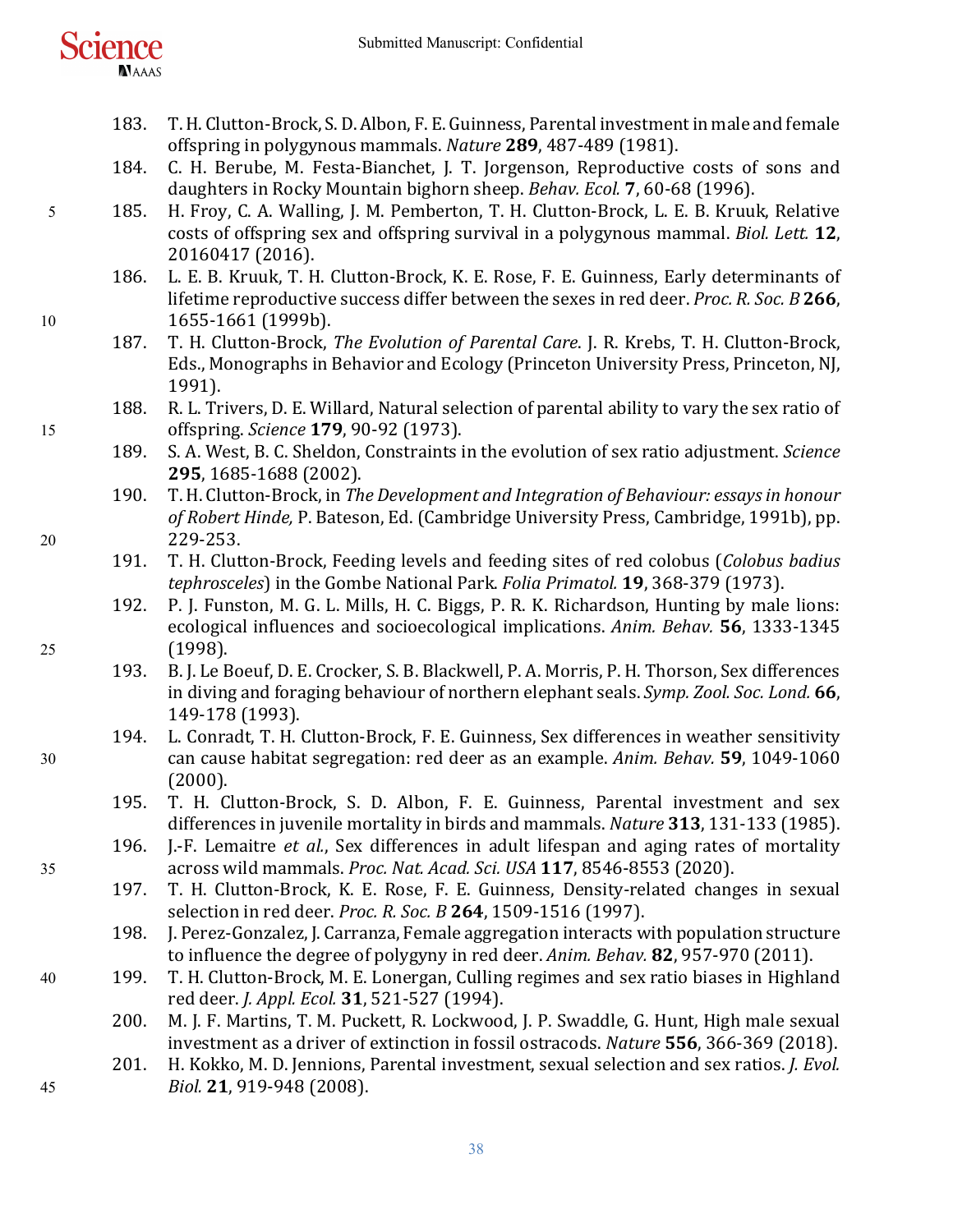

- 202. A. Liker *et al.*, Evolution of large males is associated with female-skewed adult sex ratios in amniotes. *Evolution*, (Accepted).
- 203. T. Clutton-Brock, Reproductive competition and sexual selection. *Phil. Trans. R. Soc. B* **372**, (2017).
- 5 204. J. E. Smith, N. Pinter-Wollman, Observing the unwatchable: Integrating automated sensing, naturalistic observations and animal social network analysis in the age of big data. *J. Anim. Ecol.* **90**, 62-75 (2021).
	- 205. R. J. Moll *et al.*, A terrestrial animal-borne video system for large mammals. *Comput. Electron. Agric.* **66**, 133-139 (2009).
- 10 206. M. S. Norouzzadeh *et al.*, Automatically identifying, counting, and describing wild animals in camera-trap images with deep learning. *Proc. Nat. Acad. Sci. USA* 115, E5716-E5725 (2018).
- 207. M. B. Petelle, G. A. Martin, D. T. Blumstein, Heritability and genetic correlations of personality traits in a wild population of yellow-bellied marmots (Marmota 15 *flaviventris*). *J. Evol. Biol.* **28**, 1840-1848 (2015).
	- 208. D. E. Runcie *et al.*, Social environment influences the relationship between genotype and gene expression in wild baboons. *Phil. Trans. R. Soc. B* 368, 20120345 (2013).
- 209. A. J. Lea *et al.*, Dominance rank-associated gene expression is widespread, sexspecific, and a precursor to high social status in wild male baboons. *Proc. Nat. Acad.* 20 *Sci.* USA **115**, E12163-12171 (2018).
	- 210. R. L. Young *et al.*, Conserved transcriptomic profiles underpin monogamy across vertebrates *Proc. Nat. Acad. Sci. USA.* **116**, 1331-1336 (2019).
	- 211. C. Schradin, L. D. Hayes, A synopsis of long-term field studies of mammals: achievements, future directions, and some advice. *J. Mammal.* **98**, 670-677 (2017).
- 25 212. R. Lande, S. Engen, e. al., *Stochastic population dynamics in ecology and conservation*. (University Press, Oxford, 2003).
	- 213. P. Gienapp, j. E. Brommer, in *Quantitative Genetics in the Wild*, A. Charmantier, D. Garant, L. E. B. Kruuk, Eds. (Oxford University Press, 2014), pp. 254-274.
- 214. N. Perrin, E. J. Petit, N. Menard, Social systems: demographic and genetic issues. *Molec.* 30 *Ecol.* **21**, 443-446 (2012).
	- 215. D. R. Rubenstein, H. A. Hofmann, Proximate pathways underlying social behavior. *Curr. Opinion Behav. Sci.* **6**, 154-159 (2015).
- 216. E. Treanore, N. Derstine, E. Amsalem, What can mechanisms underlying derived traits tell us about the evolution of social behavior? *Ann. Entomol. Soc. Amer.* saaa033. 35 (2020).
	- 217. K. Langergraber, J. C. Mitani, L. Vigilant, Kinship and social bonds in female chimpanzees (*Pan troglodytes*). *Am. J. Primatol.* **71**, 840-851 (2009).
- 218. R. C. Van Horn, A. L. Engh, K. T. Scribner, S. M. Funk, K. E. Holekamp, Behavioural structuring of relatedness in the spotted hyena (Crocuta crocuta) suggests direct 40 fitness benefits of clan-level cooperation. *Molec. Ecol.* **13**, 449-458 (2004).
	- 219. G. Spong, J. Stone, S. Creel, M. Bjorklund, Genetric structure of lions (*Panthero leo* L.) in the Selous Game Reserve: Implications for the evolution of sociality. *J. Evol. Biol.* **15**, 945-953 (2002).
- 220. D. J. Girman, M. G. L. Mills, E. Geffen, R. K. Wayne, A molecular genetic analysis of social 45 structure, dispersal, and interpack relationships of the African wild dog (Lycaon pictus). *Behav. Ecol. Sociobiol.* **40**, 187-198 (1997).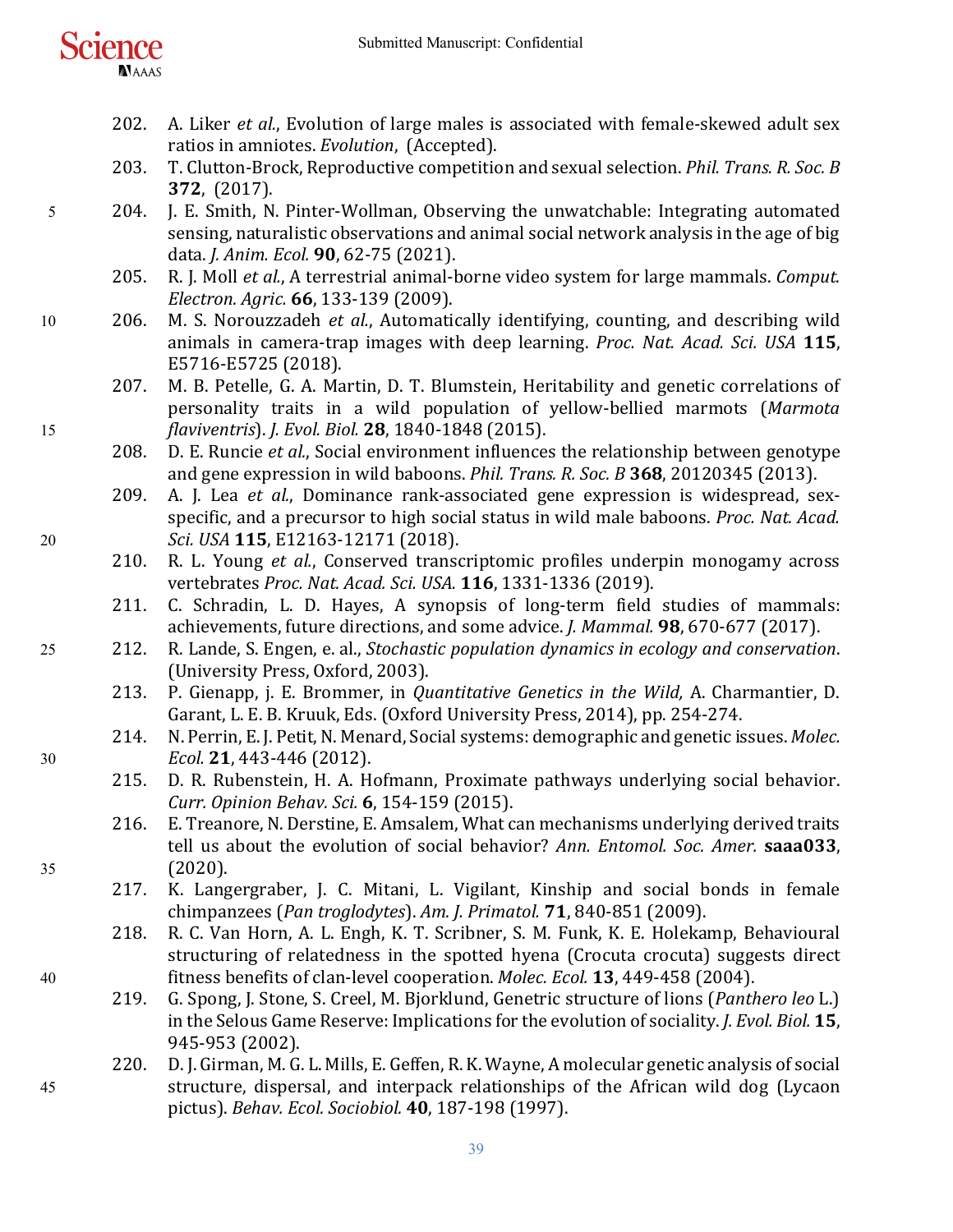

- 221. M. Huck, P. Löttker, U. R. Böhle, E. W. Heymann, Paternity and kinship patterns in polyandrous moustached tamarins (Saguinus mystax). Amer. J. Phys. Anthropol. 127, 449-464 (2005).
- 222. A. S. Griffin, J. M. Pemberton, P. N. M. Brotherton, D. Gaynor, T. H. Clutton-Brock, A 5 senetic analysis of breeding success in the cooperative meerkat (*Suricata suricatta*). *Behav. Ecol.* **14**, 472-480 (2003).
	- 223. G. F. Spong, S. J. Hodge, A. J. Young, T. H. Clutton-Brock, Factors affecting reproductive success of dominant male meerkats. Molec. Ecol. 17, 2287-2299 (2008).
- 224. T. M. Burland, N. C. Bennett, J. U. M. Jarvis, C. G. Faulkes, Eusociality in African mole-10 rats: new insights from patterns of genetic relatedness in the Damaraland mole-rat (*Cryptomys damarensis*). *Proc. R. Soc. B* **269**, 1025-1030 (2002).
	- 225. T. H. Clutton-Brock, S. D. Albon, F. E. Guinness, in *Reproductive Success*, T. H. Clutton-Brock, Ed. (University Press, Chicago, 1988), pp. 325-343.
- 226. B. J. Le Boeuf, J. Reiter, in *Reproductive Success*, T. H. Clutton-Brock, Ed. (University 15 Press, Chicago, 1988), pp. 344-362.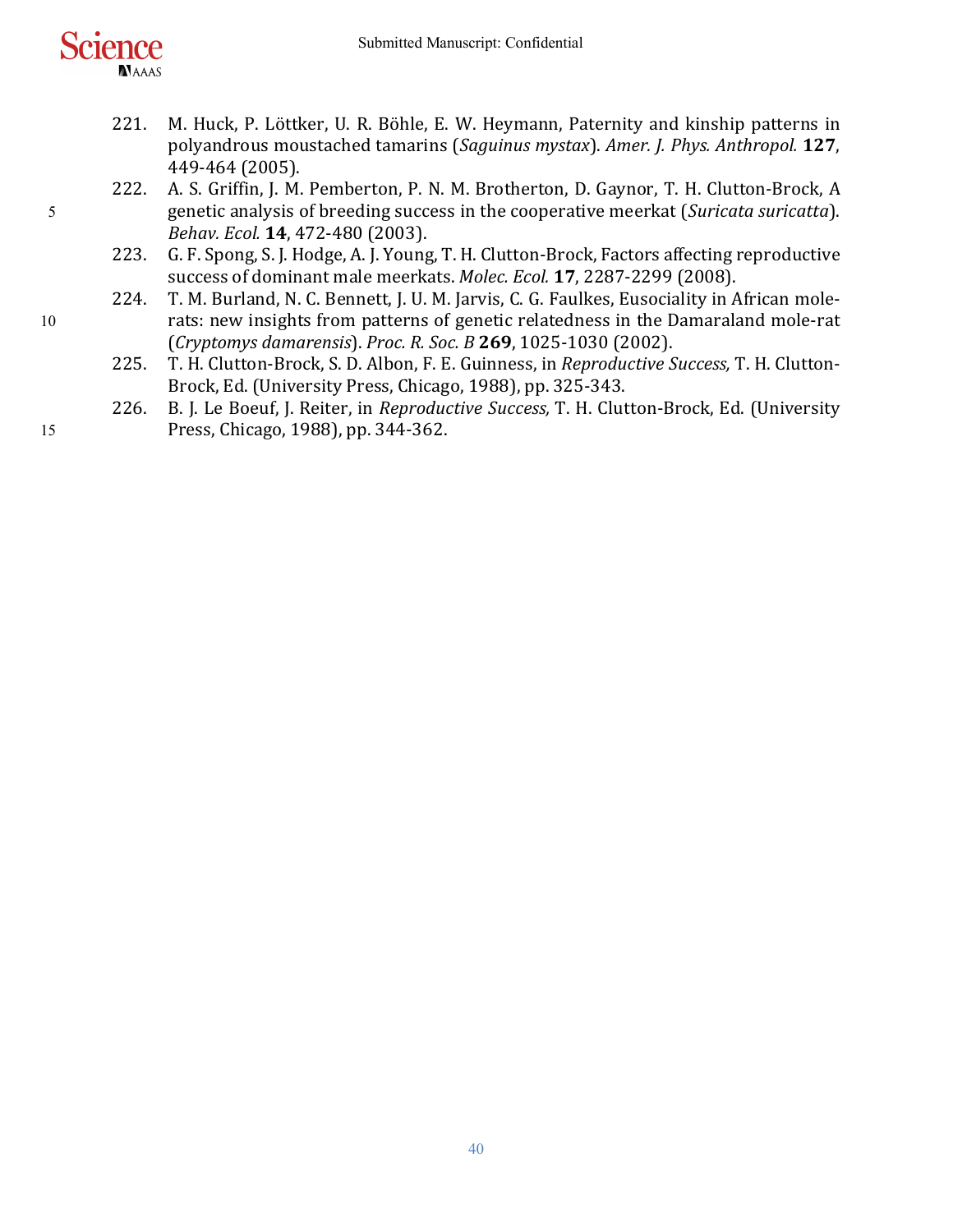

## **Acknowledgements**

For discussion of the evolution of mammal societies extending over many years, I am grateful to Dieter Lukas, Peter Kappeler, Carel van Schaik, Joan Silk, Robin Dunbar, Susanne Shultz, Dan Blumstein and Richard Wrangham and to two anonymous referees; for preparation of many drafts 5 I am indebted to Penny Roth, and for the production of figures to Tom Houslay. **Funding**: this research is part of a project that has received funding from the European Research Council (ERC) under the European Union's Horizon 2020 research and innovation programme (Grant agreement Nos 294494 and 742808). **Competing interests**: I know of no competing interests to this submission. **Data and materials availability**: all data is available in the main text or the papers 10 to which it refers.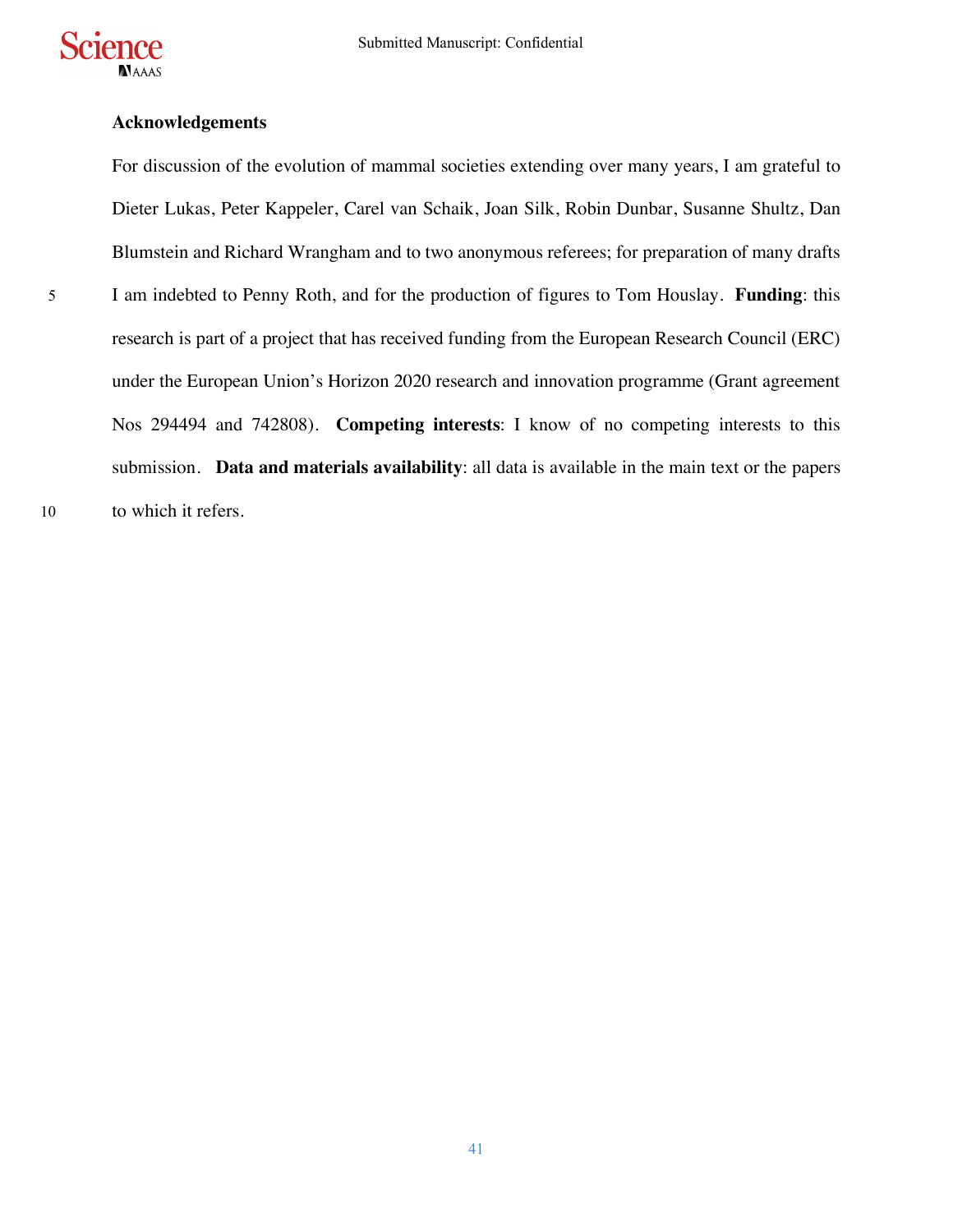

# **Table 1**

# **Definitions \_\_\_\_\_\_\_\_\_\_\_\_\_\_\_\_\_\_\_\_\_\_\_\_\_\_\_\_\_\_\_\_\_\_\_\_\_\_\_\_\_\_\_\_\_\_\_\_\_\_\_\_\_\_\_\_\_\_\_**

#### 5 **Breeding systems**

#### **Singular breeders:**

**Solitary breeders**: species or populations where most breeding females live in separate ranges that overlap to varying extents and avoid or are intolerant of each other during the breeding season, though they may aggregate at other times of year. Males may occupy 10 separate ranges or ranges overlapping those of several adult females, providing access to more than one potential breeding partner.

> *Pair breeders*: species where a single adult male and a single adult female and her dependant offspring share the same range and usually breed together in successive seasons or breeding attempts.

15 *Singular cooperative breeders*: species living in groups including more than one adult of either or both sexes where a single female in each group virtually monopolizes reproduction and subordinates of either or both sexes help to rear her young.

Plural breeders: group-living species or populations where two or more breeding females share the same range and associate with each other in stable or unstable groups during the breeding 20 season, either foraging together in cohesive groups or foraging in unstable parties. Breeding groups may include one adult breeding male (*Single male groups*) or more than one breeding male (*Multi-male groups*). Where female groups are unstable, males may defend temporary groups of females, cruise between female groups or defend mating territories in areas regularly used by foraging females or in clusters that are visited by receptive females (*Leks***)**. In some species, groups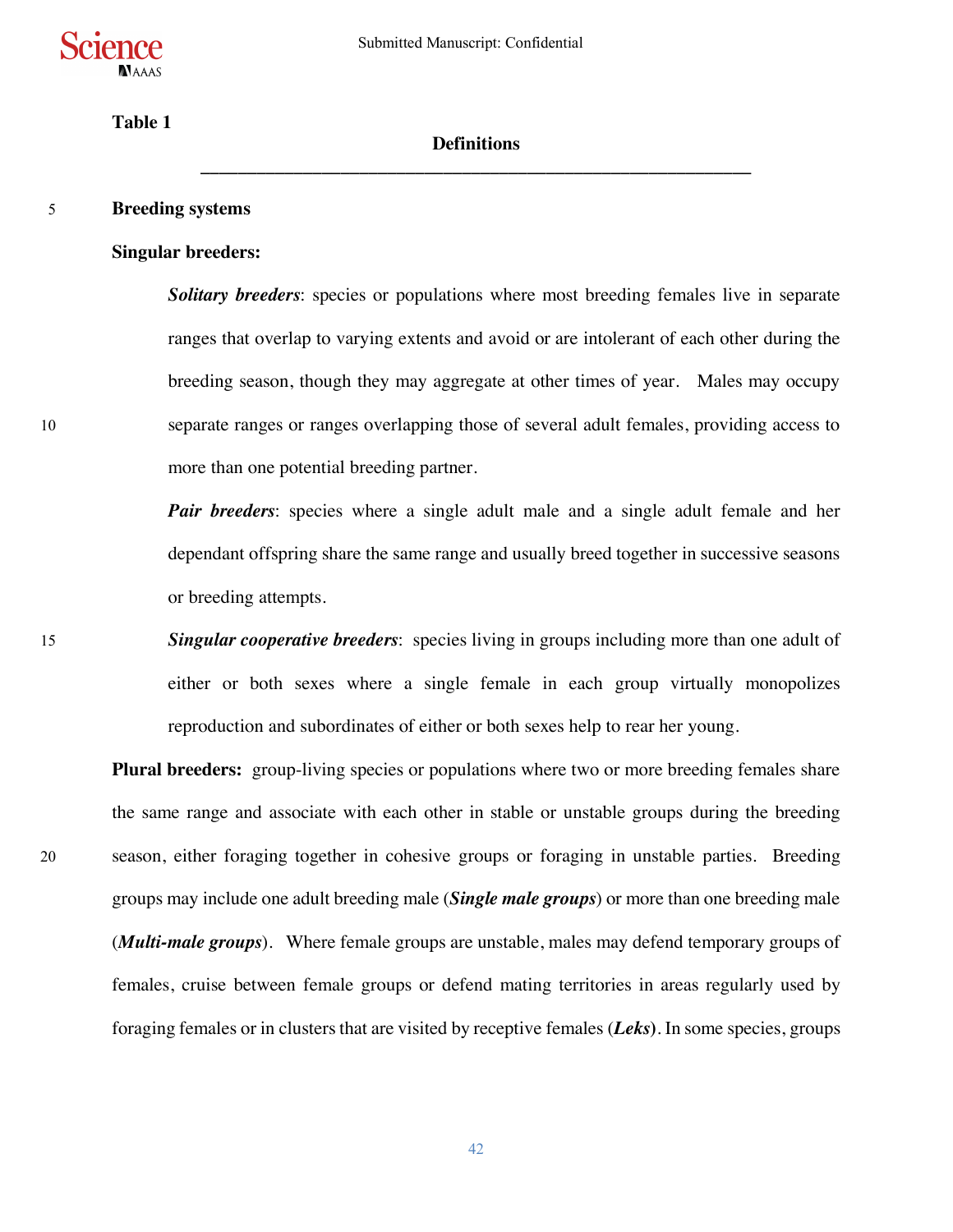

of related females or breeding groups that include both sexes aggregate in larger herds (*Multi-level societies*).

## **Mating systems**

*Monogamy*: mating systems where the same mixed sex pair usually mate together in 5 successive breeding attempts.

> *Polygyny*: mating systems where single males commonly mate with several different females in the same breeding season and multiple breeding females may mate with the same male.

*Polyandry*: mating systems where individual females commonly mate with multiple males 10 in the course of a single season, while males do not mate with more than one female.

> *Polygynandry:* mating systems where both sexes commonly mate with multiple different partners in the same or successive breeding seasons.

## **Benefits and costs**

*Direct fitness benefits or costs*: increments or reductions to the survival or breeding success 15 of individuals

> *Indirect fitness benefits or costs*: increments or reductions to the survival or breeding success of non-descendent relatives.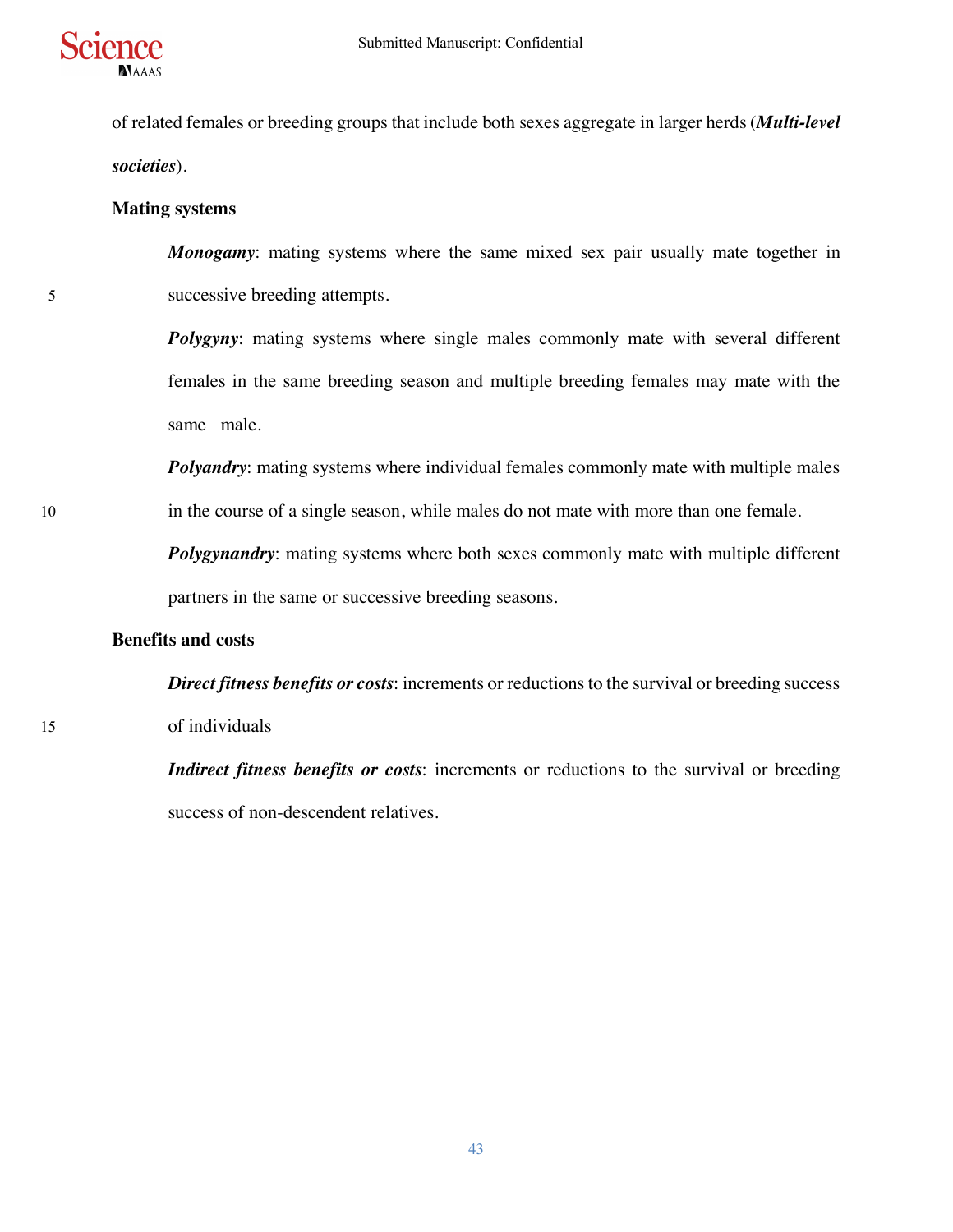

# **Figure legends**

## **Summary figure**

**Twenty-two mammals that are the subject of continuing long-term, individual-based field studies covering multiple generations. Dates show the approximate date of the beginning of** 

5 **each study** (*7*). Gene-based estimates of variation in the breeding success of individuals of both sexes are now available for the majority of these species.

Continuing long-term individual-based field studies of wild mammals.

- **a**) Rhesus macaques, Cayo Santiago, Puerto Rico © Alex Georgiev
- **b**) Chimpanzees, Gombe, Tanzania © Ian C. Gilby
- 10 **c)** Yellow-bellied marmots, Colorado, USA © Dan Blumstein
	- **d**) Spotted hyenas, Tanzania & Kenya © Tim H. Clutton-Brock
	- **e**) African lions, Serengeti, Tanzania © Craig Packer
	- **f**) Northern elephant seals, Año Nuevo, USA © Burney Le Boeuf
	- **g**) Mountain gorillas, Rwanda © Alexander Harcourt/Kelly Stewart/Anthrophoto
- 15 **h)** Red deer, Rum, Scotland © Tim H. Clutton-Brock
	- **i**) Yellow baboons, Amboseli, Kenya © Elizabeth Archie
	- **j**) Bighorn sheep, Alberta, Canada © Fanie Pelletier
	- k) African elephant, Amboseli, Tanzania © Harvey Croze
	- **l)** Black-tailed prairie dogs, South Dakota, USA © Elaine Miller Bond
- 20 **m**) Cheetah, Serengeti, Tanzania © Dom Cram
	- **n)** White-faced capuchin monkeys, Santa Rosa, Costa Rica © Tom Houslay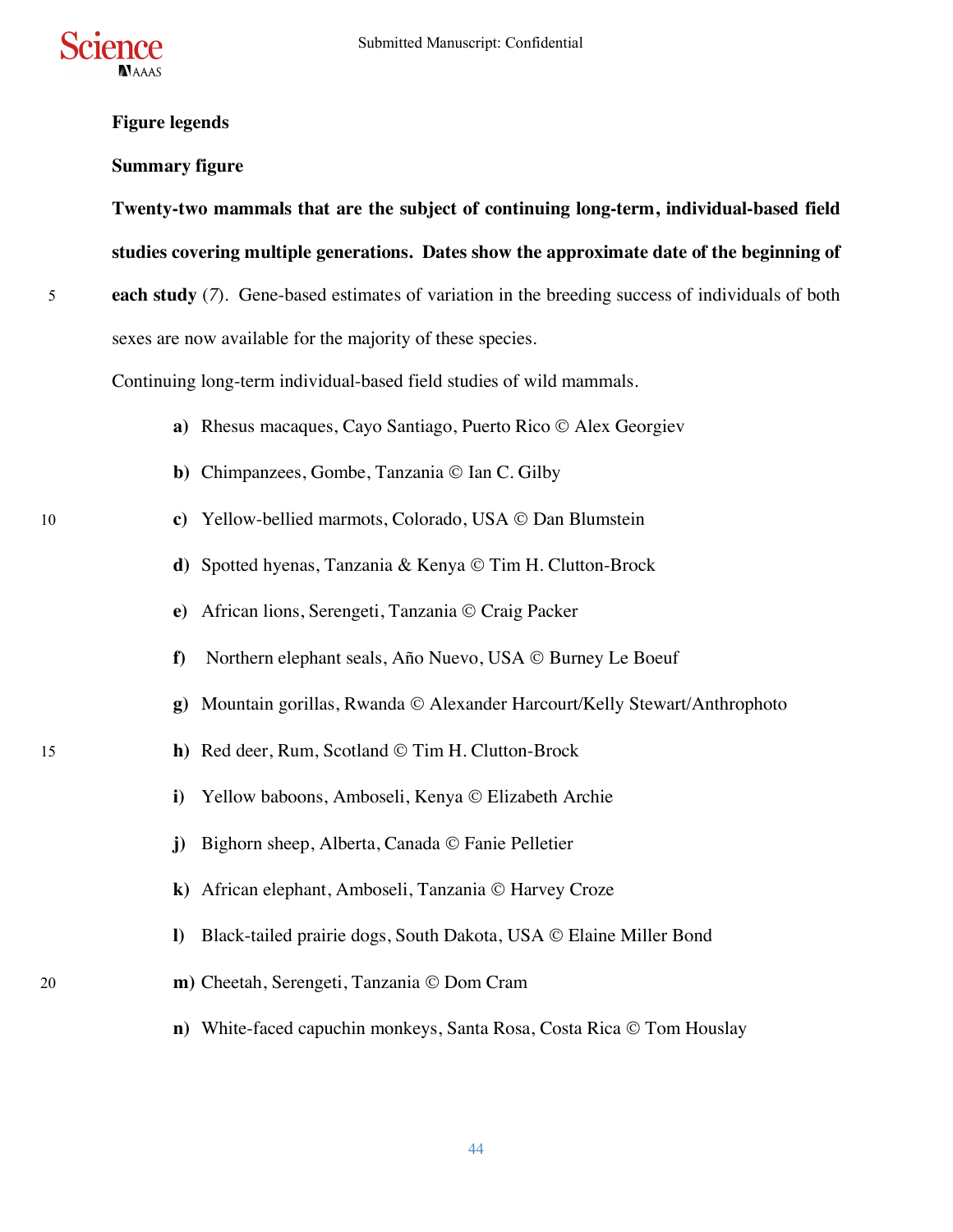

- **o**) Northern muriquis, Cataringa, Minas Gerais, Brazil © Thiago Cavalcante / Projeto Muriqui de Caratinga
- **p**) Sifakas, Beza Mahafaly, Madagascar © Claudia Fichtel
- **q**) Soay sheep, St. Kilda, Scotland © Arpat Ozgul
- 5 **r)** Red squirrels, Yukon, Canada © Ryan W. Taylor
	- **s**) Kalahari meerkats, Southern Kalahari, South Africa © Tim H. Clutton-Brock
	- **t)** Banded mongooses, Queen Elizabeth National Park, Uganda © Harry Marshall
	- **u**) Red-fronted lemurs, Kirindy Forest, Madagascar © Claudia Fichtel
	- **v**) Owl monkeys, Province of Formosa, Argentina © E. White / Owl Monkey Project.

## 10 **Fig. 1.**

## **Average kinship between group members in four plural breeders and four singular breeders.**

The figure shows average coefficients of relatedness between resident females (upper values) and all group members (lower values) for four plural breeders (Upper row: (**A**) Chimpanzees; (**B**) yellow baboons; (**C**) spotted hyenas; (**D**) African lions) and four singular breeders (Lower row:

15 (**E**) African wild dogs; (**F**) moustached tamarins; (**G**) Kalahari meerkats; (**H**) Damaraland molerats).

*Sources*: (*94*) and (*95*) and (**A**) (*139, 217*); (**B**) Tung, J., pers. comm.; (**C**) (*218*); (**D**) (*219*); (**E**) (*220*); (**F**) (*221*); (**G**) (*222*); (*223*); (**H**) (*224*).

*Photo sources*: (**A**) © Ian C. Gilby; (**B**) © E. Archie; (**C**) © T. Clutton-Brock; (**D**) © Craig Packer; 20 (**E**) © Lorna Harvey; (**F**) © Hector Bottai under Creative Commons Attribution - ShareAlike 4.0 International License; (**G**) © Tim Clutton-Brock; (**H**) © Kyle Finn.

# **Fig. 2.**

## **Cooperative activities in Kalahari meerkats**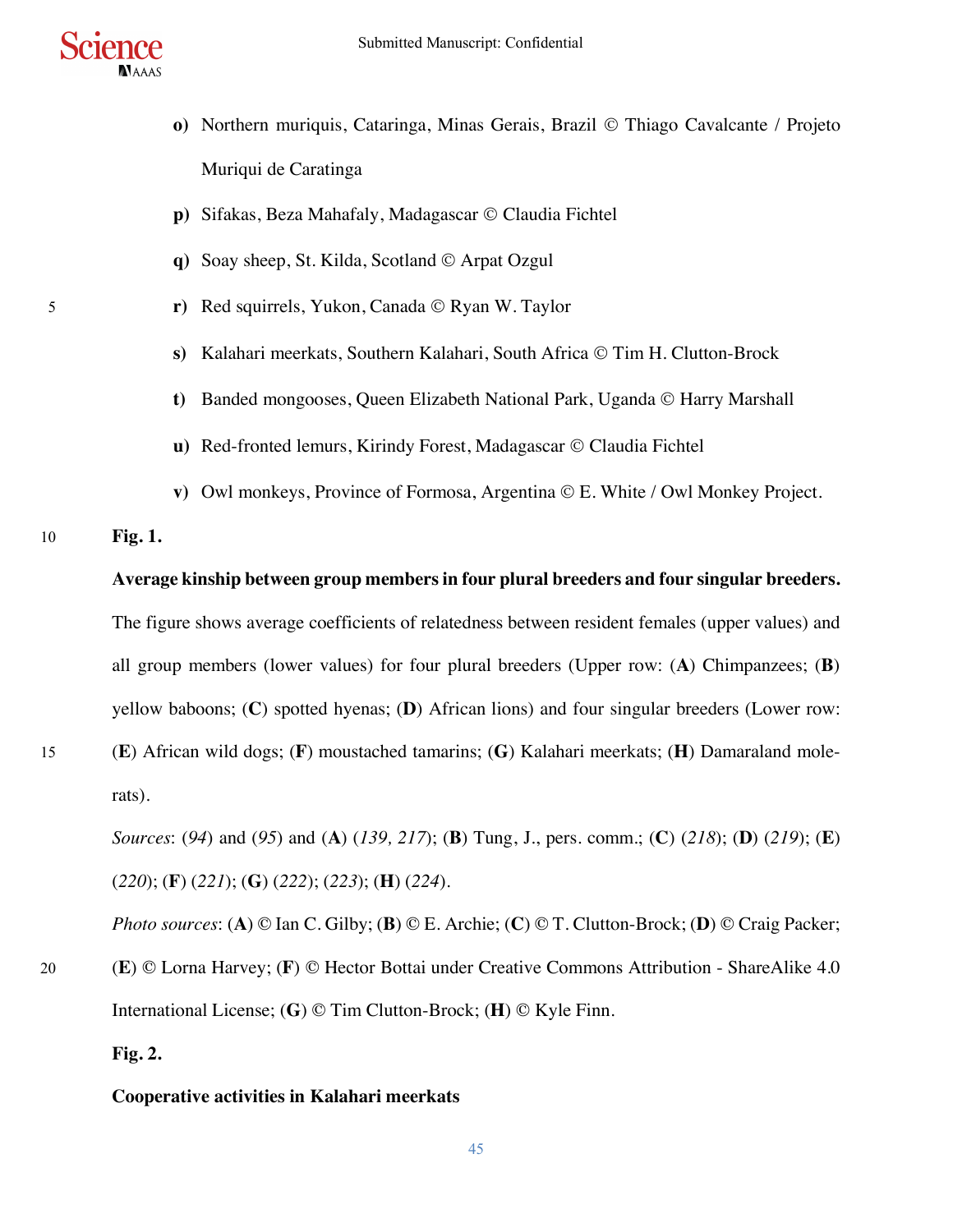

In meerkats (*Suricata suricatta*), non-breeding subordinates of both sexes assist dominant breeders by caring for their young, guarding and feeding pups and acting as sentinels when their group is foraging (*90*).

*Photo source: ©* Kalahari Research Trust.

5 **Fig. 3**

## **Consequences of selection for competitive ability in females in fighting cows**

In spring in the Italian Western Alps, fights are staged between cows which have been selectively bred for their aggressiveness and fighting ability and now share many of the characteristics of bulls, including relatively high testosterone levels.

10 *Photo source: ©* Cristina Sartori

## **Fig. 4**.

## **Age-related changes in reproductive success in male red deer and elephant seals**

In many polygynous mammals, like red deer and elephant seals, there is intense competition 15 between breeding males, with the result that only 'prime' males breed successfully and males have substantially shorter breeding lifespans than females (*225, 226*).

*Photo sources: ©* Tim Clutton-Brock; Burney Le Bouef.

**Fig. 5.**

# 20 **Costs of male competition to females in chacma baboons**

Coercive mating tactics are common in males in terrestrial mammals. In chacma baboons, adult males frequently threaten or attack cycling females (**A**), sometimes generating serious injuries (**B**). The frequency with which cycling females show injuries increases with the rate of male-female aggression (**C**). The probability that males will be able to monopolize access to females during